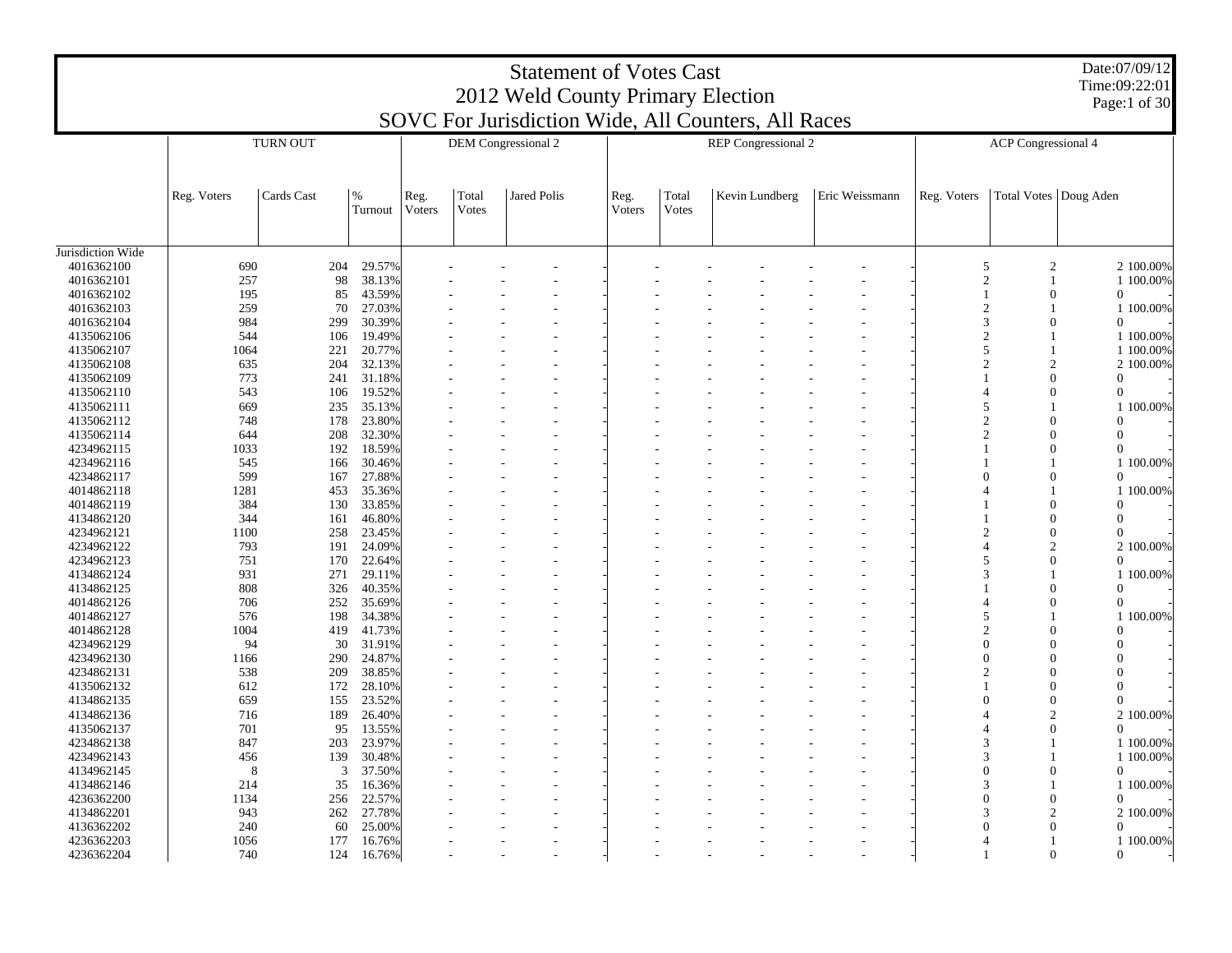| Date:07/09/12<br><b>Statement of Votes Cast</b><br>Time:09:22:02<br>2012 Weld County Primary Election<br>Page:2 of 30<br>SOVC For Jurisdiction Wide, All Counters, All Races |             |                 |                  |                |                |                            |  |                |                       |                            |                |                |                                 |                         |
|------------------------------------------------------------------------------------------------------------------------------------------------------------------------------|-------------|-----------------|------------------|----------------|----------------|----------------------------|--|----------------|-----------------------|----------------------------|----------------|----------------|---------------------------------|-------------------------|
|                                                                                                                                                                              |             | <b>TURN OUT</b> |                  |                |                | <b>DEM</b> Congressional 2 |  |                |                       | <b>REP</b> Congressional 2 |                |                | <b>ACP</b> Congressional 4      |                         |
|                                                                                                                                                                              |             |                 |                  |                |                |                            |  |                |                       |                            |                |                |                                 |                         |
|                                                                                                                                                                              | Reg. Voters | Cards Cast      | $\%$<br>Turnout  | Reg.<br>Voters | Total<br>Votes | <b>Jared Polis</b>         |  | Reg.<br>Voters | Total<br><b>Votes</b> | Kevin Lundberg             | Eric Weissmann | Reg. Voters    |                                 | Total Votes   Doug Aden |
| 4236362205                                                                                                                                                                   | 847         | 172             | 20.31%           |                |                |                            |  |                |                       |                            |                |                | 3<br>1                          | 1 100.00%               |
| 4236362207                                                                                                                                                                   | 1111        | 194             | 17.46%           |                |                |                            |  |                |                       |                            |                |                | $\mathcal{R}$<br>$\theta$       | $\overline{0}$          |
| 4236362208                                                                                                                                                                   | 543         | 150             | 27.62%           |                |                |                            |  |                |                       |                            |                |                | -1                              | 1 100.00%               |
| 4135062211                                                                                                                                                                   | 642         | 218             | 33.96%           |                |                |                            |  |                |                       |                            |                |                | $\mathcal{R}$<br>$\overline{c}$ | 2 100.00%               |
| 4134862212                                                                                                                                                                   | 776         | 279             | 35.95%           |                |                |                            |  |                |                       |                            |                | $\Omega$       | $\Omega$                        | $\Omega$                |
| 4134862213                                                                                                                                                                   | 845         | 191             | 22.60%           |                |                |                            |  |                |                       |                            |                |                | $\Omega$<br>$\Omega$            | $\mathbf{0}$            |
| 4134862214                                                                                                                                                                   | 933         | 499             | 53.48%           |                |                |                            |  |                |                       |                            |                | $\Omega$       | $\Omega$                        | $\Omega$                |
| 4134862215                                                                                                                                                                   | 834         | 370             | 44.36%           |                |                |                            |  |                |                       |                            |                |                | $\mathfrak{D}$<br>$\Omega$      | $\mathbf{0}$            |
| 4134862217                                                                                                                                                                   | 890         | 251             | 28.20%           |                |                |                            |  |                |                       |                            |                |                | $\mathcal{R}$<br>-1             | 1 100,00%               |
| 4135062220                                                                                                                                                                   | 961         | 290             | 30.18%           |                |                |                            |  |                |                       |                            |                |                |                                 | 1 100.00%               |
| 4134862221                                                                                                                                                                   | 681         | 250             | 36.71%           |                |                |                            |  |                |                       |                            |                |                | $\Omega$                        | $\Omega$                |
| 4134862222                                                                                                                                                                   | 835         | 320             | 38.32%           |                |                |                            |  |                |                       |                            |                |                | $\Omega$                        | $\Omega$                |
| 4134862223                                                                                                                                                                   | 810         | 312             | 38.52%           |                |                |                            |  |                |                       |                            |                | $\Omega$       | $\Omega$                        | $\mathbf{0}$            |
| 4134862224                                                                                                                                                                   | 407         | 124             | 30.47%           |                |                |                            |  |                |                       |                            |                |                | $\Omega$<br>$\Omega$            | $\Omega$                |
| 4134862226                                                                                                                                                                   | 1021        | 219             | 21.45%           |                |                |                            |  |                |                       |                            |                | $\mathcal{R}$  | $\Omega$                        | $\mathbf{0}$            |
| 4134862228                                                                                                                                                                   | 662         | 118             | 17.82%           |                |                |                            |  |                |                       |                            |                |                | $\Omega$<br>$\Lambda$           | $\Omega$                |
| 4234962229                                                                                                                                                                   | 588         | 159             | 27.04%           |                |                |                            |  |                |                       |                            |                |                | $\Omega$                        | $\Omega$                |
| 4234862230                                                                                                                                                                   | 904         | 293             | 32.41%           |                |                |                            |  |                |                       |                            |                | $\overline{2}$ |                                 | $\Omega$                |
| 4234962231                                                                                                                                                                   | 200         | 63              | 31.50%           |                |                |                            |  |                |                       |                            |                | $\Omega$       | $\Omega$                        | $\Omega$                |
| 4234862232                                                                                                                                                                   | 770         | 193             | 25.06%           |                |                |                            |  |                |                       |                            |                |                | $\Omega$<br>$\Omega$            | $\mathbf{0}$            |
| 4134862235                                                                                                                                                                   | 898         | 277             | 30.85%           |                |                |                            |  |                |                       |                            |                | $\mathcal{R}$  | $\overline{c}$                  | 2 100.00%               |
| 4135062236                                                                                                                                                                   | 764         | 199             | 26.05%           |                |                |                            |  |                |                       |                            |                |                | 3<br>6                          | 3 100.00%               |
| 4236362237                                                                                                                                                                   | 1163        | 306             | 26.31%           |                |                |                            |  |                |                       |                            |                |                | Δ<br>$\Omega$                   | $\mathbf{0}$            |
| 4134862238                                                                                                                                                                   | 651         | 198             | 30.41%           |                |                |                            |  |                |                       |                            |                |                | $\Omega$                        | $\Omega$                |
| 4236362239                                                                                                                                                                   | 960         | 156             | 16.25%           |                |                |                            |  |                |                       |                            |                |                | -1<br>$\mathbf{1}$              | 1 100.00%               |
| 4236362240<br>4134862241                                                                                                                                                     | 1398<br>426 | 317<br>147      | 22.68%<br>34.51% |                |                |                            |  |                |                       |                            |                |                | $\mathbf{1}$                    | 1 100.00%               |
| 4236362242                                                                                                                                                                   | 761         | 153             | 20.11%           |                |                |                            |  |                |                       |                            |                | 3              | $\mathbf{1}$                    | 1 100.00%<br>1 100.00%  |
| 4134862243                                                                                                                                                                   | 1198        | 417             | 34.81%           |                |                |                            |  |                |                       |                            |                |                | $\overline{2}$<br>$\Omega$      | $\Omega$                |
| 4234862244                                                                                                                                                                   | 1032        | 190             | 18.41%           |                |                |                            |  |                |                       |                            |                |                | 3<br>$\Omega$                   | $\mathbf{0}$            |
| 4234862245                                                                                                                                                                   | 817         | 215             | 26.32%           |                |                |                            |  |                |                       |                            |                |                | $\overline{c}$<br>6             | 2 100.00%               |
| 4134862246                                                                                                                                                                   | 527         | 99              | 18.79%           |                |                |                            |  |                |                       |                            |                |                | 6                               | 4 100.00%               |
| 4135062249                                                                                                                                                                   | 435         | 70              | 16.09%           |                |                |                            |  |                |                       |                            |                | $\mathcal{R}$  | $\Omega$                        | $\Omega$                |
| 4136362300                                                                                                                                                                   | 647         | 190             | 29.37%           |                |                |                            |  |                |                       |                            |                |                | $\Omega$                        | $\Omega$                |
| 4136362301                                                                                                                                                                   | 688         | 149             | 21.66%           |                |                |                            |  |                |                       |                            |                | $\Omega$       | $\Omega$                        | $\Omega$                |
| 4136362302                                                                                                                                                                   | 732         | 135             | 18.44%           |                |                |                            |  |                |                       |                            |                | $\Omega$       | $\Omega$                        | $\Omega$                |
| 4136362303                                                                                                                                                                   | 500         | 132             | 26.40%           |                |                |                            |  |                |                       |                            |                |                | $\mathfrak{D}$                  | $\Omega$                |
| 4136362304                                                                                                                                                                   | 719         | 206             | 28.65%           |                |                |                            |  |                |                       |                            |                |                | $\overline{2}$<br>$\Omega$      | $\Omega$                |
| 4236362305                                                                                                                                                                   | 956         | 211             | 22.07%           |                |                |                            |  |                |                       |                            |                |                | 3                               | $\Omega$                |
| 4236362306                                                                                                                                                                   | 560         | 130             | 23.21%           |                |                |                            |  |                |                       |                            |                |                | $\overline{2}$<br>$\Omega$      | $\Omega$                |
| 4236362307                                                                                                                                                                   | 859         | 146             | 17.00%           |                |                |                            |  |                |                       |                            |                |                | $\Omega$<br>$\Omega$            | $\Omega$                |
| 4016362308                                                                                                                                                                   | 1072        | 337             | 31.44%           |                |                |                            |  |                |                       |                            |                |                | $\Omega$                        | $\mathbf{0}$            |
| 4016362310                                                                                                                                                                   | 925         | 238             | 25.73%           |                |                |                            |  |                |                       |                            |                | 12             | 5                               | 5 100.00%               |
| 4016362311                                                                                                                                                                   | 951         | 271             | 28.50%           |                |                |                            |  |                |                       |                            |                |                | $\overline{5}$<br>-1            | 1 100.00%               |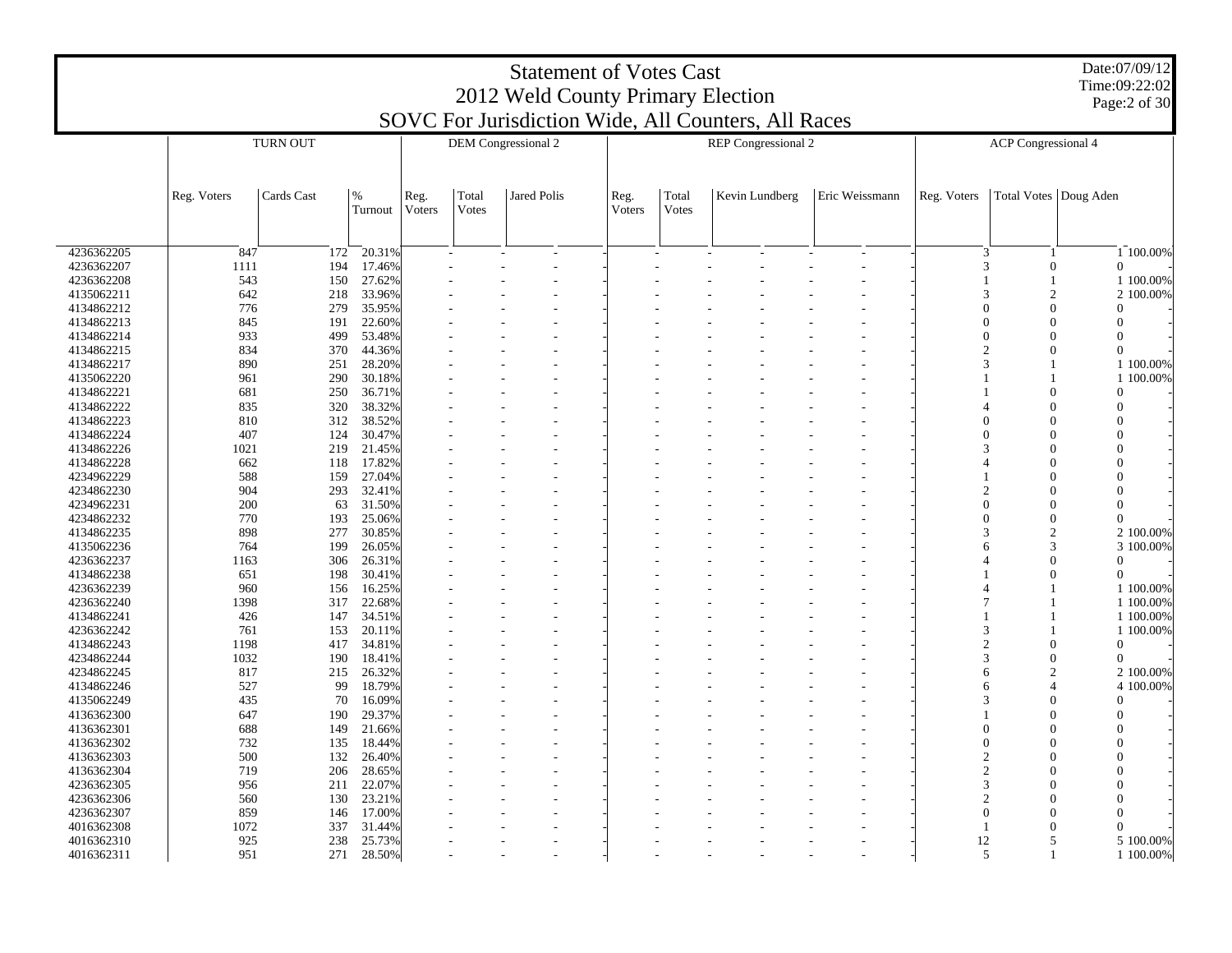|                          |                                   |                                                   |                  |  |                          |                               | <b>Statement of Votes Cast</b><br>2012 Weld County Primary Election |                |          | SOVC For Jurisdiction Wide, All Counters, All Races |                |                |                            | Date:07/09/12<br>Time:09:22:02<br>Page: 3 of 30 |
|--------------------------|-----------------------------------|---------------------------------------------------|------------------|--|--------------------------|-------------------------------|---------------------------------------------------------------------|----------------|----------|-----------------------------------------------------|----------------|----------------|----------------------------|-------------------------------------------------|
|                          |                                   | <b>TURN OUT</b>                                   |                  |  |                          | DEM Congressional 2           |                                                                     |                |          | <b>REP</b> Congressional 2                          |                |                | <b>ACP</b> Congressional 4 |                                                 |
|                          |                                   |                                                   |                  |  |                          |                               |                                                                     |                |          |                                                     |                |                |                            |                                                 |
|                          | Reg. Voters                       | Cards Cast<br>$\%$<br>Turnout<br>262<br>83<br>336 |                  |  | Total<br><b>Votes</b>    | <b>Jared Polis</b>            | Reg.<br><b>Voters</b>                                               | Total<br>Votes |          | Kevin Lundberg                                      | Eric Weissmann | Reg. Voters    |                            | Total Votes   Doug Aden                         |
|                          |                                   |                                                   |                  |  |                          |                               |                                                                     |                |          |                                                     |                |                |                            |                                                 |
| 4016362312               |                                   |                                                   | 31.68%           |  | $\overline{\phantom{a}}$ | $\overline{\phantom{a}}$<br>٠ |                                                                     |                |          |                                                     | $\overline{a}$ | 5              | $\overline{0}$             | $\overline{0}$                                  |
| 4136362313               |                                   | 70                                                | 20.83%           |  |                          |                               |                                                                     |                |          |                                                     |                |                | $\theta$                   | $\Omega$                                        |
| 4016362314<br>2233362315 | 1289<br>210<br>16.29%<br>$\theta$ |                                                   |                  |  |                          |                               |                                                                     |                |          |                                                     |                | 10             | 3                          | 3 100,00%                                       |
| 4014862316               |                                   | $\Omega$                                          | 0.00%<br>39.06%  |  |                          | $\mathbf{0}$<br>$\Omega$      |                                                                     |                | $\Omega$ | $\Omega$                                            | $\mathbf{0}$   |                | $\Omega$                   |                                                 |
| 4135062317               |                                   |                                                   | 35.32%           |  |                          |                               |                                                                     |                |          |                                                     |                |                |                            |                                                 |
| 4135062318               |                                   | 182<br>466<br>555<br>196<br>469<br>171            |                  |  |                          |                               |                                                                     |                |          |                                                     |                | 3              |                            | 3 100.00%                                       |
| 4135062319               | 557                               | 179                                               | 36.46%<br>32.14% |  |                          |                               |                                                                     |                |          |                                                     |                | 3              |                            |                                                 |
| 4135062321               | 481                               | 107                                               | 22.25%           |  |                          |                               |                                                                     |                |          |                                                     |                | $\overline{c}$ |                            |                                                 |
| 4135062322               | 706                               | 161                                               | 22.80%           |  |                          | ٠                             |                                                                     |                |          |                                                     |                | $\Omega$       | $\Omega$                   | $\Omega$                                        |
| 4135062323               | 700                               | 167                                               | 23.86%           |  |                          |                               |                                                                     |                |          |                                                     |                | 3              | $\overline{2}$             | 2 100,00%                                       |
| 4135062324               | 1142                              | 200                                               | 17.51%           |  |                          |                               |                                                                     |                |          |                                                     |                |                | $\overline{c}$             | 2 100.00%                                       |
| 4135062325               | 595                               | 136                                               | 22.86%           |  |                          |                               |                                                                     |                |          |                                                     |                |                | $\Omega$                   | $\Omega$                                        |
| 4134862326               | 580                               | 186                                               | 32.07%           |  |                          |                               |                                                                     |                |          |                                                     |                | 3              |                            | 1 100,00%                                       |
| 4236362328               | 1122                              | 195                                               | 17.38%           |  |                          |                               |                                                                     |                |          |                                                     |                | 3              |                            | $\Omega$                                        |
| 4135062330               | 845                               | 167                                               | 19.76%           |  |                          |                               |                                                                     |                |          |                                                     |                | 3              |                            | 2 100.00%                                       |
| 4134862331               | 694                               | 216                                               | 31.12%           |  |                          |                               |                                                                     |                |          |                                                     |                | $\overline{c}$ |                            | 1 100.00%                                       |
| 4134862333               | 373                               | 99                                                | 26.54%           |  |                          |                               |                                                                     |                |          |                                                     |                | 3              |                            |                                                 |
| 4236362334               | 1109                              | 242                                               |                  |  |                          |                               |                                                                     |                |          |                                                     | 3              |                |                            |                                                 |
| 4236362335               | 694                               | 218                                               | 31.41%           |  |                          |                               |                                                                     |                |          |                                                     |                |                |                            |                                                 |
| 4236362337               | 926                               | 183                                               | 19.76%           |  |                          |                               |                                                                     |                |          |                                                     |                |                |                            |                                                 |
| 4134862338               | 56                                | 15                                                | 26.79%           |  |                          |                               |                                                                     |                |          |                                                     |                |                |                            |                                                 |
| Provisional              |                                   |                                                   |                  |  | $\theta$                 | $\Omega$                      |                                                                     | $\Omega$       | $\Omega$ | $\Omega$                                            | $\Omega$       |                | $\Omega$                   |                                                 |
| Total                    | 77841                             | 20945                                             | 26.91%           |  | $\Omega$                 | $\Omega$<br>$\Omega$          |                                                                     |                | $\Omega$ | $\Omega$                                            | $\Omega$       | 258            | 64                         | 64 100.00%                                      |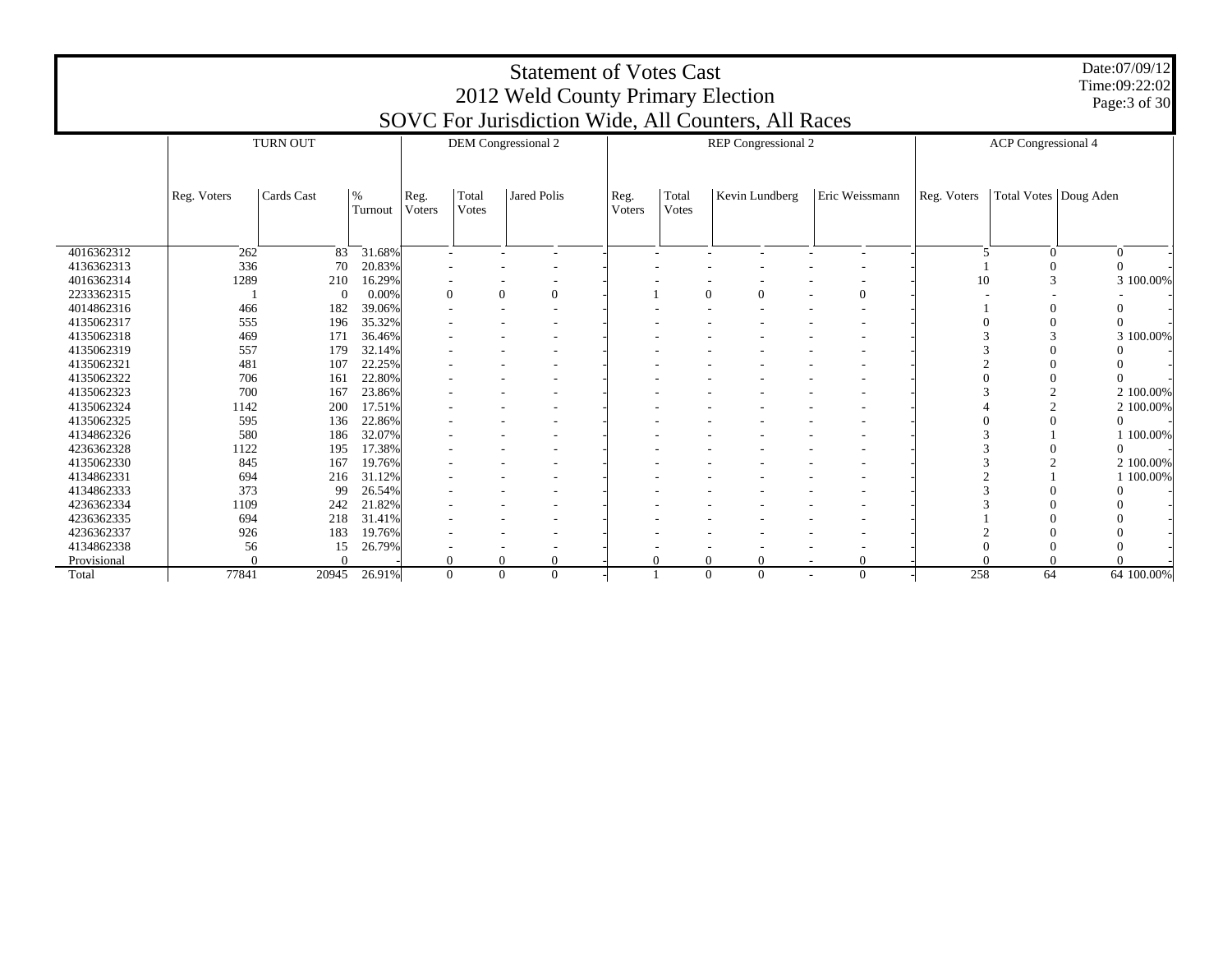|                   | <b>Statement of Votes Cast</b><br>2012 Weld County Primary Election<br>SOVC For Jurisdiction Wide, All Counters, All Races |                     |                        |             |                            |              |        |       |                      |  |  |  |  |  |
|-------------------|----------------------------------------------------------------------------------------------------------------------------|---------------------|------------------------|-------------|----------------------------|--------------|--------|-------|----------------------|--|--|--|--|--|
|                   |                                                                                                                            |                     |                        |             |                            |              |        |       |                      |  |  |  |  |  |
|                   |                                                                                                                            |                     |                        |             |                            |              |        |       |                      |  |  |  |  |  |
|                   |                                                                                                                            | DEM Congressional 4 |                        |             | <b>REP</b> Congressional 4 |              |        |       | DEM State Board CD 2 |  |  |  |  |  |
|                   |                                                                                                                            |                     |                        |             |                            |              |        |       |                      |  |  |  |  |  |
|                   |                                                                                                                            |                     |                        |             |                            |              |        |       |                      |  |  |  |  |  |
|                   | Reg. Voters                                                                                                                | <b>Total Votes</b>  | <b>Brandon Shaffer</b> | Reg. Voters | <b>Total Votes</b>         | Cory Gardner | Reg.   | Total | Angelika             |  |  |  |  |  |
|                   |                                                                                                                            |                     |                        |             |                            |              | Voters | Votes | Schroeder            |  |  |  |  |  |
|                   |                                                                                                                            |                     |                        |             |                            |              |        |       |                      |  |  |  |  |  |
| Jurisdiction Wide |                                                                                                                            |                     |                        |             |                            |              |        |       |                      |  |  |  |  |  |
| 4016362100        | 161                                                                                                                        | 44                  | 44 100.00%             | 524         | 148                        | 148 100,00%  |        |       |                      |  |  |  |  |  |
| 4016362101        | 49                                                                                                                         | 12                  | 12 100.00%             | 206         | 82                         | 82 100.00%   |        |       |                      |  |  |  |  |  |
| 4016362102        | 35                                                                                                                         | 13                  | 13 100.00%             | 159         | 71                         | 71 100.00%   |        |       |                      |  |  |  |  |  |
| 4016362103        | 45                                                                                                                         | 6                   | 6 100.00%              | 212         | 55                         | 55 100,00%   |        |       |                      |  |  |  |  |  |
| 4016362104        | 191                                                                                                                        | 45                  | 45 100.00%             | 790         | 224                        | 224 100.00%  |        |       |                      |  |  |  |  |  |
| 4135062106        | 314                                                                                                                        | 50                  | 50 100.00%             | 228         | 53                         | 53 100.00%   |        |       |                      |  |  |  |  |  |
| 4135062107        | 733                                                                                                                        | 117                 | 117 100.00%            | 326         | 82                         | 82 100.00%   |        |       |                      |  |  |  |  |  |
| 4135062108        | 358                                                                                                                        | 76                  | 76 100.00%             | 275         | 115                        | 115 100.00%  |        |       |                      |  |  |  |  |  |
| 4135062109        | 386                                                                                                                        | 86                  | 86 100.00%             | 386         | 134                        | 134 100.00%  |        |       |                      |  |  |  |  |  |
| 4135062110        | 334                                                                                                                        | 44                  | 44 100.00%             | 205         | 53                         | 53 100,00%   |        |       |                      |  |  |  |  |  |
| 4135062111        | 326                                                                                                                        | 76                  | 76 100.00%             | 338         | 129                        | 129 100.00%  |        |       |                      |  |  |  |  |  |
| 4135062112        | 423                                                                                                                        | 88                  | 88 100.00%             | 323         | 82                         | 82 100.00%   |        |       |                      |  |  |  |  |  |
| 4135062114        | 325                                                                                                                        |                     | 89<br>89 100.00%       | 317         | 103                        | 103 100.00%  |        |       |                      |  |  |  |  |  |
| 4234962115        | 287                                                                                                                        | 44                  | 44 100.00%             | 745         | 142                        | 142 100.00%  |        |       |                      |  |  |  |  |  |
| 4234962116        | 214                                                                                                                        | 44                  | 44 100.00%             | 330         | 110                        | 110 100.00%  |        |       |                      |  |  |  |  |  |
| 4234862117        | 145                                                                                                                        | 18                  | 18 100.00%             | 454         | 134                        | 134 100.00%  |        |       |                      |  |  |  |  |  |
| 4014862118        | 341                                                                                                                        | 65                  | 65 100.00%             | 936         | 356                        | 356 100.00%  |        |       |                      |  |  |  |  |  |
| 4014862119        | 100                                                                                                                        | 12                  | 12 100.00%             | 283         | 104                        | 104 100.00%  |        |       |                      |  |  |  |  |  |
| 4134862120        | 46                                                                                                                         | 15                  | 15 100.00%             | 297         | 137                        | 137 100.00%  |        |       |                      |  |  |  |  |  |
| 4234962121        | 298                                                                                                                        | 51                  | 51 100.00%             | 800         | 182                        | 182 100.00%  |        |       |                      |  |  |  |  |  |
| 4234962122        | 285                                                                                                                        | 41                  | 41 100.00%             | 504         | 132                        | 132 100.00%  |        |       |                      |  |  |  |  |  |
| 4234962123        | 261                                                                                                                        | 33                  | 33 100.00%             | 485         | 128                        | 128 100.00%  |        |       |                      |  |  |  |  |  |
| 4134862124        | 332                                                                                                                        | 65                  | 65 100.00%             | 596         | 188                        | 188 100.00%  |        |       |                      |  |  |  |  |  |
| 4134862125        | 227                                                                                                                        | 65                  | 65 100.00%             | 580         | 238                        | 238 100.00%  |        |       |                      |  |  |  |  |  |
| 4014862126        | 227                                                                                                                        | 54                  | 54 100.00%             | 475         | 165                        | 165 100.00%  |        |       |                      |  |  |  |  |  |
| 4014862127        | 188                                                                                                                        | 32                  | 32 100.00%             | 383         | 132                        | 132 100.00%  |        |       |                      |  |  |  |  |  |
| 4014862128        | 209                                                                                                                        | 42                  | 42 100.00%             | 793         | 340                        | 340 100.00%  |        |       |                      |  |  |  |  |  |
| 4234962129        | 18                                                                                                                         | $\overline{7}$      | 7 100.00%              | 76          | 23                         | 23 100.00%   |        |       |                      |  |  |  |  |  |
| 4234962130        | 288                                                                                                                        | 49                  | 49 100.00%             | 878         | 221                        | 221 100.00%  |        |       |                      |  |  |  |  |  |
| 4234862131        | 121                                                                                                                        | 26                  | 26 100.00%             | 415         | 169                        | 169 100.00%  |        |       |                      |  |  |  |  |  |
| 4135062132        | 242                                                                                                                        | 41                  | 41 100.00%             | 369         | 114                        | 114 100.00%  |        |       |                      |  |  |  |  |  |
| 4134862135        | 183                                                                                                                        | 33                  | 33 100.00%             | 476         | 116                        | 116 100.00%  |        |       |                      |  |  |  |  |  |
| 4134862136        | 254                                                                                                                        | 44                  | 44 100.00%             | 458         | 132                        | 132 100,00%  |        |       |                      |  |  |  |  |  |
| 4135062137        | 419                                                                                                                        | 43                  | 43 100.00%             | 278         | 45                         | 45 100.00%   |        |       |                      |  |  |  |  |  |
| 4234862138        | 223                                                                                                                        | 27                  | 27 100.00%             | 621         | 164                        | 164 100.00%  |        |       |                      |  |  |  |  |  |
| 4234962143        | 131                                                                                                                        | 24                  | 24 100.00%             | 322         | 108                        | 108 100.00%  |        |       |                      |  |  |  |  |  |
| 4134962145        | $\mathfrak{2}$                                                                                                             | $\mathbf{1}$        | 1 100.00%              | 6           | $\mathbf{1}$               | 1 100.00%    |        |       | $\overline{a}$       |  |  |  |  |  |
| 4134862146        | 117                                                                                                                        | 14                  | 14 100.00%             | 94          | 15                         | 15 100.00%   |        |       |                      |  |  |  |  |  |
| 4236362200        | 362                                                                                                                        | 55                  | 55 100.00%             | 772         | 180                        | 180 100,00%  |        |       |                      |  |  |  |  |  |
| 4134862201        | 341                                                                                                                        | 55                  | 55 100.00%             | 599         | 179                        | 179 100.00%  |        |       |                      |  |  |  |  |  |
| 4136362202        | 73                                                                                                                         | 12                  | 12 100.00%             | 167         | 47                         | 47 100.00%   |        |       |                      |  |  |  |  |  |
| 4236362203        | 485                                                                                                                        | 77                  | 77 100.00%             | 567         | 91                         | 91 100.00%   |        |       |                      |  |  |  |  |  |
| 4236362204        | 258                                                                                                                        | 26                  | 26 100.00%             | 481         | 81                         | 81 100.00%   |        |       |                      |  |  |  |  |  |

Date:07/09/12 Time:09:22:02 Page:4 of 30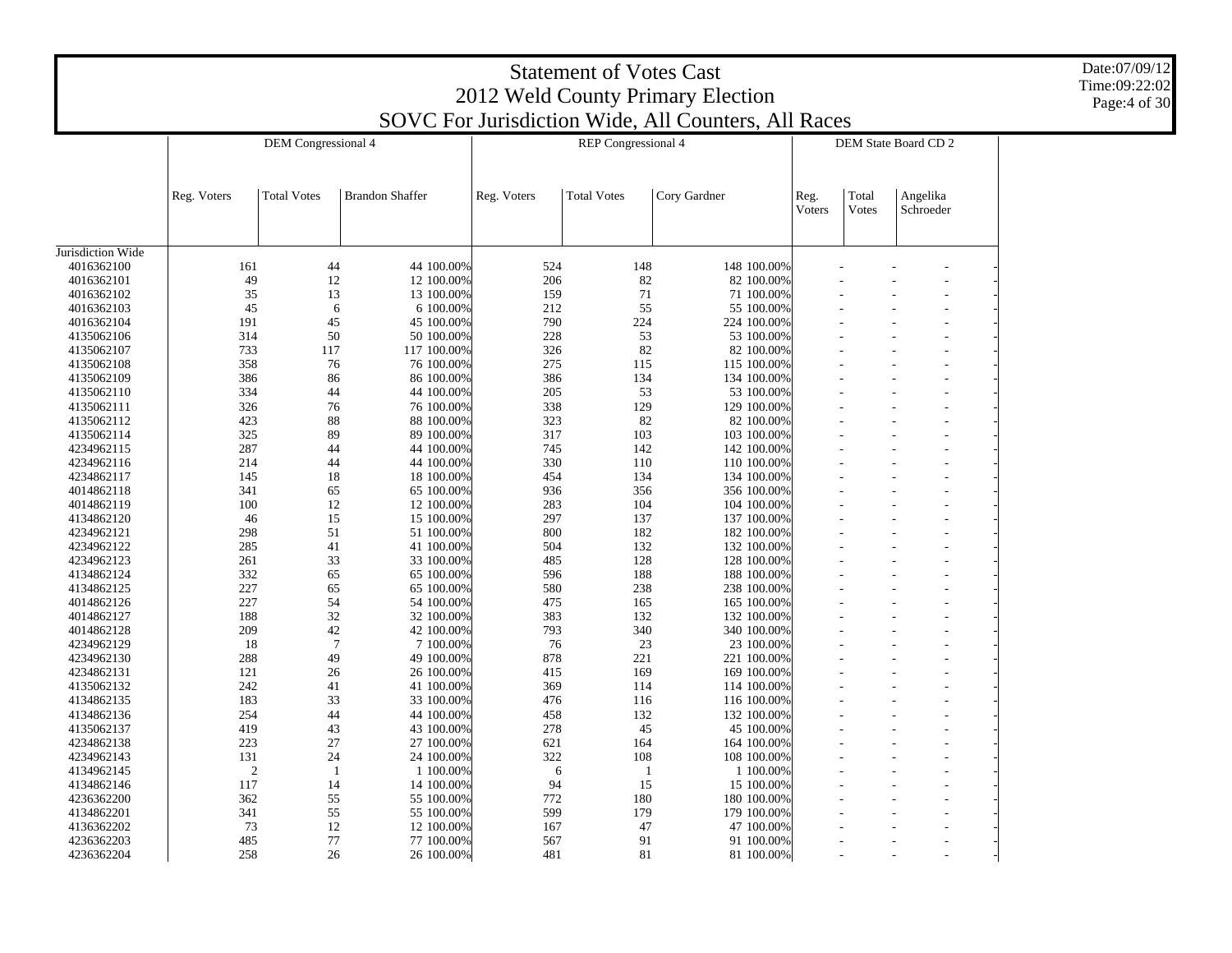|                          |             |                            |                          |             | <b>Statement of Votes Cast</b> | 2012 Weld County Primary Election                   |                       |                |                       |  |
|--------------------------|-------------|----------------------------|--------------------------|-------------|--------------------------------|-----------------------------------------------------|-----------------------|----------------|-----------------------|--|
|                          |             |                            |                          |             |                                | SOVC For Jurisdiction Wide, All Counters, All Races |                       |                |                       |  |
|                          |             | <b>DEM</b> Congressional 4 |                          |             | <b>REP</b> Congressional 4     |                                                     |                       |                | DEM State Board CD 2  |  |
|                          |             |                            |                          |             |                                |                                                     |                       |                |                       |  |
|                          |             |                            |                          |             |                                |                                                     |                       |                |                       |  |
|                          | Reg. Voters | <b>Total Votes</b>         | <b>Brandon Shaffer</b>   | Reg. Voters | <b>Total Votes</b>             | Cory Gardner                                        | Reg.<br><b>Voters</b> | Total<br>Votes | Angelika<br>Schroeder |  |
|                          |             |                            |                          |             |                                |                                                     |                       |                |                       |  |
| 4236362205               | 459         | 81                         | 81 100.00%               | 385         | 84                             | 84 100.00%                                          |                       |                |                       |  |
| 4236362207               | 411         | 54                         | 54 100.00%               | 697         | 129                            | 129 100.00%                                         |                       |                |                       |  |
| 4236362208               | 132         | 12                         | 12 100.00%               | 410         | 121                            | 121 100.00%                                         |                       |                |                       |  |
| 4135062211               | 247         | 66                         | 66 100.00%               | 392         | 138                            | 138 100.00%                                         |                       |                |                       |  |
| 4134862212               | 267         | 69                         | 69 100.00%               | 509         | 198                            | 198 100.00%                                         |                       |                |                       |  |
| 4134862213               | 263         | 31                         | 31 100.00%               | 582         | 148                            | 148 100.00%                                         |                       |                |                       |  |
| 4134862214               | 250         | 88                         | 88 100.00%               | 683         | 365                            | 365 100.00%                                         |                       |                |                       |  |
| 4134862215               | 222         | 72                         | 72 100.00%               | 610         | 260                            | 260 100.00%                                         |                       |                |                       |  |
| 4134862217               | 391         | 89                         | 89 100.00%               | 496         | 146                            | 146 100.00%                                         |                       |                |                       |  |
| 4135062220               | 403         | 92                         | 92 100.00%               | 557         | 182                            | 182 100.00%                                         |                       |                |                       |  |
| 4134862221               | 258         | 72                         | 72 100.00%               | 422         | 160                            | 160 100.00%                                         |                       |                |                       |  |
| 4134862222               | 275         | 71                         | 71 100,00%               | 556         | 216                            | 216 100.00%                                         |                       |                |                       |  |
| 4134862223               | 250         | 69                         | 69 100.00%               | 560         | 221                            | 221 100.00%                                         |                       |                |                       |  |
| 4134862224               | 25<br>151   |                            | 25 100.00%               | 256         | 92                             | 92 100.00%                                          |                       |                |                       |  |
| 4134862226               | 358         | 67                         | 67 100.00%               | 660         | 138                            | 138 100.00%                                         |                       |                |                       |  |
| 4134862228               | 250         | 29                         | 29 100.00%               | 408         | 74                             | 74 100.00%                                          |                       |                |                       |  |
| 4234962229               | 160         | 33                         | 33 100.00%               | 427         | 122                            | 122 100.00%                                         |                       |                |                       |  |
| 4234862230               | 287         | 51                         | 51 100.00%               | 615         | 216                            | 216 100.00%                                         |                       |                |                       |  |
| 4234962231               | 49          | 5                          | 5 100.00%                | 151         | 50                             | 50 100.00%                                          |                       |                |                       |  |
| 4234862232               | 289         | 41                         | 41 100.00%               | 481         | 129                            | 129 100.00%                                         |                       |                |                       |  |
| 4134862235               | 242         | 43                         | 43 100.00%               | 653         | 213                            | 213 100.00%                                         |                       |                |                       |  |
| 4135062236               | 321         | 62                         | 62 100.00%               | 437         | 122                            | 122 100.00%                                         |                       |                |                       |  |
| 4236362237               | 389<br>224  | 67                         | 67 100.00%               | 770         | 211                            | 211 100.00%                                         |                       |                |                       |  |
| 4134862238               |             | 46<br>39                   | 46 100.00%               | 426         | 137<br>112                     | 137 100.00%                                         |                       |                |                       |  |
| 4236362239               | 338         | 96                         | 39 100.00%               | 618<br>878  | 207                            | 112 100.00%                                         |                       |                |                       |  |
| 4236362240<br>4134862241 | 513<br>152  | 43                         | 96 100.00%<br>43 100.00% | 273         | 96                             | 207 100.00%<br>96 100.00%                           |                       |                |                       |  |
| 4236362242               | 355         | 63                         | 63 100.00%               | 403         | 85                             | 85 100.00%                                          |                       |                |                       |  |
| 4134862243               | 364         | 75                         | 75 100.00%               | 832         | 306                            | 306 100.00%                                         |                       |                |                       |  |
| 4234862244               | 307         | 34                         | 34 100.00%               | 722         | 147                            | 147 100.00%                                         |                       |                |                       |  |
| 4234862245               | 211         | 51                         | 51 100.00%               | 600         | 150                            | 150 100.00%                                         |                       |                |                       |  |
| 4134862246               | 205         | 31                         | 31 100.00%               | 316         | 63                             | 63 100.00%                                          |                       |                |                       |  |
| 4135062249               | 144         | 22                         | 22 100.00%               | 288         | 46                             | 46 100.00%                                          |                       |                |                       |  |
| 4136362300               | 268         | 58                         | 58 100.00%               | 378         | 121                            | 121 100.00%                                         |                       |                |                       |  |
| 4136362301               | 406         | 65                         | 65 100.00%               | 282         | 73                             | 73 100.00%                                          |                       |                |                       |  |
| 4136362302               | 450         | 70                         | 70 100.00%               | 282         | 61                             | 61 100.00%                                          |                       |                |                       |  |
| 4136362303               | 250         | 46                         | 46 100.00%               | 248         | 80                             | 80 100.00%                                          |                       |                |                       |  |
| 4136362304               | 285         | 68                         | 68 100.00%               | 432         | 123                            | 123 100.00%                                         |                       |                |                       |  |
| 4236362305               | 422         | 68                         | 68 100.00%               | 531         | 116                            | 116 100.00%                                         |                       |                |                       |  |
| 4236362306               | 313         | 56                         | 56 100.00%               | 245         | 56                             | 56 100.00%                                          |                       |                |                       |  |
| 4236362307               | 449         | 58                         | 58 100.00%               | 410         | 73                             | 73 100.00%                                          |                       |                |                       |  |
| 4016362308               | 271         | 54                         | 54 100,00%               | 800         | 272                            | 272 100.00%                                         |                       |                |                       |  |
| 4016362310               | 288         | 43                         | 43 100.00%               | 625         | 174                            | 174 100.00%                                         |                       |                |                       |  |
| 4016362311               | 277         | 59                         | 59 100.00%               | 669         | 189                            | 189 100.00%                                         |                       |                |                       |  |

Date:07/09/12 Time:09:22:02 Page:5 of 30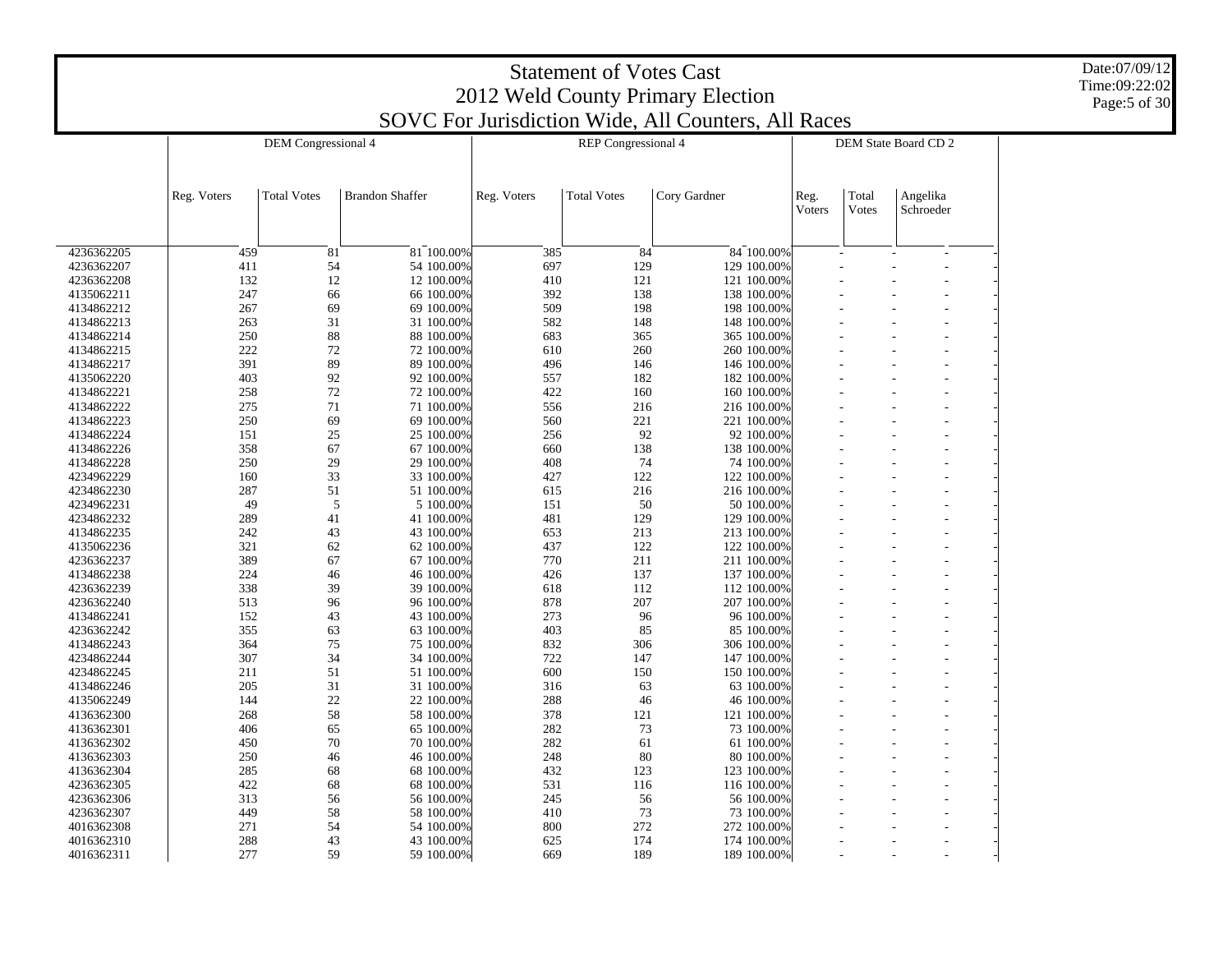|                          | <b>Statement of Votes Cast</b><br>2012 Weld County Primary Election<br>SOVC For Jurisdiction Wide, All Counters, All Races |                                        |                          |                          |                            |                            |                |                |                                |  |  |  |  |  |  |
|--------------------------|----------------------------------------------------------------------------------------------------------------------------|----------------------------------------|--------------------------|--------------------------|----------------------------|----------------------------|----------------|----------------|--------------------------------|--|--|--|--|--|--|
|                          |                                                                                                                            | DEM Congressional 4                    |                          |                          | <b>REP</b> Congressional 4 |                            |                |                | DEM State Board CD 2           |  |  |  |  |  |  |
|                          | Reg. Voters                                                                                                                | <b>Total Votes</b>                     | <b>Brandon Shaffer</b>   | Reg. Voters              | <b>Total Votes</b>         | Cory Gardner               | Reg.<br>Voters | Total<br>Votes | Angelika<br>Schroeder          |  |  |  |  |  |  |
| 4016362312               | 68                                                                                                                         | 64 100.00%<br>$\overline{\phantom{a}}$ |                          | $\overline{\phantom{a}}$ |                            |                            |                |                |                                |  |  |  |  |  |  |
| 4136362313               | 142                                                                                                                        | 15<br>20                               | 15 100.00%<br>20 100.00% | 189<br>193               | 64<br>45                   | 45 100,00%                 |                |                |                                |  |  |  |  |  |  |
| 4016362314               | 558                                                                                                                        | 66                                     | 130<br>130 100.00%       |                          |                            |                            |                |                |                                |  |  |  |  |  |  |
| 2233362315               |                                                                                                                            | $\overline{\phantom{a}}$               |                          | $\Omega$                 |                            | $\Omega$<br>$\mathbf{0}$   |                |                |                                |  |  |  |  |  |  |
| 4014862316               | 118                                                                                                                        | 30                                     | 30 100.00%               | 347                      | 126                        | 126 100,00%                |                |                |                                |  |  |  |  |  |  |
| 4135062317               | 241                                                                                                                        | 66                                     | 66 100.00%               | 314                      | 122                        | 122 100.00%                |                |                |                                |  |  |  |  |  |  |
| 4135062318               | 205                                                                                                                        | 59                                     | 59 100.00%               | 261                      | 96                         | 96 100.00%                 |                |                |                                |  |  |  |  |  |  |
| 4135062319               | 255                                                                                                                        | 75                                     | 75 100.00%               | 299                      | 94                         | 94 100,00%                 |                |                |                                |  |  |  |  |  |  |
| 4135062321               | 267                                                                                                                        | 45                                     | 45 100,00%               | 212                      | 50                         | 50 100,00%                 |                |                |                                |  |  |  |  |  |  |
| 4135062322               | 372                                                                                                                        | 60                                     | 60 100.00%               | 334                      | 90                         | 90 100.00%                 |                |                |                                |  |  |  |  |  |  |
| 4135062323               | 360                                                                                                                        | 65                                     | 65 100.00%               | 337                      | 89                         | 89 100,00%                 |                |                |                                |  |  |  |  |  |  |
| 4135062324               | 463                                                                                                                        | 51                                     | 51 100.00%               | 675                      | 132                        | 132 100.00%                |                |                |                                |  |  |  |  |  |  |
| 4135062325               | 305                                                                                                                        | 55                                     | 55 100.00%               | 290                      | 77                         | 77 100,00%                 |                |                |                                |  |  |  |  |  |  |
| 4134862326               | 252                                                                                                                        | 64                                     | 64 100.00%               | 325                      | 111                        | 111 100,00%                |                |                |                                |  |  |  |  |  |  |
| 4236362328               | 461                                                                                                                        | 62                                     | 62 100.00%               | 658                      | 111                        | 111 100.00%                |                |                |                                |  |  |  |  |  |  |
| 4135062330               | 332                                                                                                                        | 51                                     | 51 100.00%               | 510                      | 106                        | 106 100.00%                |                |                |                                |  |  |  |  |  |  |
| 4134862331               | 277                                                                                                                        | 49                                     | 49 100.00%               | 415                      | 150                        | 150 100.00%                |                |                |                                |  |  |  |  |  |  |
| 4134862333               | 157                                                                                                                        | 28                                     | 28 100,00%               | 213                      | 60                         | 60 100,00%                 |                |                |                                |  |  |  |  |  |  |
| 4236362334               | 433                                                                                                                        | 74<br>59                               | 74 100.00%<br>59 100.00% | 673                      | 151<br>145                 | 151 100,00%<br>145 100.00% |                |                |                                |  |  |  |  |  |  |
| 4236362335<br>4236362337 | 240<br>368                                                                                                                 | 41                                     | 41 100.00%               | 453<br>556               | 128                        | 128 100.00%                |                |                |                                |  |  |  |  |  |  |
| 4134862338               | 27                                                                                                                         | 5                                      | 5 100.00%                | 29                       | 9                          | 9 100.00%                  |                |                |                                |  |  |  |  |  |  |
| Provisional              | $\Omega$                                                                                                                   | $\Omega$                               | $\Omega$                 | $\theta$                 |                            | $\Omega$                   | $\Omega$       |                | $\mathbf{0}$<br>$\overline{0}$ |  |  |  |  |  |  |
| Total                    | 29074                                                                                                                      | 5335                                   | 5335 100.00%             | 48508                    | 14013                      | 14013 100.00%              | $\Omega$       |                | $\Omega$<br>$\Omega$           |  |  |  |  |  |  |

Date:07/09/12 Time:09:22:02 Page:6 of 30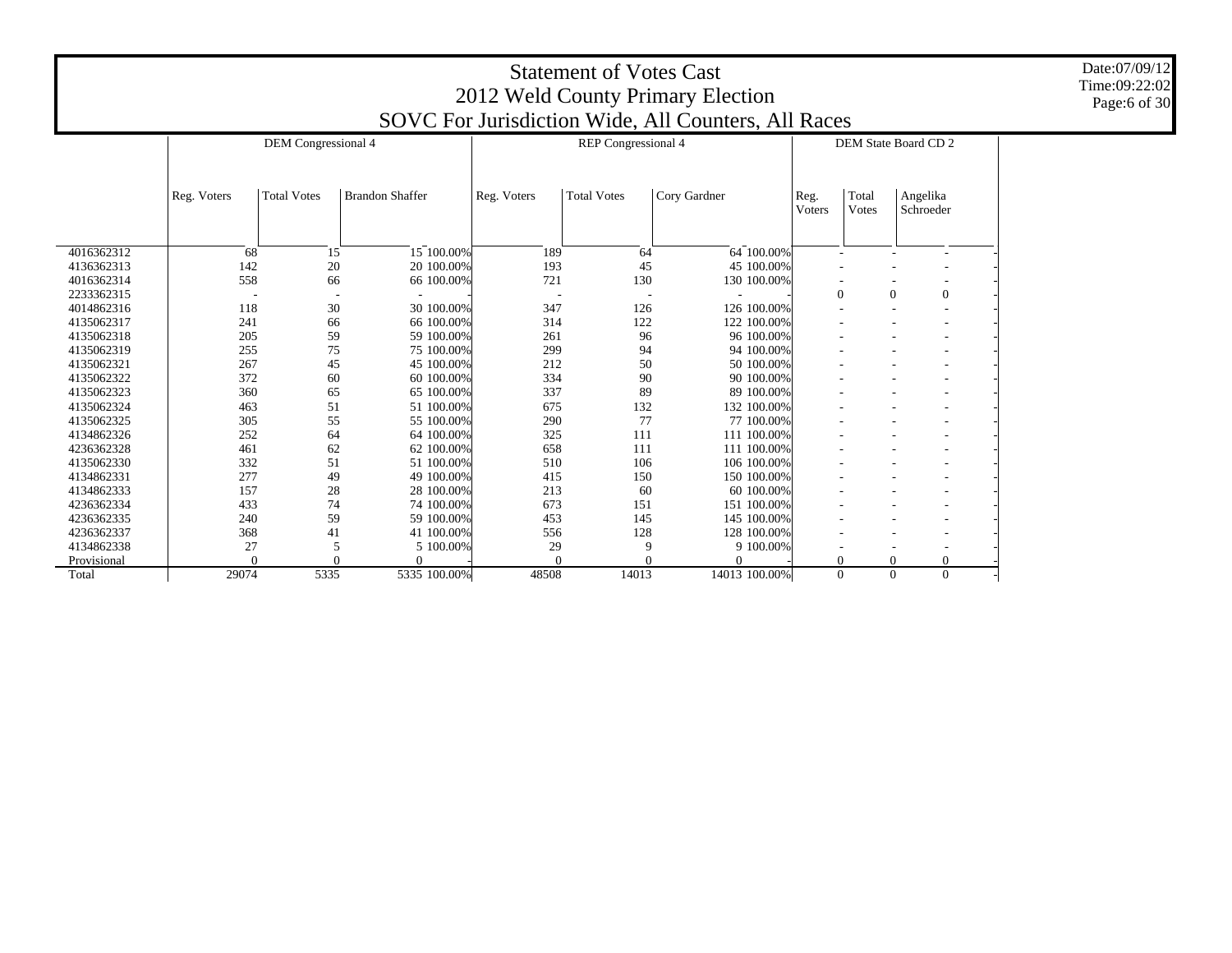|                   |                |                |                      |             |                      | <b>Statement of Votes Cast</b><br>2012 Weld County Primary Election |                         |                      |                   |  |
|-------------------|----------------|----------------|----------------------|-------------|----------------------|---------------------------------------------------------------------|-------------------------|----------------------|-------------------|--|
|                   |                |                | REP State Board CD 2 |             | REP State Board CD 4 | SOVC For Jurisdiction Wide, All Counters, All Races                 |                         | <b>DEM CU Regent</b> |                   |  |
|                   |                |                |                      |             |                      |                                                                     |                         |                      |                   |  |
|                   | Reg.<br>Voters | Total<br>Votes | Ann Fattor           | Reg. Voters | <b>Total Votes</b>   | Pamela P. Mazanec                                                   | Reg. Voters             | <b>Total Votes</b>   | Stephen C. Ludwig |  |
|                   |                |                |                      |             |                      |                                                                     |                         |                      |                   |  |
| Jurisdiction Wide |                |                |                      |             |                      |                                                                     |                         |                      |                   |  |
| 4016362100        |                |                |                      | 524         | 132                  | 132 100.00%                                                         | 161                     | 40                   | 40 100,00%        |  |
| 4016362101        |                |                |                      | 206         | 72                   | 72 100.00%                                                          | 49                      | 10                   | 10 100.00%        |  |
| 4016362102        |                |                |                      | 159         | 61                   | 61 100.00%                                                          | 35                      | 13                   | 13 100.00%        |  |
| 4016362103        |                |                |                      | 212         | 44                   | 44 100.00%                                                          | 45                      | 6                    | 6 100.00%         |  |
| 4016362104        |                |                |                      | 790         | 206                  | 206 100.00%                                                         | 191                     | 45                   | 45 100.00%        |  |
| 4135062106        |                |                |                      | 228         | 48                   | 48 100.00%                                                          | 314                     | 47                   | 47 100.00%        |  |
| 4135062107        |                |                |                      | 326         | 78                   | 78 100.00%                                                          | 733                     | 116                  | 116 100.00%       |  |
| 4135062108        |                |                |                      | 275         | 109                  | 109 100.00%                                                         | 358                     | 77                   | 77 100.00%        |  |
| 4135062109        |                |                |                      | 386         | 125                  | 125 100.00%                                                         | 386                     | 82                   | 82 100.00%        |  |
| 4135062110        |                |                |                      | 205         | 46                   | 46 100.00%                                                          | 334                     | 43                   | 43 100.00%        |  |
| 4135062111        |                |                |                      | 338         | 122                  | 122 100.00%                                                         | 326                     | 80                   | 80 100.00%        |  |
| 4135062112        |                |                |                      | 323         | 81                   | 81 100.00%                                                          | 423                     | 86                   | 86 100.00%        |  |
| 4135062114        |                |                |                      | 317<br>96   |                      | 96 100.00%                                                          | 325                     | 81                   | 81 100.00%        |  |
| 4234962115        |                |                |                      | 745         | 129                  | 129 100.00%                                                         | 287                     | 44                   | 44 100.00%        |  |
| 4234962116        |                |                |                      | 330         | 96                   | 96 100,00%                                                          | 214                     | 41                   | 41 100.00%        |  |
| 4234862117        |                |                |                      | 454         | 130                  | 130 100.00%                                                         | 145                     | 16                   | 16 100.00%        |  |
| 4014862118        |                |                |                      | 936         | 326                  | 326 100.00%                                                         | 341                     | 67                   | 67 100.00%        |  |
| 4014862119        |                |                |                      | 283         | 97                   | 97 100.00%                                                          | 100                     | 12                   | 12 100.00%        |  |
| 4134862120        |                |                |                      | 297         | 126                  | 126 100.00%                                                         | 46                      | 15                   | 15 100.00%        |  |
| 4234962121        |                |                |                      | 800         | 178                  | 178 100.00%                                                         | 298                     | 52                   | 52 100.00%        |  |
| 4234962122        |                |                |                      | 504         | 124                  | 124 100.00%                                                         | 285                     | 42                   | 42 100.00%        |  |
| 4234962123        |                |                |                      | 485         | 115                  | 115 100.00%                                                         | 261                     | 32                   | 32 100.00%        |  |
| 4134862124        |                |                |                      | 596         | 169                  | 169 100.00%                                                         | 332                     | 64                   | 64 100.00%        |  |
| 4134862125        |                |                |                      | 580         | 211                  | 211 100.00%                                                         | 227                     | 62                   | 62 100.00%        |  |
| 4014862126        |                |                |                      | 475         | 141                  | 141 100.00%                                                         | 227                     | 53                   | 53 100.00%        |  |
| 4014862127        |                |                |                      | 383         | 122                  | 122 100.00%                                                         | 188                     | 32                   | 32 100.00%        |  |
| 4014862128        |                |                |                      | 793         | 303                  | 303 100.00%                                                         | 209                     | 42                   | 42 100.00%        |  |
| 4234962129        |                |                |                      | 76          | 18                   | 18 100.00%                                                          | 18                      | 5                    | 5 100.00%         |  |
| 4234962130        |                |                |                      | 878         | 203                  | 203 100.00%                                                         | 288                     | 50                   | 50 100.00%        |  |
| 4234862131        |                |                |                      | 415         | 154                  | 154 100.00%                                                         | 121                     | 23                   | 23 100.00%        |  |
| 4135062132        |                |                |                      | 369         | 111                  | 111 100.00%                                                         | 242                     | 40                   | 40 100.00%        |  |
| 4134862135        |                |                |                      | 476         | 109                  | 109 100,00%                                                         | 183                     | 33                   | 33 100,00%        |  |
| 4134862136        |                |                |                      | 458         | 123                  | 123 100.00%                                                         | 254                     | 43                   | 43 100.00%        |  |
| 4135062137        |                |                |                      | 278         | 41                   | 41 100.00%                                                          | 419                     | 42                   | 42 100.00%        |  |
| 4234862138        |                |                |                      | 621         | 155                  | 155 100.00%                                                         | 223                     | 27                   | 27 100.00%        |  |
| 4234962143        |                |                |                      | 322         | 96                   | 96 100.00%                                                          | 131                     | 23                   | 23 100.00%        |  |
| 4134962145        |                |                |                      |             | 6<br>$\mathbf{1}$    | 1 100.00%                                                           | 2                       | 1                    | 1 100.00%         |  |
| 4134862146        |                |                |                      | 94          | 15                   | 15 100.00%                                                          | 117                     | 14                   | 14 100.00%        |  |
| 4236362200        |                |                |                      | 772         | 170                  | 170 100.00%                                                         | 362                     | 55                   | 55 100.00%        |  |
| 4134862201        |                |                |                      | 599         | 162                  | 162 100.00%                                                         | 341                     | 51                   | 51 100.00%        |  |
| 4136362202        |                |                |                      | 167         | 45                   | 45 100.00%                                                          | 73                      | 10                   | 10 100.00%        |  |
| 4236362203        |                |                |                      | 567         | 86                   | 86 100.00%                                                          | 485<br>75<br>75 100.00% |                      |                   |  |
| 4236362204        |                |                |                      | 481         | 73                   | 73 100.00%                                                          | 258                     | 26                   | 26 100.00%        |  |

Date:07/09/12 Time:09:22:02 Page:7 of 30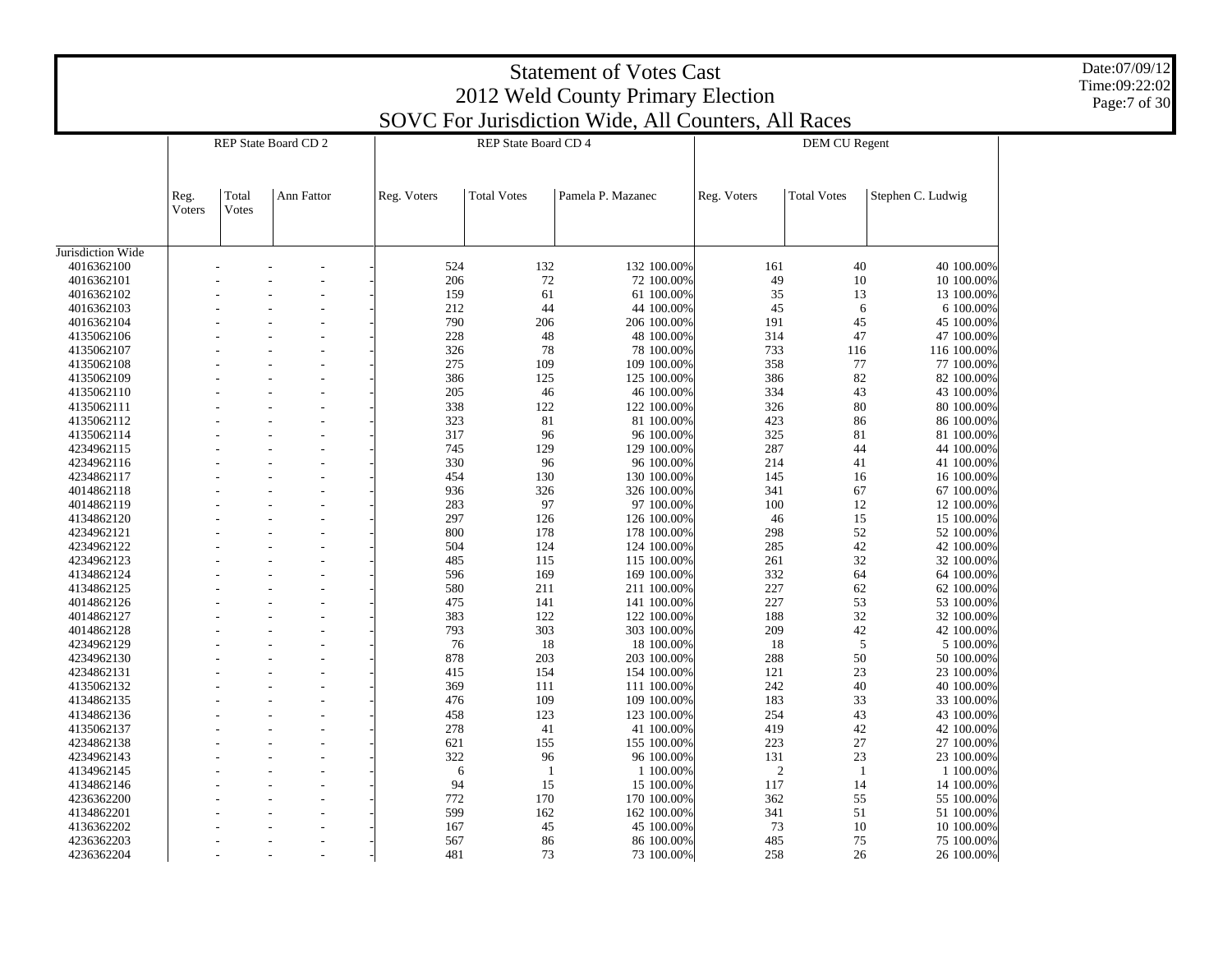| <b>Statement of Votes Cast</b><br>2012 Weld County Primary Election<br>SOVC For Jurisdiction Wide, All Counters, All Races<br>REP State Board CD 2<br>REP State Board CD 4<br><b>DEM CU Regent</b> |                |                |            |             |                    |                            |             |                    |                             |  |  |  |  |  |
|----------------------------------------------------------------------------------------------------------------------------------------------------------------------------------------------------|----------------|----------------|------------|-------------|--------------------|----------------------------|-------------|--------------------|-----------------------------|--|--|--|--|--|
|                                                                                                                                                                                                    |                |                |            |             |                    |                            |             |                    |                             |  |  |  |  |  |
|                                                                                                                                                                                                    |                |                |            |             |                    |                            |             |                    |                             |  |  |  |  |  |
|                                                                                                                                                                                                    |                |                |            |             |                    |                            |             |                    |                             |  |  |  |  |  |
|                                                                                                                                                                                                    | Reg.<br>Voters | Total<br>Votes | Ann Fattor | Reg. Voters | <b>Total Votes</b> | Pamela P. Mazanec          | Reg. Voters | <b>Total Votes</b> | Stephen C. Ludwig           |  |  |  |  |  |
|                                                                                                                                                                                                    |                |                |            |             |                    |                            |             |                    |                             |  |  |  |  |  |
| 4236362205                                                                                                                                                                                         |                |                |            | 385         | 77                 | 77 100.00%                 | 459         | 73                 | 73 100.00%                  |  |  |  |  |  |
| 4236362207                                                                                                                                                                                         |                |                |            | 697         | 116                | 116 100.00%                | 411         | 54                 | 54 100.00%                  |  |  |  |  |  |
| 4236362208                                                                                                                                                                                         |                |                |            | 410         | 113                | 113 100.00%                | 132         | 12                 | 12 100.00%                  |  |  |  |  |  |
| 4135062211                                                                                                                                                                                         |                |                |            | 392         | 135                | 135 100.00%                | 247         | 66                 | 66 100.00%                  |  |  |  |  |  |
| 4134862212                                                                                                                                                                                         |                |                |            | 509         | 180                | 180 100.00%                | 267         | 67                 | 67 100.00%                  |  |  |  |  |  |
| 4134862213                                                                                                                                                                                         |                |                |            | 582<br>683  | 137                | 137 100.00%                | 263         | 29<br>85           | 29 100.00%                  |  |  |  |  |  |
| 4134862214<br>4134862215                                                                                                                                                                           |                |                |            | 610         | 338<br>244         | 338 100.00%<br>244 100.00% | 250<br>222  | 69                 | 85 100.00%<br>69 100.00%    |  |  |  |  |  |
| 4134862217                                                                                                                                                                                         |                |                |            | 496         | 135                | 135 100.00%                | 391         | 85                 | 85 100.00%                  |  |  |  |  |  |
| 4135062220                                                                                                                                                                                         |                |                |            | 557         | 171                | 171 100.00%                | 403         | 91                 | 91 100.00%                  |  |  |  |  |  |
| 4134862221                                                                                                                                                                                         |                |                |            | 422         | 148                | 148 100.00%                | 258         | 71                 | 71 100.00%                  |  |  |  |  |  |
| 4134862222                                                                                                                                                                                         |                |                |            | 556         | 197                | 197 100.00%                | 275         | 73                 | 73 100.00%                  |  |  |  |  |  |
| 4134862223                                                                                                                                                                                         |                |                |            | 560         | 196                | 196 100.00%                | 250         | 68                 | 68 100.00%                  |  |  |  |  |  |
| 4134862224                                                                                                                                                                                         |                |                |            | 256         | 86                 | 86 100.00%                 | 151         | 25                 | 25 100.00%                  |  |  |  |  |  |
| 4134862226                                                                                                                                                                                         |                |                |            | 660         | 131                | 131 100.00%                | 358         | 68                 | 68 100.00%                  |  |  |  |  |  |
| 4134862228                                                                                                                                                                                         |                |                |            | 408         | 69                 | 69 100.00%                 | 250         | 31                 | 31 100.00%                  |  |  |  |  |  |
| 4234962229                                                                                                                                                                                         |                |                |            | 427         | 106                | 106 100.00%                | 160         | 31                 | 31 100.00%                  |  |  |  |  |  |
| 4234862230                                                                                                                                                                                         |                |                |            | 615         | 200                | 200 100.00%                | 287         | 52                 | 52 100.00%                  |  |  |  |  |  |
| 4234962231                                                                                                                                                                                         |                |                |            | 151         | 49                 | 49 100.00%                 | 49          |                    | $\overline{4}$<br>4 100.00% |  |  |  |  |  |
| 4234862232                                                                                                                                                                                         |                |                |            | 481         | 125                | 125 100.00%                | 289         | 40                 | 40 100.00%                  |  |  |  |  |  |
| 4134862235                                                                                                                                                                                         |                |                |            | 653         | 178                | 178 100.00%                | 242         | 41                 | 41 100.00%                  |  |  |  |  |  |
| 4135062236                                                                                                                                                                                         |                |                |            | 437         | 118                | 118 100.00%                | 321         | 60                 | 60 100.00%                  |  |  |  |  |  |
| 4236362237                                                                                                                                                                                         |                |                |            | 770         | 189                | 189 100.00%                | 389         | 67                 | 67 100.00%                  |  |  |  |  |  |
| 4134862238                                                                                                                                                                                         |                |                |            | 426         | 136                | 136 100.00%                | 224         | 42                 | 42 100.00%                  |  |  |  |  |  |
| 4236362239                                                                                                                                                                                         |                |                |            | 618         | 102                | 102 100.00%                | 338         | 38                 | 38 100.00%                  |  |  |  |  |  |
| 4236362240                                                                                                                                                                                         |                |                |            | 878         | 201                | 201 100.00%                | 513         | 92                 | 92 100.00%                  |  |  |  |  |  |
| 4134862241                                                                                                                                                                                         |                |                |            | 273         | 87                 | 87 100.00%                 | 152         | 41                 | 41 100.00%                  |  |  |  |  |  |
| 4236362242                                                                                                                                                                                         |                |                |            | 403         | 76                 | 76 100.00%                 | 355         | 63                 | 63 100.00%                  |  |  |  |  |  |
| 4134862243                                                                                                                                                                                         |                |                |            | 832         | 279                | 279 100.00%                | 364         | 76                 | 76 100.00%                  |  |  |  |  |  |
| 4234862244                                                                                                                                                                                         |                |                |            | 722         | 137                | 137 100.00%                | 307         | 33                 | 33 100.00%                  |  |  |  |  |  |
| 4234862245                                                                                                                                                                                         |                |                |            | 600         | 143                | 143 100.00%                | 211         | 51                 | 51 100.00%                  |  |  |  |  |  |
| 4134862246                                                                                                                                                                                         |                |                |            | 316         | 56                 | 56 100.00%                 | 205         | 30                 | 30 100.00%                  |  |  |  |  |  |
| 4135062249                                                                                                                                                                                         |                |                |            | 288         | 47                 | 47 100.00%                 | 144         | 22                 | 22 100.00%                  |  |  |  |  |  |
| 4136362300                                                                                                                                                                                         |                |                |            | 378         | 111                | 111 100.00%                | 268         | 57                 | 57 100.00%                  |  |  |  |  |  |
| 4136362301                                                                                                                                                                                         |                |                |            | 282         | 64                 | 64 100.00%                 | 406         | 63                 | 63 100.00%                  |  |  |  |  |  |
| 4136362302                                                                                                                                                                                         |                |                |            | 282         | 58                 | 58 100.00%                 | 450         | 65                 | 65 100.00%                  |  |  |  |  |  |
| 4136362303                                                                                                                                                                                         |                |                |            | 248         | 75                 | 75 100.00%                 | 250         | 44                 | 44 100.00%                  |  |  |  |  |  |
| 4136362304                                                                                                                                                                                         |                |                |            | 432         | 112                | 112 100.00%                | 285         | 67                 | 67 100.00%                  |  |  |  |  |  |
| 4236362305                                                                                                                                                                                         |                |                |            | 531         | 112                | 112 100.00%                | 422         | 64                 | 64 100.00%                  |  |  |  |  |  |
| 4236362306                                                                                                                                                                                         |                |                |            | 245         | 52                 | 52 100.00%                 | 313         | 50                 | 50 100.00%                  |  |  |  |  |  |
| 4236362307                                                                                                                                                                                         |                |                |            | 410         | 68                 | 68 100.00%                 | 449         | 54                 | 54 100.00%                  |  |  |  |  |  |
| 4016362308                                                                                                                                                                                         |                |                |            | 800         | 244                | 244 100.00%                | 271         | 53                 | 53 100.00%                  |  |  |  |  |  |
| 4016362310                                                                                                                                                                                         |                |                |            | 625         | 155                | 155 100.00%                | 288         | 40                 | 40 100.00%                  |  |  |  |  |  |
| 4016362311                                                                                                                                                                                         |                |                |            | 669         | 180                | 180 100.00%                | 277         | 57                 | 57 100.00%                  |  |  |  |  |  |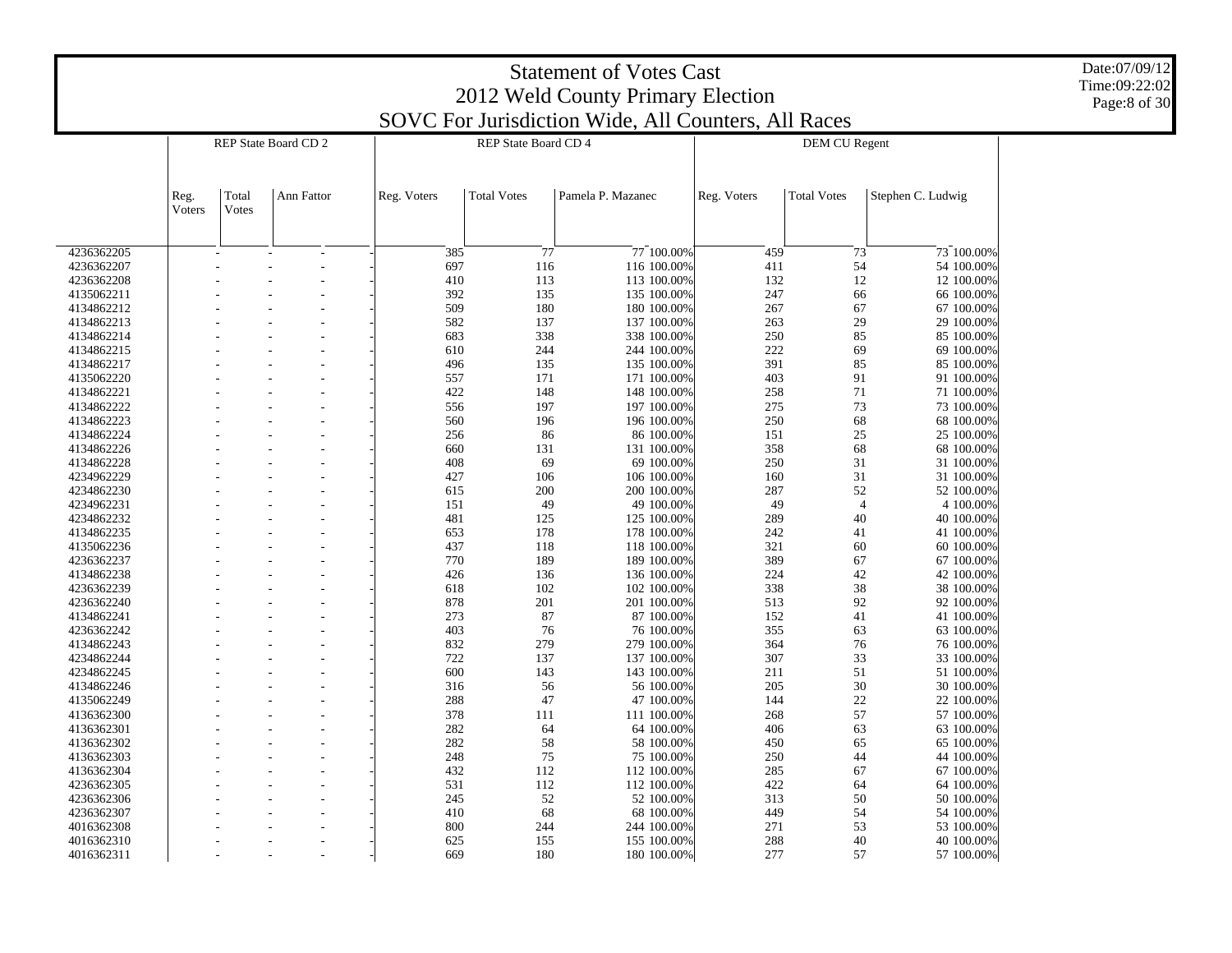|             | <b>Statement of Votes Cast</b><br>2012 Weld County Primary Election<br>SOVC For Jurisdiction Wide, All Counters, All Races |                |                              |             |                                                      |                   |             |                      |                   |  |  |  |  |  |  |
|-------------|----------------------------------------------------------------------------------------------------------------------------|----------------|------------------------------|-------------|------------------------------------------------------|-------------------|-------------|----------------------|-------------------|--|--|--|--|--|--|
|             |                                                                                                                            |                | <b>REP State Board CD 2</b>  |             | REP State Board CD 4                                 |                   |             | <b>DEM CU Regent</b> |                   |  |  |  |  |  |  |
|             | Reg.<br>Voters                                                                                                             | Total<br>Votes | Ann Fattor                   | Reg. Voters | <b>Total Votes</b>                                   | Pamela P. Mazanec | Reg. Voters | <b>Total Votes</b>   | Stephen C. Ludwig |  |  |  |  |  |  |
| 4016362312  |                                                                                                                            | $\sim$         | ۰<br>٠                       | 189         | 52                                                   | 52 100.00%        | 68          | 16                   | 16 100.00%        |  |  |  |  |  |  |
| 4136362313  |                                                                                                                            |                |                              | 193         | 43                                                   | 43 100,00%        | 142         | 20                   | 20 100,00%        |  |  |  |  |  |  |
| 4016362314  |                                                                                                                            |                | ۰                            | 721         | 122                                                  | 122 100.00%       | 558         | 67                   | 67 100.00%        |  |  |  |  |  |  |
| 2233362315  |                                                                                                                            |                | $\mathbf{0}$<br>$\mathbf{0}$ |             | $\overline{\phantom{a}}$<br>$\overline{\phantom{a}}$ |                   | $\Omega$    | $\overline{0}$       | $\Omega$          |  |  |  |  |  |  |
| 4014862316  |                                                                                                                            |                |                              | 347         | 112                                                  | 112 100,00%       | 118         | 29                   | 29 100.00%        |  |  |  |  |  |  |
| 4135062317  |                                                                                                                            |                |                              | 314         | 106                                                  | 106 100.00%       | 241         | 60                   | 60 100.00%        |  |  |  |  |  |  |
| 4135062318  |                                                                                                                            |                |                              | 261         | 91                                                   | 91 100,00%        | 205         | 59                   | 59 100.00%        |  |  |  |  |  |  |
| 4135062319  |                                                                                                                            |                |                              | 299         | 92                                                   | 92 100.00%        | 255         | 70                   | 70 100,00%        |  |  |  |  |  |  |
| 4135062321  |                                                                                                                            |                |                              | 212         | 45                                                   | 45 100.00%        | 267         | 46                   | 46 100.00%        |  |  |  |  |  |  |
| 4135062322  |                                                                                                                            |                |                              | 334         | 87                                                   | 87 100.00%        | 372         | 59                   | 59 100.00%        |  |  |  |  |  |  |
| 4135062323  |                                                                                                                            |                |                              | 337         | 84                                                   | 84 100,00%        | 360         | 64                   | 64 100,00%        |  |  |  |  |  |  |
| 4135062324  |                                                                                                                            |                |                              | 675         | 125                                                  | 125 100.00%       | 463         | 50                   | 50 100.00%        |  |  |  |  |  |  |
| 4135062325  |                                                                                                                            |                |                              | 290         | 70                                                   | 70 100.00%        | 305         | 53                   | 53 100.00%        |  |  |  |  |  |  |
| 4134862326  |                                                                                                                            |                |                              | 325         | 103                                                  | 103 100,00%       | 252         | 63                   | 63 100.00%        |  |  |  |  |  |  |
| 4236362328  |                                                                                                                            |                |                              | 658         | 106                                                  | 106 100.00%       | 461         | 59                   | 59 100.00%        |  |  |  |  |  |  |
| 4135062330  |                                                                                                                            |                |                              | 510         | 98                                                   | 98 100.00%        | 332         | 51                   | 51 100.00%        |  |  |  |  |  |  |
| 4134862331  |                                                                                                                            |                |                              | 415         | 139                                                  | 139 100.00%       | 277         | 47                   | 47 100.00%        |  |  |  |  |  |  |
| 4134862333  |                                                                                                                            |                |                              | 213         | 53                                                   | 53 100.00%        | 157         | 26                   | 26 100.00%        |  |  |  |  |  |  |
| 4236362334  |                                                                                                                            |                |                              | 673         | 146                                                  | 146 100.00%       | 433         | 71                   | 71 100.00%        |  |  |  |  |  |  |
| 4236362335  |                                                                                                                            |                |                              | 453         | 134                                                  | 134 100.00%       | 240         | 57                   | 57 100.00%        |  |  |  |  |  |  |
| 4236362337  |                                                                                                                            |                |                              | 556         | 120                                                  | 120 100.00%       | 368         | 42                   | 42 100.00%        |  |  |  |  |  |  |
| 4134862338  |                                                                                                                            |                |                              | 29          | 9                                                    | 9 100.00%         | 27          | 5                    | 5 100.00%         |  |  |  |  |  |  |
| Provisional |                                                                                                                            | $\Omega$       | $\theta$<br>$\mathbf{0}$     |             | $\Omega$<br>$\Omega$                                 | $\Omega$          | $\Omega$    |                      |                   |  |  |  |  |  |  |
| Total       |                                                                                                                            | $\mathbf{1}$   | $\Omega$<br>$\Omega$         | 48508       | 12919                                                | 12919 100.00%     | 29074       | 5196                 | 5196 100.00%      |  |  |  |  |  |  |

Date:07/09/12 Time:09:22:02 Page:9 of 30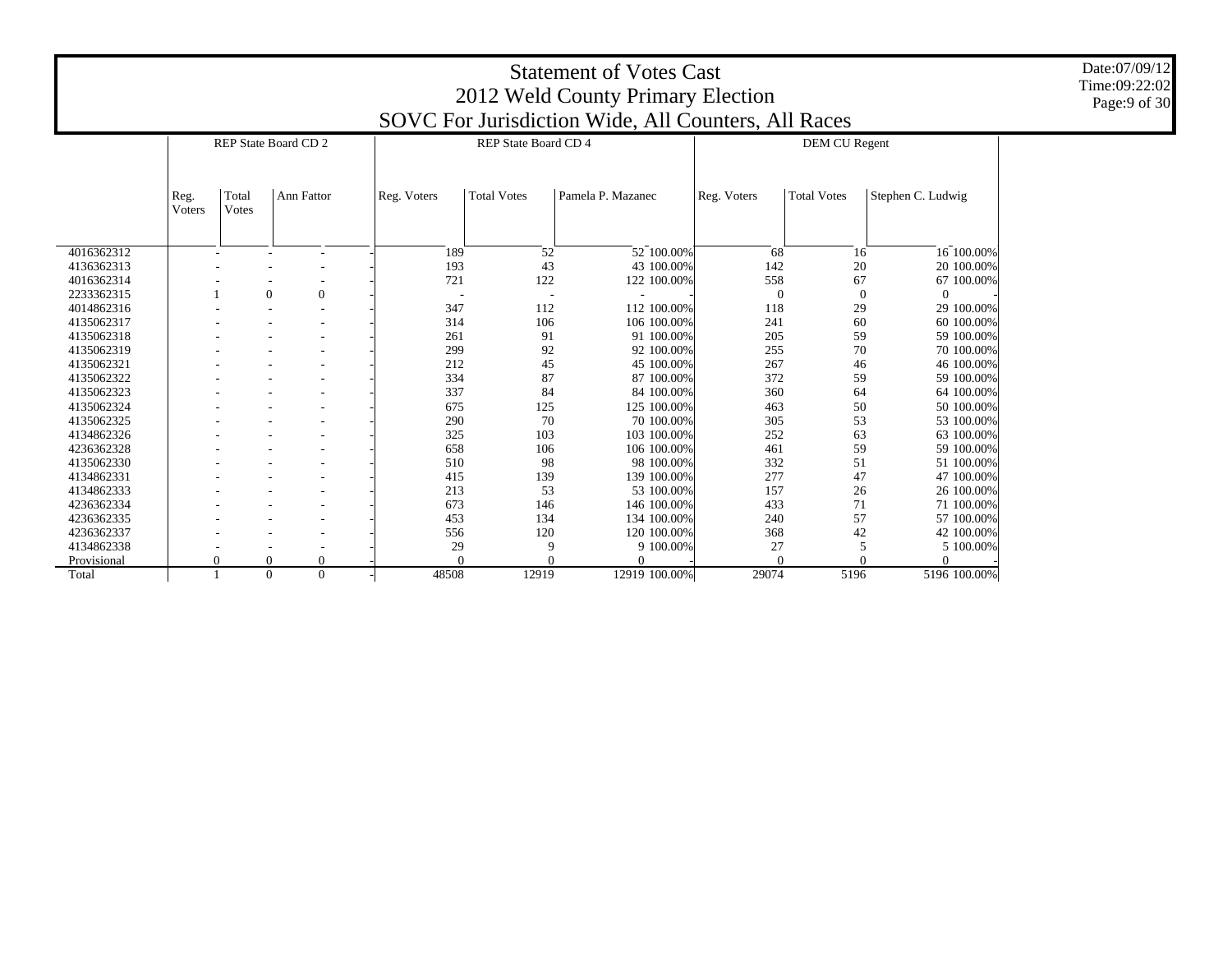|                   |             |                    |                      |        |                                                     |            | <b>Statement of Votes Cast</b> |                    |                |            |  |
|-------------------|-------------|--------------------|----------------------|--------|-----------------------------------------------------|------------|--------------------------------|--------------------|----------------|------------|--|
|                   |             |                    |                      |        | 2012 Weld County Primary Election                   |            |                                |                    |                |            |  |
|                   |             |                    |                      |        | SOVC For Jurisdiction Wide, All Counters, All Races |            |                                |                    |                |            |  |
|                   |             |                    | <b>REP CU Regent</b> |        |                                                     |            |                                | DEM Senate Dist 23 |                |            |  |
|                   |             |                    |                      |        |                                                     |            |                                |                    |                |            |  |
|                   |             |                    |                      |        |                                                     |            |                                |                    |                |            |  |
|                   | Reg. Voters | <b>Total Votes</b> | Matt Arnold          |        | <b>Brian Davidson</b>                               |            | Reg. Voters                    | <b>Total Votes</b> | Lee Kemp       |            |  |
|                   |             |                    |                      |        |                                                     |            |                                |                    |                |            |  |
| Jurisdiction Wide |             |                    |                      |        |                                                     |            |                                |                    |                |            |  |
| 4016362100        | 524         | 125                | 48                   | 38.40% |                                                     | 77 61.60%  |                                |                    |                |            |  |
| 4016362101        | 206         | 69                 | 32                   | 46.38% | 37                                                  | 53.62%     |                                |                    |                |            |  |
| 4016362102        | 159         | 58                 | 24                   | 41.38% | 34                                                  | 58.62%     |                                |                    |                |            |  |
| 4016362103        | 212         | 46                 | 23                   | 50.00% | 23                                                  | 50.00%     |                                |                    |                |            |  |
| 4016362104        | 790         | 201                | 90                   | 44.78% |                                                     |            |                                |                    |                |            |  |
|                   |             |                    | 21                   |        | 31                                                  | 111 55.22% |                                |                    |                |            |  |
| 4135062106        | 228         | 52                 |                      | 40.38% |                                                     | 59.62%     |                                |                    |                |            |  |
| 4135062107        | 326         | 85                 | 29                   | 34.12% | 56                                                  | 65.88%     |                                |                    |                |            |  |
| 4135062108        | 275         | 113                | 35                   | 30.97% | 78                                                  | 69.03%     |                                |                    |                |            |  |
| 4135062109        | 386         | 131                | 46                   | 35.11% | 85                                                  | 64.89%     |                                |                    |                |            |  |
| 4135062110        | 205         | 55                 | 25                   | 45.45% | 30                                                  | 54.55%     |                                |                    |                |            |  |
| 4135062111        | 338         | 130                | 54                   | 41.54% | 76                                                  | 58.46%     |                                |                    |                |            |  |
| 4135062112        | 323         | 82                 | 38                   | 46.34% | 44                                                  | 53.66%     |                                |                    |                |            |  |
| 4135062114        | 317         | 97                 | 25                   | 25.77% |                                                     | 72 74.23%  |                                |                    |                |            |  |
| 4234962115        | 745         | 123                | 50                   | 40.65% | 73                                                  | 59.35%     | 287                            | 44                 |                | 44 100.00% |  |
| 4234962116        | 330         | 103                | 50                   | 48.54% | 53                                                  | 51.46%     | 214                            | 41                 |                | 41 100.00% |  |
| 4234862117        | 454         | 120                | 47                   | 39.17% | 73                                                  | 60.83%     | 145                            |                    | 16             | 16 100.00% |  |
| 4014862118        | 936         | 293                | 111                  | 37.88% | 182                                                 | 62.12%     |                                |                    |                |            |  |
| 4014862119        | 283         | 94                 | 45                   | 47.87% | 49                                                  | 52.13%     |                                |                    |                |            |  |
| 4134862120        | 297         | 118                | 42                   | 35.59% | 76                                                  | 64.41%     |                                |                    |                |            |  |
| 4234962121        | 800         | 164                | 82                   | 50.00% | 82                                                  | 50.00%     | 298                            |                    | 50             | 50 100.00% |  |
| 4234962122        | 504         | 126                | 59                   | 46.83% | 67                                                  | 53.17%     | 285                            |                    | 42             | 42 100.00% |  |
| 4234962123        | 485         | 114                | 53                   | 46.49% | 61                                                  | 53.51%     | 261                            | 31                 |                | 31 100.00% |  |
| 4134862124        | 596         | 171                | 79                   | 46.20% | 92                                                  | 53.80%     |                                |                    |                |            |  |
| 4134862125        | 580         | 214                | 76                   | 35.51% | 138                                                 | 64.49%     |                                |                    |                |            |  |
| 4014862126        | 475         | 152                | 56                   | 36.84% | 96                                                  | 63.16%     |                                |                    |                |            |  |
| 4014862127        | 383         | 127                | 49                   | 38.58% | 78                                                  | 61.42%     |                                |                    |                |            |  |
| 4014862128        | 793         | 283                | 110                  | 38.87% | 173                                                 | 61.13%     | J.                             |                    |                |            |  |
| 4234962129        | 76          | 20                 | 7                    | 35.00% | 13                                                  | 65.00%     | 18                             |                    | 6              | 6 100.00%  |  |
| 4234962130        | 878         | 184                | 84                   | 45.65% | 100                                                 | 54.35%     | 288                            | 50                 |                | 50 100.00% |  |
| 4234862131        | 415         | 146                | 64                   | 43.84% | 82                                                  | 56.16%     | 121                            | 24                 |                | 24 100.00% |  |
| 4135062132        | 369         | 113                | 57                   | 50.44% | 56                                                  | 49.56%     |                                |                    |                |            |  |
| 4134862135        | 476         | 108                | 34                   | 31.48% | 74                                                  | 68.52%     |                                |                    |                |            |  |
| 4134862136        | 458         | 125                | 48                   | 38.40% | 77                                                  | 61.60%     |                                |                    |                |            |  |
| 4135062137        | 278         | 43                 | 16                   | 37.21% | 27                                                  | 62.79%     | Ĭ.                             |                    |                |            |  |
| 4234862138        | 621         | 147                | 73                   | 49.66% | 74                                                  | 50.34%     | 223                            | 27                 |                | 27 100.00% |  |
| 4234962143        | 322         | 89                 | 36                   | 40.45% |                                                     | 53 59.55%  | 131                            | 25                 |                | 25 100.00% |  |
| 4134962145        | 6           | $\overline{2}$     | $\mathbf{0}$         | 0.00%  |                                                     | 2 100.00%  | $\overline{a}$                 |                    | $\overline{a}$ |            |  |
| 4134862146        | 94          | 18                 |                      | 33.33% | 12                                                  | 66.67%     |                                |                    |                |            |  |
| 4236362200        | 772         | 165                | 6                    |        |                                                     |            | 362                            |                    | 52             |            |  |
|                   |             |                    | 67                   | 40.61% | 98                                                  | 59.39%     |                                |                    |                | 52 100.00% |  |
| 4134862201        | 599         | 169                | 72                   | 42.60% | 97                                                  | 57.40%     |                                |                    |                |            |  |
| 4136362202        | 167         | 46                 | 16                   | 34.78% | 30                                                  | 65.22%     |                                |                    |                |            |  |
| 4236362203        | 567         | 87                 | 36                   | 41.38% | 51                                                  | 58.62%     | 485                            | 73                 |                | 73 100.00% |  |
| 4236362204        | 481         | 73                 | 27                   | 36.99% |                                                     | 46 63.01%  | 258                            |                    | 26             | 26 100.00% |  |

Date:07/09/12 Time:09:22:02 Page:10 of 30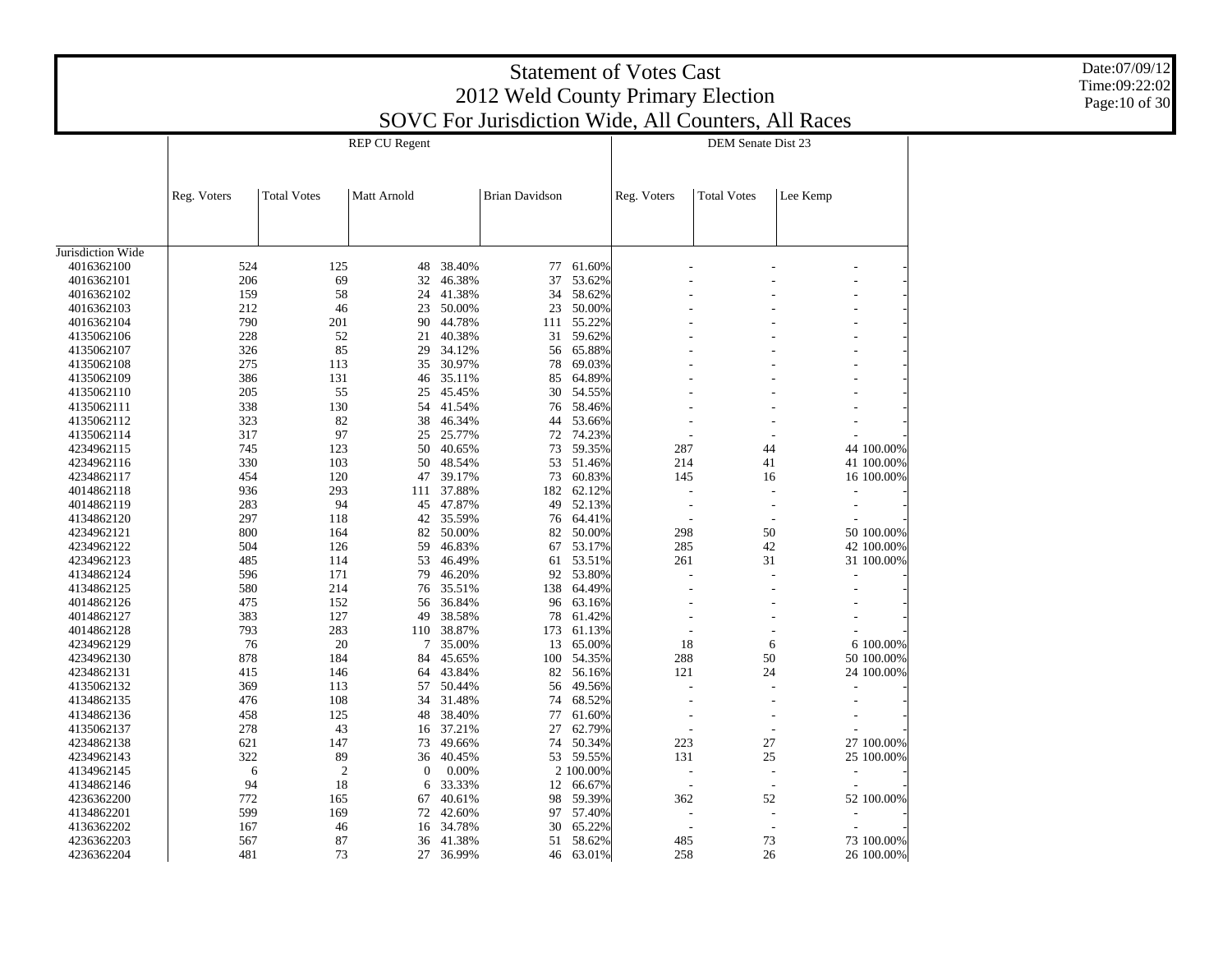|                          |             |                    |                      |                  | 2012 Weld County Primary Election                   |                  | <b>Statement of Votes Cast</b> |                    |                          |  |
|--------------------------|-------------|--------------------|----------------------|------------------|-----------------------------------------------------|------------------|--------------------------------|--------------------|--------------------------|--|
|                          |             |                    |                      |                  | SOVC For Jurisdiction Wide, All Counters, All Races |                  |                                |                    |                          |  |
|                          |             |                    | <b>REP CU Regent</b> |                  |                                                     |                  |                                | DEM Senate Dist 23 |                          |  |
|                          |             |                    |                      |                  |                                                     |                  |                                |                    |                          |  |
|                          |             |                    |                      |                  |                                                     |                  |                                |                    |                          |  |
|                          | Reg. Voters | <b>Total Votes</b> | Matt Arnold          |                  | <b>Brian Davidson</b>                               |                  | Reg. Voters                    | <b>Total Votes</b> | Lee Kemp                 |  |
|                          |             |                    |                      |                  |                                                     |                  |                                |                    |                          |  |
|                          |             |                    |                      |                  |                                                     |                  |                                |                    |                          |  |
| 4236362205               | 385         | 80                 | 28                   | 35.00%           |                                                     | 52 65.00%        | 459                            | 75                 | 75 100.00%               |  |
| 4236362207               | 697         | 113                | 44                   | 38.94%           | 69                                                  | 61.06%           | 411                            | 54                 | 54 100.00%               |  |
| 4236362208               | 410         | 99                 | 38                   | 38.38%           | 61                                                  | 61.62%           | 132                            | 12                 | 12 100.00%               |  |
| 4135062211               | 392         | 131                | 51                   | 38.93%           | 80                                                  | 61.07%           |                                |                    |                          |  |
| 4134862212               | 509         | 168                | 48                   | 28.57%           | 120                                                 | 71.43%           |                                |                    |                          |  |
| 4134862213               | 582         | 134                | 61                   | 45.52%           | 73                                                  | 54.48%           |                                |                    |                          |  |
| 4134862214               | 683         | 341                | 109                  | 31.96%           | 232                                                 | 68.04%           |                                |                    |                          |  |
| 4134862215               | 610         | 249                | 79                   | 31.73%           |                                                     | 170 68.27%       |                                |                    |                          |  |
| 4134862217               | 496         | 126                | 38                   | 30.16%           | 88                                                  | 69.84%           |                                |                    |                          |  |
| 4135062220               | 557         | 155                | 49                   | 31.61%           | 106                                                 | 68.39%           |                                |                    |                          |  |
| 4134862221               | 422         | 155                | 53                   | 34.19%           | 102                                                 | 65.81%           |                                |                    |                          |  |
| 4134862222               | 556<br>560  | 186                | 66                   | 35.48%<br>32.22% | 120<br>122                                          | 64.52%<br>67.78% |                                |                    |                          |  |
| 4134862223<br>4134862224 | 256         | 180<br>83          | 58<br>34             | 40.96%           | 49                                                  | 59.04%           |                                |                    |                          |  |
| 4134862226               | 660         | 133                | 57                   | 42.86%           | 76                                                  | 57.14%           |                                |                    |                          |  |
| 4134862228               | 408         | 69                 | 24                   | 34.78%           | 45                                                  | 65.22%           |                                |                    |                          |  |
| 4234962229               | 427         | 102                | 34                   | 33.33%           | 68                                                  | 66.67%           | 160                            | 31                 | 31 100.00%               |  |
| 4234862230               | 615         | 198                | 76                   | 38.38%           | 122                                                 | 61.62%           | 287                            | 50                 | 50 100.00%               |  |
| 4234962231               | 151         | 45                 | 20                   | 44.44%           | 25                                                  | 55.56%           | 49                             | $\overline{4}$     | 4 100.00%                |  |
| 4234862232               | 481         | 133                | 54                   | 40.60%           | 79                                                  | 59.40%           | 289                            | 41                 | 41 100.00%               |  |
| 4134862235               | 653         | 181                | 65                   | 35.91%           | 116                                                 | 64.09%           |                                |                    |                          |  |
| 4135062236               | 437         | 118                | 60                   | 50.85%           | 58                                                  | 49.15%           |                                |                    |                          |  |
| 4236362237               | 770         | 190                | 76                   | 40.00%           | 114                                                 | 60.00%           | 389                            | 65                 | 65 100.00%               |  |
| 4134862238               | 426         | 132                | 62                   | 46.97%           |                                                     | 70 53.03%        | ÷,                             |                    |                          |  |
| 4236362239               | 618         | 105                | 46                   | 43.81%           | 59                                                  | 56.19%           | 338                            | 38                 | 38 100.00%               |  |
| 4236362240               | 878         | 197                | 75                   | 38.07%           | 122                                                 | 61.93%           | 513                            | 93                 | 93 100.00%               |  |
| 4134862241               | 273         | 88                 | 38                   | 43.18%           | 50                                                  | 56.82%           |                                |                    |                          |  |
| 4236362242               | 403         | 79                 | 29                   | 36.71%           | 50                                                  | 63.29%           | 355                            | 63                 | 63 100.00%               |  |
| 4134862243               | 832         | 285                | 117                  | 41.05%           | 168                                                 | 58.95%           |                                |                    |                          |  |
| 4234862244               | 722         | 140                | 49                   | 35.00%           | 91                                                  | 65.00%           | 307                            | 32                 | 32 100.00%               |  |
| 4234862245               | 600         | 134<br>57          | 57                   | 42.54%           | 77<br>41                                            | 57.46%           | 211                            | 49                 | 49 100.00%               |  |
| 4134862246<br>4135062249 | 316<br>288  | 44                 | 16<br>21             | 28.07%<br>47.73% | 23                                                  | 71.93%<br>52.27% |                                |                    |                          |  |
| 4136362300               | 378         | 117                | 51                   | 43.59%           | 66                                                  | 56.41%           |                                |                    |                          |  |
| 4136362301               | 282         | 67                 | 27                   | 40.30%           | 40                                                  | 59.70%           |                                |                    |                          |  |
| 4136362302               | 282         | 58                 |                      | 26 44.83%        | 32                                                  | 55.17%           |                                |                    |                          |  |
| 4136362303               | 248         | 76                 |                      | 40 52.63%        |                                                     | 36 47.37%        | $\overline{\phantom{a}}$       |                    | $\overline{\phantom{a}}$ |  |
| 4136362304               | 432         | 116                | 51                   | 43.97%           |                                                     | 65 56.03%        |                                |                    |                          |  |
| 4236362305               | 531         | 114                |                      | 36 31.58%        | 78                                                  | 68.42%           | 422                            | 66                 | 66 100.00%               |  |
| 4236362306               | 245         | 56                 | 15                   | 26.79%           |                                                     | 41 73.21%        | 313                            | 53                 | 53 100.00%               |  |
| 4236362307               | 410         | 80                 | 31                   | 38.75%           | 49                                                  | 61.25%           | 449                            | 59                 | 59 100.00%               |  |
| 4016362308               | 800         | 246                |                      | 109 44.31%       |                                                     | 137 55.69%       |                                |                    |                          |  |
| 4016362310               | 625         | 153                | 72                   | 47.06%           | 81                                                  | 52.94%           |                                |                    |                          |  |
| 4016362311               | 669         | 178                |                      | 99 55.62%        |                                                     | 79 44.38%        |                                |                    | ÷,                       |  |

Date:07/09/12 Time:09:22:02 Page:11 of 30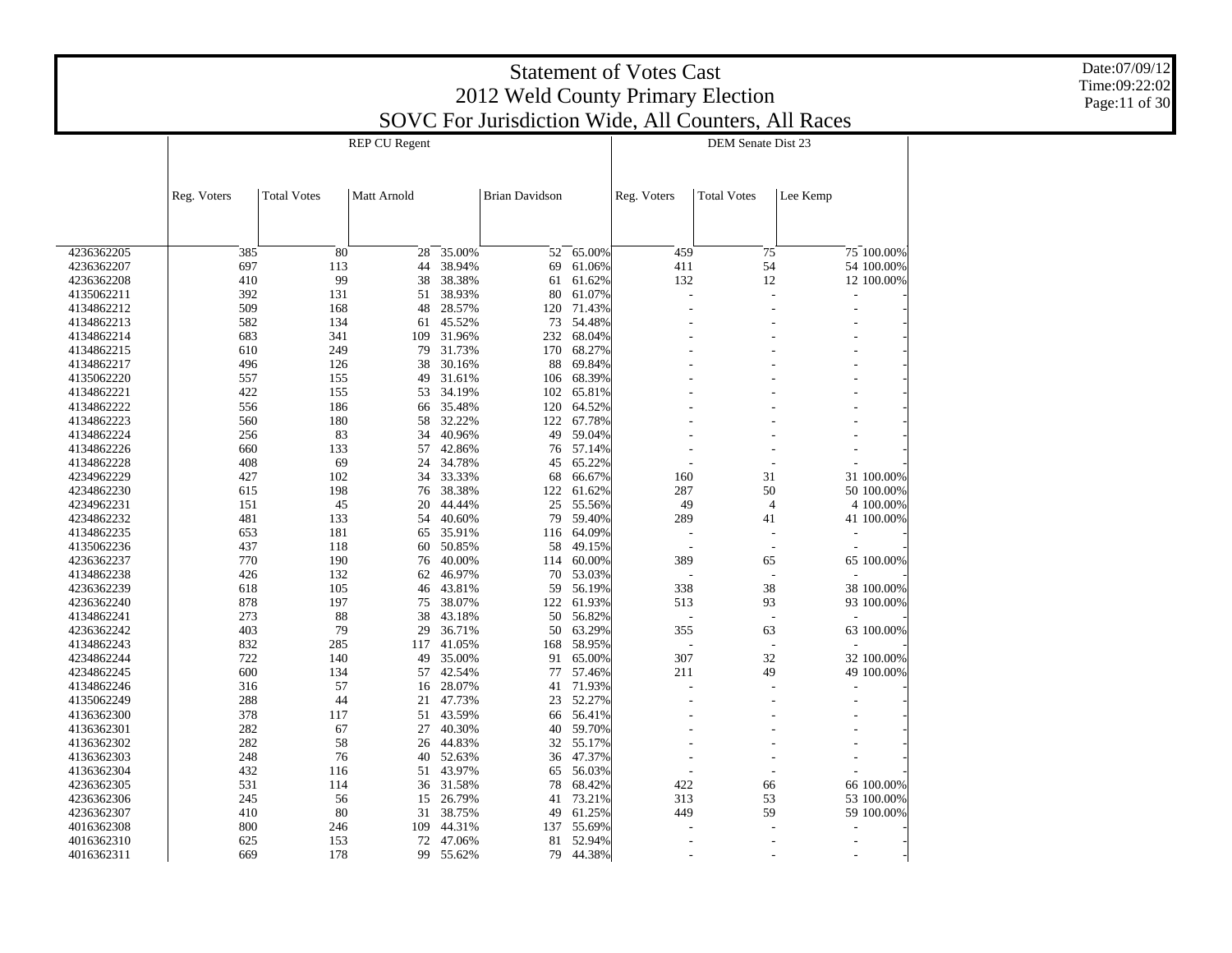|             |                                                                                            |                    |                      |             | 2012 Weld County Primary Election<br>SOVC For Jurisdiction Wide, All Counters, All Races |        | <b>Statement of Votes Cast</b> |                    |                          |              |  |  |  |  |  |
|-------------|--------------------------------------------------------------------------------------------|--------------------|----------------------|-------------|------------------------------------------------------------------------------------------|--------|--------------------------------|--------------------|--------------------------|--------------|--|--|--|--|--|
|             |                                                                                            |                    | <b>REP CU Regent</b> |             |                                                                                          |        |                                | DEM Senate Dist 23 |                          |              |  |  |  |  |  |
|             | Reg. Voters                                                                                | <b>Total Votes</b> | <b>Matt Arnold</b>   |             | <b>Brian Davidson</b>                                                                    |        | Reg. Voters                    | <b>Total Votes</b> | Lee Kemp                 |              |  |  |  |  |  |
|             |                                                                                            |                    |                      |             |                                                                                          |        |                                |                    |                          |              |  |  |  |  |  |
|             |                                                                                            |                    |                      |             |                                                                                          |        |                                |                    |                          |              |  |  |  |  |  |
| 4016362312  | 189                                                                                        | 52                 | 22                   | 42.31%      | 30                                                                                       | 57.69% | $\overline{\phantom{a}}$       |                    | $\overline{\phantom{a}}$ | ٠            |  |  |  |  |  |
| 4136362313  | 193<br>42<br>38.10%<br>61.90%<br>16<br>26                                                  |                    |                      |             |                                                                                          |        |                                |                    |                          |              |  |  |  |  |  |
| 4016362314  | 721<br>123<br>54.47%<br>45.53%<br>67<br>56                                                 |                    |                      |             |                                                                                          |        |                                |                    |                          |              |  |  |  |  |  |
| 2233362315  | $\overline{0}$<br>$\mathbf{0}$<br>$\Omega$<br>$\theta$<br>$\overline{0}$<br>$\Omega$<br>-1 |                    |                      |             |                                                                                          |        |                                |                    |                          |              |  |  |  |  |  |
| 4014862316  | 347<br>42.73%<br>110<br>47<br>57.27%<br>63                                                 |                    |                      |             |                                                                                          |        |                                |                    |                          |              |  |  |  |  |  |
| 4135062317  | 314                                                                                        | 112                | 38                   | 33.93%      | 74                                                                                       | 66.07% |                                |                    |                          |              |  |  |  |  |  |
| 4135062318  | 261                                                                                        | 97                 | 36                   | 37.11%      | 61                                                                                       | 62.89% |                                |                    |                          |              |  |  |  |  |  |
| 4135062319  | 299                                                                                        | 90                 | 35                   | 38.89%      | 55                                                                                       | 61.11% |                                |                    |                          |              |  |  |  |  |  |
| 4135062321  | 212                                                                                        | 47                 | 28                   | 59.57%      | 19                                                                                       | 40.43% |                                |                    |                          |              |  |  |  |  |  |
| 4135062322  | 334                                                                                        | 84                 | 33                   | 39.29%      | 51                                                                                       | 60.71% |                                |                    |                          |              |  |  |  |  |  |
| 4135062323  | 337                                                                                        | 81                 | 35                   | 43.21%      | 46                                                                                       | 56.79% |                                |                    |                          |              |  |  |  |  |  |
| 4135062324  | 675                                                                                        | 131                | 52                   | 39.69%      | 79                                                                                       | 60.31% |                                |                    |                          |              |  |  |  |  |  |
| 4135062325  | 290                                                                                        | 73                 | 25                   | 34.25%      | 48                                                                                       | 65.75% |                                |                    |                          |              |  |  |  |  |  |
| 4134862326  | 325                                                                                        | 111                | 52                   | 46.85%      | 59                                                                                       | 53.15% |                                |                    |                          |              |  |  |  |  |  |
| 4236362328  | 658                                                                                        | 111                | 40                   | 36.04%      | 71                                                                                       | 63.96% | 461                            | 62                 |                          | 62 100.00%   |  |  |  |  |  |
| 4135062330  | 510                                                                                        | 100                | 42                   | 42.00%      | 58                                                                                       | 58.00% |                                |                    |                          |              |  |  |  |  |  |
| 4134862331  | 415                                                                                        | 141                | 43                   | 30.50%      | 98                                                                                       | 69.50% |                                |                    |                          |              |  |  |  |  |  |
| 4134862333  | 213                                                                                        | 51                 | 17                   | 33.33%      | 34                                                                                       | 66.67% |                                |                    |                          |              |  |  |  |  |  |
| 4236362334  | 673                                                                                        | 144                | 51                   | 35.42%      | 93                                                                                       | 64.58% | 433                            | 73                 |                          | 73 100,00%   |  |  |  |  |  |
| 4236362335  | 453                                                                                        | 128                | 48                   | 37.50%      | 80                                                                                       | 62.50% | 240                            | 60                 |                          | 60 100.00%   |  |  |  |  |  |
| 4236362337  | 556                                                                                        | 126                | 53                   | 42.06%      | 73                                                                                       | 57.94% | 368                            | 39                 |                          | 39 100.00%   |  |  |  |  |  |
| 4134862338  | 29                                                                                         | 9                  | $\overline{4}$       | 44.44%      | 5                                                                                        | 55.56% |                                |                    |                          |              |  |  |  |  |  |
| Provisional | 0                                                                                          | $\Omega$           | $\Omega$             |             | $\Omega$                                                                                 |        | $\Omega$                       |                    | $\mathbf{0}$             | $\Omega$     |  |  |  |  |  |
| Total       | 48509                                                                                      | 12835              |                      | 5104 39.77% | 7731                                                                                     | 60.23% | 9962                           | 1526               |                          | 1526 100.00% |  |  |  |  |  |

 $\overline{\phantom{a}}$ 

Date:07/09/12 Time:09:22:02 Page:12 of 30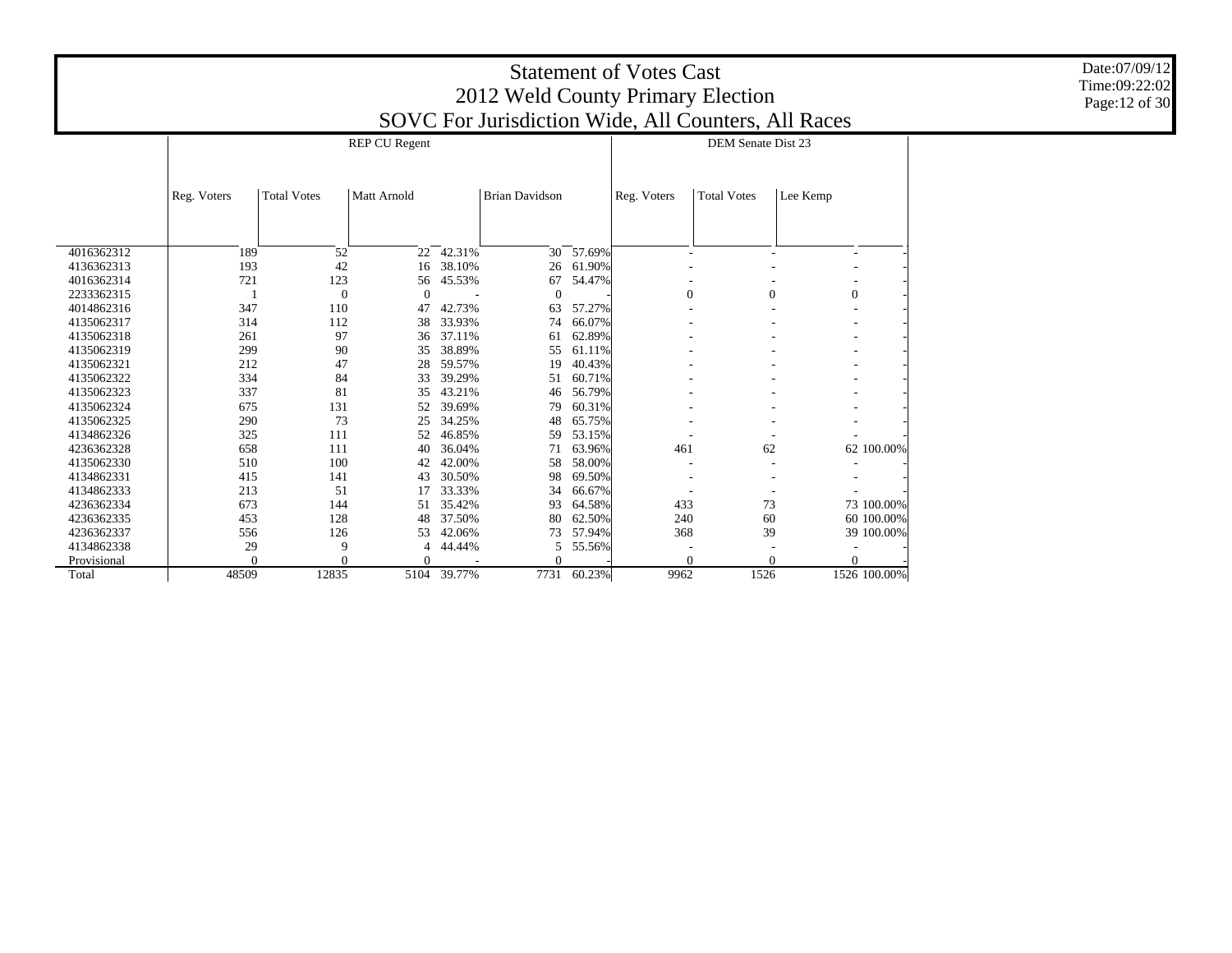|                          |             |                    |                    |                  | <b>Statement of Votes Cast</b><br>2012 Weld County Primary Election |                  |                |                | SOVC For Jurisdiction Wide, All Counters, All Races |                |                |                    | Date:07/09/12<br>Time:09:22:02<br>Page:13 of 30 |
|--------------------------|-------------|--------------------|--------------------|------------------|---------------------------------------------------------------------|------------------|----------------|----------------|-----------------------------------------------------|----------------|----------------|--------------------|-------------------------------------------------|
|                          |             |                    | REP Senate Dist 23 |                  |                                                                     |                  |                |                | Dem State House 33                                  |                |                | REP State House 33 |                                                 |
|                          |             |                    |                    |                  |                                                                     |                  |                |                |                                                     |                |                |                    |                                                 |
|                          | Reg. Voters | <b>Total Votes</b> | Glenn Vaad         |                  | Vicki Marble                                                        |                  | Reg.<br>Voters | Total<br>Votes | Dianne Primavera                                    | Reg.<br>Voters | Total<br>Votes | David J. Pigott    |                                                 |
| Jurisdiction Wide        |             |                    |                    |                  |                                                                     |                  |                |                |                                                     |                |                |                    |                                                 |
| 4016362100<br>4016362101 |             |                    |                    |                  |                                                                     |                  |                |                |                                                     |                |                |                    |                                                 |
| 4016362102<br>4016362103 |             |                    |                    |                  |                                                                     |                  |                |                |                                                     |                |                |                    |                                                 |
| 4016362104               |             |                    |                    |                  |                                                                     |                  |                |                |                                                     |                |                |                    |                                                 |
| 4135062106               |             |                    |                    |                  |                                                                     |                  |                |                |                                                     |                |                |                    |                                                 |
| 4135062107               |             |                    |                    |                  |                                                                     |                  |                |                |                                                     |                |                |                    |                                                 |
| 4135062108               |             |                    |                    |                  |                                                                     |                  |                |                |                                                     |                |                |                    |                                                 |
| 4135062109               |             |                    |                    |                  |                                                                     |                  |                |                |                                                     |                |                |                    |                                                 |
| 4135062110               |             |                    |                    |                  |                                                                     |                  |                |                |                                                     |                |                |                    |                                                 |
| 4135062111               |             |                    |                    |                  |                                                                     |                  |                |                |                                                     |                |                |                    |                                                 |
| 4135062112<br>4135062114 |             |                    |                    |                  |                                                                     |                  |                |                |                                                     |                |                |                    |                                                 |
| 4234962115               | 745         | 141                | 57                 | 40.43%           | 84                                                                  | 59.57%           |                |                |                                                     |                |                |                    |                                                 |
| 4234962116               | 330         | 115                | 38                 | 33.04%           | 77                                                                  | 66.96%           |                |                |                                                     |                |                |                    |                                                 |
| 4234862117               | 454         | 135                | 47                 | 34.81%           | 88                                                                  | 65.19%           |                |                |                                                     |                |                |                    |                                                 |
| 4014862118               |             |                    |                    |                  |                                                                     |                  |                |                |                                                     |                |                |                    |                                                 |
| 4014862119               |             |                    |                    |                  |                                                                     |                  |                |                |                                                     |                |                |                    |                                                 |
| 4134862120               |             |                    |                    |                  |                                                                     |                  |                |                |                                                     |                |                |                    |                                                 |
| 4234962121               | 800         | 195                | 83                 | 42.56%           | 112                                                                 | 57.44%           |                |                |                                                     |                |                |                    |                                                 |
| 4234962122<br>4234962123 | 504<br>485  | 138<br>134         | 66<br>52           | 47.83%<br>38.81% | 72<br>82                                                            | 52.17%<br>61.19% |                |                |                                                     |                |                |                    |                                                 |
| 4134862124               |             |                    |                    |                  |                                                                     |                  |                |                |                                                     |                |                |                    |                                                 |
| 4134862125               |             |                    |                    |                  |                                                                     |                  |                |                |                                                     |                |                |                    |                                                 |
| 4014862126               |             |                    |                    |                  |                                                                     |                  |                |                |                                                     |                |                |                    |                                                 |
| 4014862127               |             |                    |                    |                  |                                                                     |                  |                |                |                                                     |                |                |                    |                                                 |
| 4014862128               |             |                    |                    |                  |                                                                     |                  |                |                |                                                     |                |                |                    |                                                 |
| 4234962129               |             | 76<br>22           | 7                  | 31.82%           | 15                                                                  | 68.18%           |                |                |                                                     |                |                |                    |                                                 |
| 4234962130               | 878         | 219                | 122                | 55.71%           | 97                                                                  | 44.29%           |                |                |                                                     |                |                |                    |                                                 |
| 4234862131               | 415         | 175                | 77                 | 44.00%           | 98                                                                  | 56.00%           |                |                |                                                     |                |                |                    |                                                 |
| 4135062132<br>4134862135 |             |                    |                    |                  |                                                                     |                  |                |                |                                                     |                |                |                    |                                                 |
| 4134862136               |             |                    |                    |                  |                                                                     |                  |                |                |                                                     |                |                |                    |                                                 |
| 4135062137               |             |                    |                    |                  |                                                                     |                  |                |                |                                                     |                |                |                    |                                                 |
| 4234862138               | 621         | 165                |                    | 55 33.33%        | 110                                                                 | 66.67%           |                |                |                                                     |                |                |                    |                                                 |
| 4234962143               | 322         | 106                |                    | 38 35.85%        | 68                                                                  | 64.15%           |                |                |                                                     |                |                |                    |                                                 |
| 4134962145               |             | J.                 |                    |                  |                                                                     |                  |                |                |                                                     |                |                |                    |                                                 |
| 4134862146               |             |                    |                    |                  |                                                                     |                  |                |                |                                                     |                |                |                    |                                                 |
| 4236362200               | 772         | 198                |                    | 127 64.14%       | 71                                                                  | 35.86%           |                |                |                                                     |                |                |                    |                                                 |
| 4134862201               |             |                    |                    |                  |                                                                     |                  |                |                |                                                     |                |                |                    |                                                 |
| 4136362202<br>4236362203 | 567         | 97                 |                    | 44 45.36%        |                                                                     | 53 54.64%        |                |                |                                                     |                |                |                    |                                                 |
| 4236362204               | 481         | 91                 |                    | 42 46.15%        | 49                                                                  | 53.85%           |                |                |                                                     |                |                |                    |                                                 |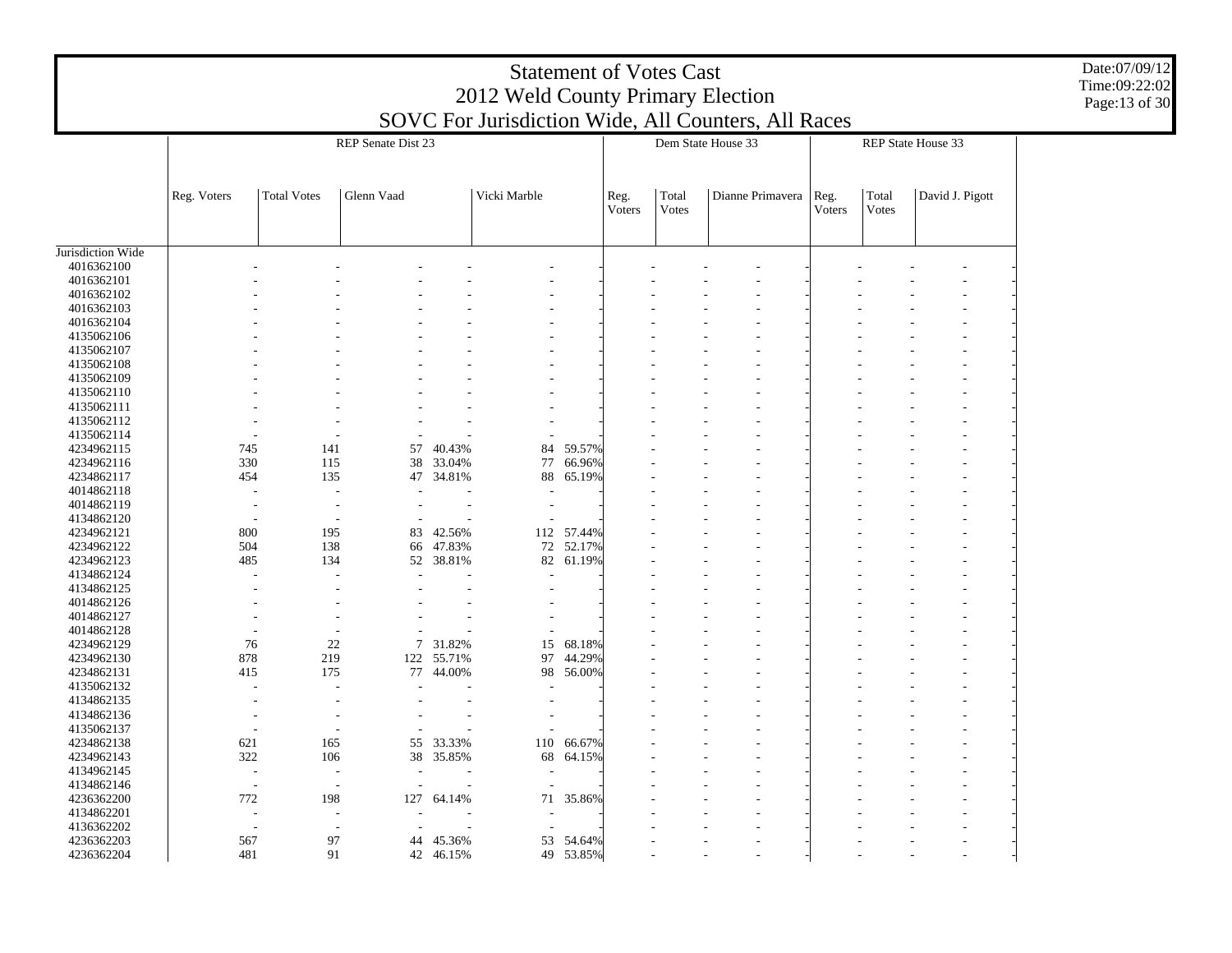|            |                          |                    |                          |           | <b>Statement of Votes Cast</b>    |           |                |                |                                                     |                |                |                    |  |
|------------|--------------------------|--------------------|--------------------------|-----------|-----------------------------------|-----------|----------------|----------------|-----------------------------------------------------|----------------|----------------|--------------------|--|
|            |                          |                    |                          |           | 2012 Weld County Primary Election |           |                |                |                                                     |                |                |                    |  |
|            |                          |                    |                          |           |                                   |           |                |                | SOVC For Jurisdiction Wide, All Counters, All Races |                |                |                    |  |
|            |                          |                    | REP Senate Dist 23       |           |                                   |           |                |                | Dem State House 33                                  |                |                | REP State House 33 |  |
|            |                          |                    |                          |           |                                   |           |                |                |                                                     |                |                |                    |  |
|            |                          |                    |                          |           |                                   |           |                |                |                                                     |                |                |                    |  |
|            | Reg. Voters              | <b>Total Votes</b> | Glenn Vaad               |           | Vicki Marble                      |           | Reg.<br>Voters | Total<br>Votes | Dianne Primavera                                    | Reg.<br>Voters | Total<br>Votes | David J. Pigott    |  |
|            |                          |                    |                          |           |                                   |           |                |                |                                                     |                |                |                    |  |
|            |                          |                    |                          |           |                                   |           |                |                |                                                     |                |                |                    |  |
| 4236362205 | 385                      | 86                 | 38                       | 44.19%    | 48                                | 55.81%    |                |                |                                                     |                |                |                    |  |
| 4236362207 | 697                      | 133                | 53                       | 39.85%    | 80                                | 60.15%    |                |                |                                                     |                |                |                    |  |
| 4236362208 | 410                      | 134                | 89                       | 66.42%    | 45                                | 33.58%    |                |                |                                                     |                |                |                    |  |
| 4135062211 |                          |                    |                          |           |                                   |           |                |                |                                                     |                |                |                    |  |
| 4134862212 |                          |                    |                          |           |                                   |           |                |                |                                                     |                |                |                    |  |
| 4134862213 |                          |                    |                          |           |                                   |           |                |                |                                                     |                |                |                    |  |
| 4134862214 |                          |                    |                          |           |                                   |           |                |                |                                                     |                |                |                    |  |
| 4134862215 |                          |                    |                          |           |                                   |           |                |                |                                                     |                |                |                    |  |
| 4134862217 |                          |                    |                          |           |                                   |           |                |                |                                                     |                |                |                    |  |
| 4135062220 |                          |                    |                          |           |                                   |           |                |                |                                                     |                |                |                    |  |
| 4134862221 |                          |                    |                          |           |                                   |           |                |                |                                                     |                |                |                    |  |
| 4134862222 |                          |                    |                          |           |                                   |           |                |                |                                                     |                |                |                    |  |
| 4134862223 |                          |                    |                          |           |                                   |           |                |                |                                                     |                |                |                    |  |
| 4134862224 |                          |                    |                          |           |                                   |           |                |                |                                                     |                |                |                    |  |
| 4134862226 |                          |                    |                          |           |                                   |           |                |                |                                                     |                |                |                    |  |
| 4134862228 |                          |                    |                          |           |                                   |           |                |                |                                                     |                |                |                    |  |
| 4234962229 | 427                      | 125                | 69                       | 55.20%    | 56                                | 44.80%    |                |                |                                                     |                |                |                    |  |
| 4234862230 | 615                      | 237                | 146                      | 61.60%    | 91                                | 38.40%    |                |                |                                                     |                |                |                    |  |
| 4234962231 | 151                      | 54                 | 26                       | 48.15%    | 28                                | 51.85%    |                |                |                                                     |                |                |                    |  |
| 4234862232 | 481                      | 150                | 63                       | 42.00%    | 87                                | 58.00%    |                |                |                                                     |                |                |                    |  |
| 4134862235 |                          | $\overline{a}$     |                          |           |                                   |           |                |                |                                                     |                |                |                    |  |
| 4135062236 |                          | J.                 |                          |           |                                   |           |                |                |                                                     |                |                |                    |  |
| 4236362237 | 770                      | 227                | 121                      | 53.30%    | 106                               | 46.70%    |                |                |                                                     |                |                |                    |  |
| 4134862238 |                          | ÷,                 |                          |           |                                   |           |                |                |                                                     |                |                |                    |  |
| 4236362239 | 618                      | 113                | 52                       | 46.02%    | 61                                | 53.98%    |                |                |                                                     |                |                |                    |  |
| 4236362240 | 878                      | 214                | 101                      | 47.20%    | 113                               | 52.80%    |                |                |                                                     |                |                |                    |  |
| 4134862241 |                          |                    |                          |           |                                   |           |                |                |                                                     |                |                |                    |  |
| 4236362242 | 403                      | 84                 | 37                       | 44.05%    | 47                                | 55.95%    |                |                |                                                     |                |                |                    |  |
| 4134862243 |                          |                    |                          |           |                                   |           |                |                |                                                     |                |                |                    |  |
| 4234862244 | 722                      | 152                | 46                       | 30.26%    | 106                               | 69.74%    |                |                |                                                     |                |                |                    |  |
| 4234862245 | 600                      | 152                | 68                       | 44.74%    | 84                                | 55.26%    |                |                |                                                     |                |                |                    |  |
| 4134862246 |                          |                    |                          |           |                                   |           |                |                |                                                     |                |                |                    |  |
| 4135062249 |                          |                    |                          |           |                                   |           |                |                |                                                     |                |                |                    |  |
| 4136362300 |                          |                    |                          |           |                                   |           |                |                |                                                     |                |                |                    |  |
| 4136362301 |                          |                    |                          |           |                                   |           |                |                |                                                     |                |                |                    |  |
| 4136362302 |                          |                    |                          |           |                                   |           |                |                |                                                     |                |                |                    |  |
| 4136362303 | $\overline{\phantom{a}}$ | $\overline{a}$     | $\overline{\phantom{a}}$ |           |                                   |           |                |                |                                                     |                |                |                    |  |
| 4136362304 |                          | ÷,                 | $\overline{\phantom{0}}$ |           |                                   |           |                |                |                                                     |                |                |                    |  |
| 4236362305 | 531                      | 127                |                          | 59 46.46% | 68                                | 53.54%    |                |                |                                                     |                |                |                    |  |
| 4236362306 | 245                      | 65                 |                          | 27 41.54% |                                   | 38 58.46% |                |                |                                                     |                |                |                    |  |
| 4236362307 | 410                      | 84                 |                          | 36 42.86% |                                   | 48 57.14% |                |                |                                                     |                |                |                    |  |
| 4016362308 |                          |                    |                          |           |                                   |           |                |                |                                                     |                |                |                    |  |
| 4016362310 |                          |                    |                          |           |                                   |           |                |                |                                                     |                |                |                    |  |
| 4016362311 |                          |                    |                          |           |                                   |           |                |                |                                                     |                |                |                    |  |

Date:07/09/12 Time:09:22:02 Page:14 of 30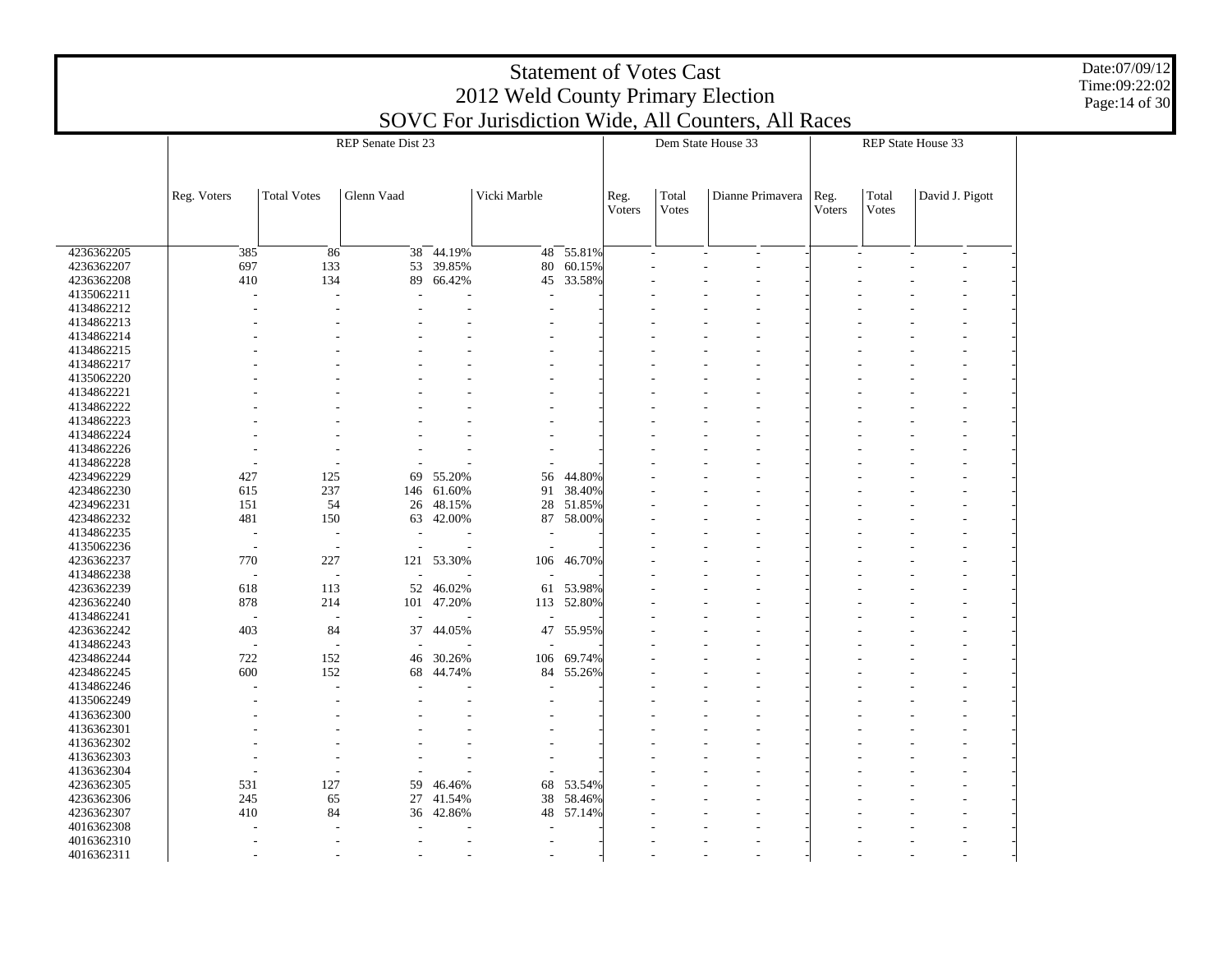| SOVC For Jurisdiction Wide, All Counters, All Races | <b>Statement of Votes Cast</b><br>2012 Weld County Primary Election |                           | Date:07/09/12<br>Time:09:22:02<br>Page: 15 of 30 |
|-----------------------------------------------------|---------------------------------------------------------------------|---------------------------|--------------------------------------------------|
| nate Dist 23                                        | Dem State House 33                                                  | <b>REP State House 33</b> |                                                  |

## 4016362312 4136362313 4016362314 2233362315 4014862316 4135062317 4135062318 4135062319 4135062321 4135062322 4135062323 4135062324 4135062325 4134862326 4236362328 4135062330 4134862331 4134862333 4236362334 4236362335 4236362337 4134862338 Provisional Total Reg. Voters | Total Votes | Glenn Vaad | Vicki Marble REP Senate Dist 23Reg. VotersTotal VotesDianne Primavera Reg. Dem State House 3 VotersTotal VotesDavid J. Pigott - - - - - - - - - - - - - - - - - - - - - - - - - - - - - - - - - - - - - - - - 1 $\begin{array}{ccccccccccc} 1 & 0 & 0 & - & 0 & - & 0 & 0 & 0 & - & 1 & 0 & 0 & - \end{array}$  - - - - - - - - - - - - - - - - - - - - - - - - - - - - - - - - - - - - - - - - - - - - - - - - - - - - - - - - - - - - - - - - - - - - - - - - - - - - - - - - - - - - - - - - - - - - - - - - - - - - - - - - - - - - - - - - - - - - - - - - - - - - - - - - - - 658 125 58 46.40% 67 53.60% - - - - - - - - - - - - - - - - - - - - - - - - - - - - - - - - - - - - - - - - - - - - - - - - - - 673 162 48 29.63%114 70.37% - - - -453 147 52 35.37% 95 64.63% - - - - - - - - 556 136 62 45.59% 74 54.41% - - - - - - - - - - - - - - - - - - - - -  $\theta$  $0$  0 0 - 0 - 0 0 0 0 - 0 0 0 -18134 4638 2106 45.41%2532 54.59% 0 0 0 - 1 0 0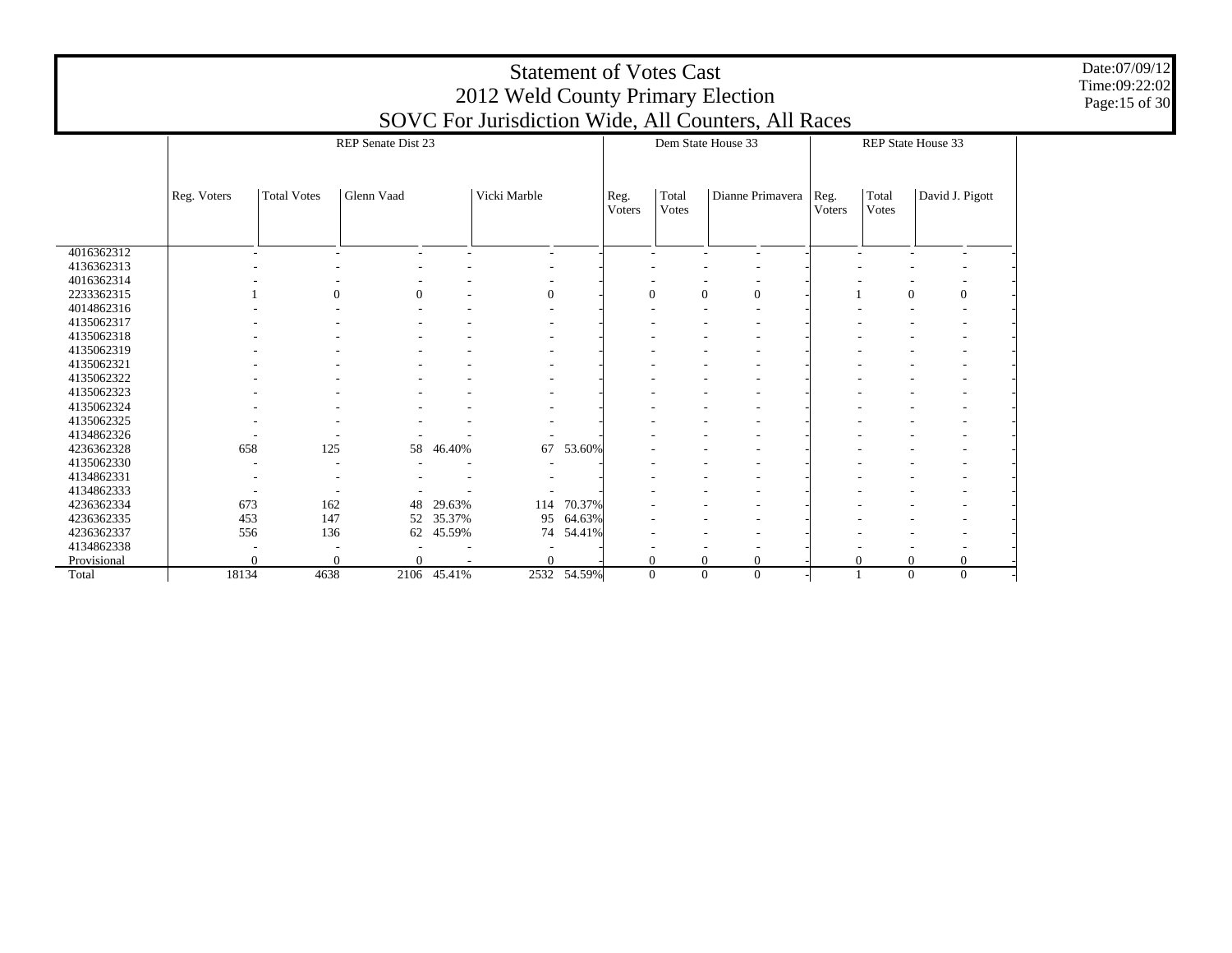|                          |             |                                |                           |            | 2012 Weld County Primary Election<br>SOVC For Jurisdiction Wide, All Counters, All Races |            | <b>Statement of Votes Cast</b> |                    |               |            | Date:07/09/12<br>Time:09:22:02<br>Page:16 of 30 |
|--------------------------|-------------|--------------------------------|---------------------------|------------|------------------------------------------------------------------------------------------|------------|--------------------------------|--------------------|---------------|------------|-------------------------------------------------|
|                          |             |                                | <b>REP State House 48</b> |            |                                                                                          |            |                                | DEM State House 49 |               |            |                                                 |
|                          |             |                                |                           |            |                                                                                          |            |                                |                    |               |            |                                                 |
|                          | Reg. Voters | <b>Total Votes</b>             | Jeffrey Hare              |            | Stephen Humphrey                                                                         |            | Reg. Voters                    | <b>Total Votes</b> | James Shelton |            |                                                 |
|                          |             |                                |                           |            |                                                                                          |            |                                |                    |               |            |                                                 |
| Jurisdiction Wide        |             |                                |                           |            |                                                                                          |            |                                |                    |               |            |                                                 |
| 4016362100               |             |                                |                           |            |                                                                                          |            |                                |                    |               |            |                                                 |
| 4016362101<br>4016362102 |             |                                |                           |            |                                                                                          |            |                                |                    |               |            |                                                 |
| 4016362103               |             |                                |                           |            |                                                                                          |            |                                |                    |               |            |                                                 |
| 4016362104               |             |                                |                           |            |                                                                                          |            |                                |                    |               |            |                                                 |
| 4135062106               |             |                                |                           |            |                                                                                          |            |                                |                    |               |            |                                                 |
| 4135062107               |             |                                |                           |            |                                                                                          |            |                                |                    |               |            |                                                 |
| 4135062108               |             |                                |                           |            |                                                                                          |            |                                |                    |               |            |                                                 |
| 4135062109               |             |                                |                           |            |                                                                                          |            |                                |                    |               |            |                                                 |
| 4135062110               |             |                                |                           |            |                                                                                          |            |                                |                    |               |            |                                                 |
| 4135062111               |             |                                |                           |            |                                                                                          |            |                                |                    |               |            |                                                 |
| 4135062112               |             |                                |                           |            |                                                                                          |            |                                |                    |               |            |                                                 |
| 4135062114               |             |                                |                           |            |                                                                                          |            |                                |                    |               |            |                                                 |
| 4234962115               |             |                                |                           |            |                                                                                          |            | 287                            | 44                 |               | 44 100.00% |                                                 |
| 4234962116               |             |                                |                           |            |                                                                                          |            | 214                            | 42                 |               | 42 100.00% |                                                 |
| 4234862117               | 454         | 139                            | 52                        | 37.41%     | 87                                                                                       | 62.59%     |                                |                    |               |            |                                                 |
| 4014862118               | 936         | 361                            | 111                       | 30.75%     | 250                                                                                      | 69.25%     |                                |                    |               |            |                                                 |
| 4014862119               | 283         | 111                            | 25                        | 22.52%     | 86                                                                                       | 77.48%     |                                |                    |               |            |                                                 |
| 4134862120               | 297         | 135                            |                           | 56 41.48%  | 79                                                                                       | 58.52%     |                                |                    |               |            |                                                 |
| 4234962121               |             | ÷,                             |                           |            |                                                                                          |            | 298                            | 50                 |               | 50 100.00% |                                                 |
| 4234962122               |             |                                |                           |            |                                                                                          |            | 285                            | 40                 |               | 40 100.00% |                                                 |
| 4234962123               |             |                                |                           |            |                                                                                          |            | 261                            | 30                 |               | 30 100.00% |                                                 |
| 4134862124               | 596         | 202                            |                           | 117 57.92% | 85                                                                                       | 42.08%     |                                |                    |               |            |                                                 |
| 4134862125               | 580         | 254                            |                           | 138 54.33% | 116                                                                                      | 45.67%     |                                |                    |               |            |                                                 |
| 4014862126               | 475         | 186                            | 84                        | 45.16%     | 102                                                                                      | 54.84%     |                                |                    |               |            |                                                 |
| 4014862127               | 383         | 157                            | 68                        | 43.31%     | 89                                                                                       | 56.69%     |                                |                    |               |            |                                                 |
| 4014862128               | 793         | 351                            | 129                       | 36.75%     |                                                                                          | 222 63.25% |                                |                    |               |            |                                                 |
| 4234962129               |             | $\overline{\phantom{a}}$       |                           |            |                                                                                          |            | 18                             |                    | 6             | 6 100.00%  |                                                 |
| 4234962130               |             |                                |                           |            |                                                                                          |            | 288                            | 50                 |               | 50 100.00% |                                                 |
| 4234862131               | 415         | 173                            |                           | 67 38.73%  |                                                                                          | 106 61.27% |                                |                    |               |            |                                                 |
| 4135062132<br>4134862135 | 476         | 121                            |                           | 69 57.02%  | 52                                                                                       | 42.98%     |                                |                    |               |            |                                                 |
| 4134862136               | 458         | 139                            |                           | 57 41.01%  | 82                                                                                       | 58.99%     |                                |                    |               |            |                                                 |
| 4135062137               |             | J.<br>$\overline{\phantom{a}}$ |                           |            |                                                                                          |            |                                |                    |               |            |                                                 |
| 4234862138               | 621         | 165                            | 49                        | 29.70%     |                                                                                          | 116 70.30% |                                |                    | $\sim$        |            |                                                 |
| 4234962143               |             |                                |                           |            |                                                                                          |            | 131                            | 23                 |               | 23 100.00% |                                                 |
| 4134962145               |             | $\overline{\phantom{a}}$       |                           |            |                                                                                          |            | $\overline{2}$                 | -1                 |               | 1 100.00%  |                                                 |
| 4134862146               | 94          | 20                             | $\tau$                    | 35.00%     | 13                                                                                       | 65.00%     |                                |                    |               |            |                                                 |
| 4236362200               |             | ÷.                             |                           |            |                                                                                          |            |                                |                    |               |            |                                                 |
| 4134862201               | 599         | 191                            |                           | 64 33.51%  | 127                                                                                      | 66.49%     |                                |                    |               |            |                                                 |
| 4136362202               |             | ÷                              |                           |            |                                                                                          |            |                                |                    |               |            |                                                 |
| 4236362203               |             |                                |                           |            | $\overline{\phantom{a}}$                                                                 |            |                                |                    |               |            |                                                 |
| 4236362204               |             |                                |                           |            |                                                                                          |            |                                |                    |               |            |                                                 |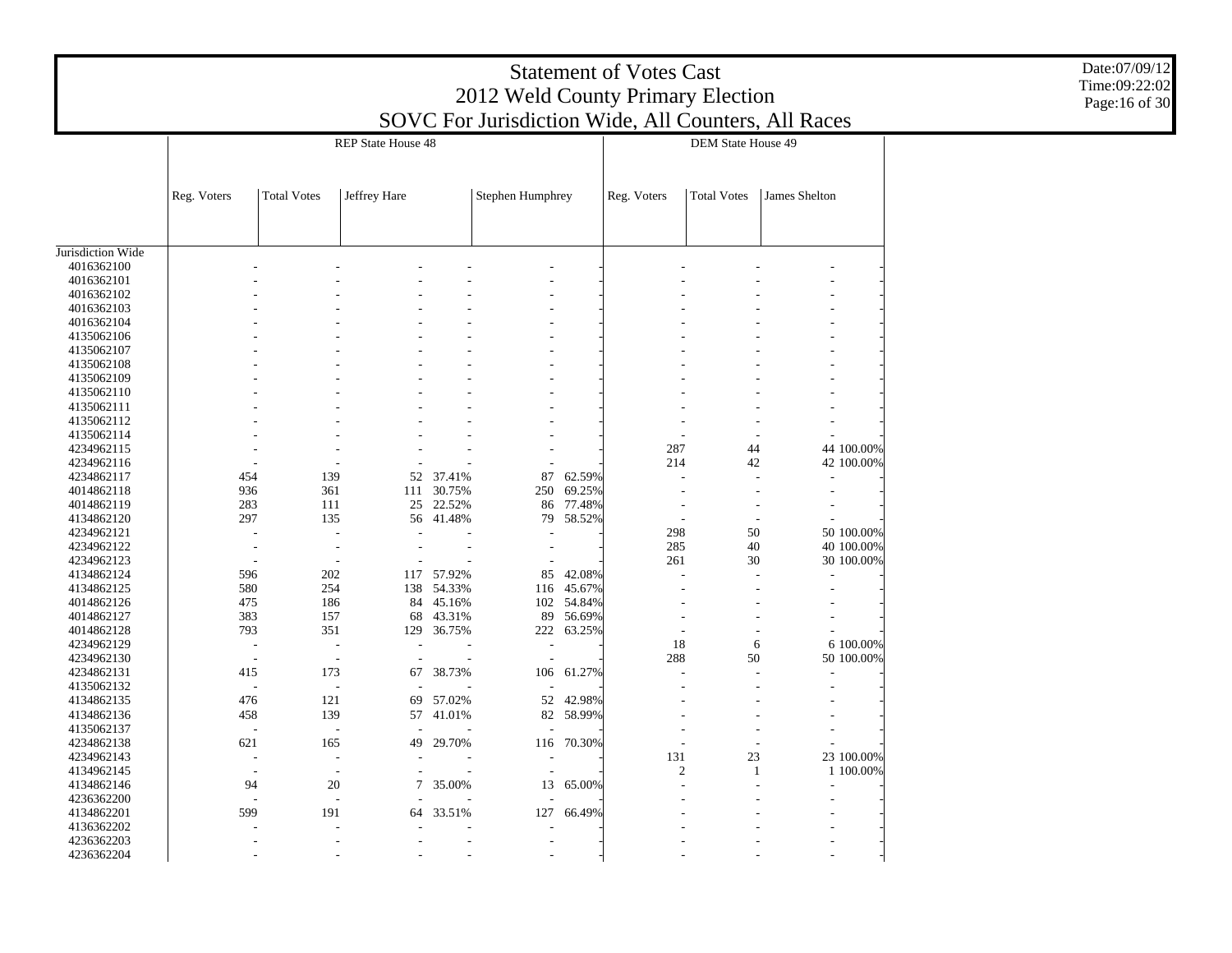|                                        |                                 |                                       | Date:07/09/12<br>Time:09:22:02<br>Page: 17 of 30 |                      |                  |                  |             |                    |                                                     |  |
|----------------------------------------|---------------------------------|---------------------------------------|--------------------------------------------------|----------------------|------------------|------------------|-------------|--------------------|-----------------------------------------------------|--|
|                                        |                                 |                                       | REP State House 48                               |                      |                  |                  |             | DEM State House 49 | SOVC For Jurisdiction Wide, All Counters, All Races |  |
|                                        |                                 |                                       |                                                  |                      |                  |                  |             |                    |                                                     |  |
|                                        | Reg. Voters                     | <b>Total Votes</b>                    | Jeffrey Hare                                     |                      | Stephen Humphrey |                  | Reg. Voters | <b>Total Votes</b> | James Shelton                                       |  |
|                                        |                                 |                                       |                                                  |                      |                  |                  |             |                    |                                                     |  |
| 4236362205<br>4236362207<br>4236362208 |                                 |                                       |                                                  |                      |                  |                  |             |                    |                                                     |  |
| 4135062211                             |                                 |                                       |                                                  |                      |                  |                  |             |                    |                                                     |  |
| 4134862212                             | 509                             | 201                                   | 90                                               | 44.78%               | 111              | 55.22%           |             |                    |                                                     |  |
| 4134862213<br>4134862214               | 582<br>683                      | 152<br>400                            | 76                                               | 50.00%<br>205 51.25% | 76<br>195        | 50.00%<br>48.75% |             |                    |                                                     |  |
| 4134862215                             | 610                             | 291                                   |                                                  | 133 45.70%           | 158              | 54.30%           |             |                    |                                                     |  |
| 4134862217                             | 496                             | 157                                   | 70                                               | 44.59%               | 87               | 55.41%           |             |                    |                                                     |  |
| 4135062220                             |                                 |                                       |                                                  |                      |                  |                  |             |                    |                                                     |  |
| 4134862221                             | 422                             | 175                                   |                                                  | 79 45.14%            |                  | 96 54.86%        |             |                    |                                                     |  |
| 4134862222<br>4134862223               | 556<br>560                      | 229<br>234                            | 92                                               | 40.17%<br>120 51.28% | 137<br>114       | 59.83%<br>48.72% |             |                    |                                                     |  |
| 4134862224                             | 256                             | 96                                    |                                                  | 44 45.83%            |                  | 52 54.17%        |             |                    |                                                     |  |
| 4134862226                             | 660                             | 145                                   |                                                  | 74 51.03%            | 71               | 48.97%           |             |                    |                                                     |  |
| 4134862228                             | 408                             | 82                                    |                                                  | 31 37.80%            | 51               | 62.20%           |             |                    | ٠                                                   |  |
| 4234962229                             |                                 |                                       |                                                  |                      |                  |                  | 160         | 30                 | 30 100.00%                                          |  |
| 4234862230                             | 615                             | 229                                   |                                                  | 106 46.29%           |                  | 123 53.71%       |             | ÷                  |                                                     |  |
| 4234962231<br>4234862232               | 481                             | $\overline{\phantom{a}}$<br>÷,<br>144 | 66                                               | 45.83%               | 78               | 54.17%           | 49          |                    | 4 100.00%<br>$\overline{4}$                         |  |
| 4134862235                             | 653                             | 225                                   | 103                                              | 45.78%               |                  | 122 54.22%       |             |                    |                                                     |  |
| 4135062236                             |                                 | $\overline{a}$                        |                                                  |                      | $\overline{a}$   |                  |             |                    |                                                     |  |
| 4236362237                             |                                 | $\overline{\phantom{a}}$<br>٠         |                                                  |                      |                  |                  |             |                    |                                                     |  |
| 4134862238                             | 426                             | 147                                   |                                                  | 58 39.46%            | 89               | 60.54%           |             |                    |                                                     |  |
| 4236362239                             |                                 | Ĭ.                                    |                                                  |                      |                  |                  |             |                    |                                                     |  |
| 4236362240                             | $\overline{\phantom{a}}$<br>273 | $\sim$                                |                                                  |                      |                  |                  |             |                    |                                                     |  |
| 4134862241<br>4236362242               |                                 | 95<br>L,<br>J.                        | 46                                               | 48.42%               | 49               | 51.58%           |             |                    |                                                     |  |
| 4134862243                             | 832                             | 325                                   |                                                  | 144 44.31%           | 181              | 55.69%           |             |                    |                                                     |  |
| 4234862244                             | 722                             | 153                                   | 56                                               | 36.60%               | 97               | 63.40%           |             |                    |                                                     |  |
| 4234862245                             | 600                             | 154                                   | 38                                               | 24.68%               |                  | 116 75.32%       |             |                    |                                                     |  |
| 4134862246                             | 316                             | 60                                    | 27                                               | 45.00%               | 33               | 55.00%           |             |                    |                                                     |  |
| 4135062249                             |                                 |                                       |                                                  |                      |                  |                  |             |                    |                                                     |  |
| 4136362300<br>4136362301               |                                 |                                       |                                                  |                      |                  |                  |             |                    |                                                     |  |
| 4136362302                             |                                 |                                       |                                                  |                      |                  |                  |             |                    |                                                     |  |
| 4136362303                             |                                 |                                       |                                                  |                      |                  |                  |             |                    |                                                     |  |
| 4136362304                             |                                 |                                       |                                                  |                      |                  |                  |             |                    |                                                     |  |
| 4236362305                             |                                 |                                       |                                                  |                      |                  |                  |             |                    |                                                     |  |
| 4236362306                             |                                 |                                       |                                                  |                      |                  |                  |             |                    |                                                     |  |
| 4236362307                             |                                 |                                       |                                                  |                      |                  |                  |             |                    |                                                     |  |
| 4016362308<br>4016362310               |                                 |                                       |                                                  |                      | ÷.               |                  |             |                    |                                                     |  |
| 4016362311                             |                                 |                                       |                                                  |                      |                  |                  |             |                    |                                                     |  |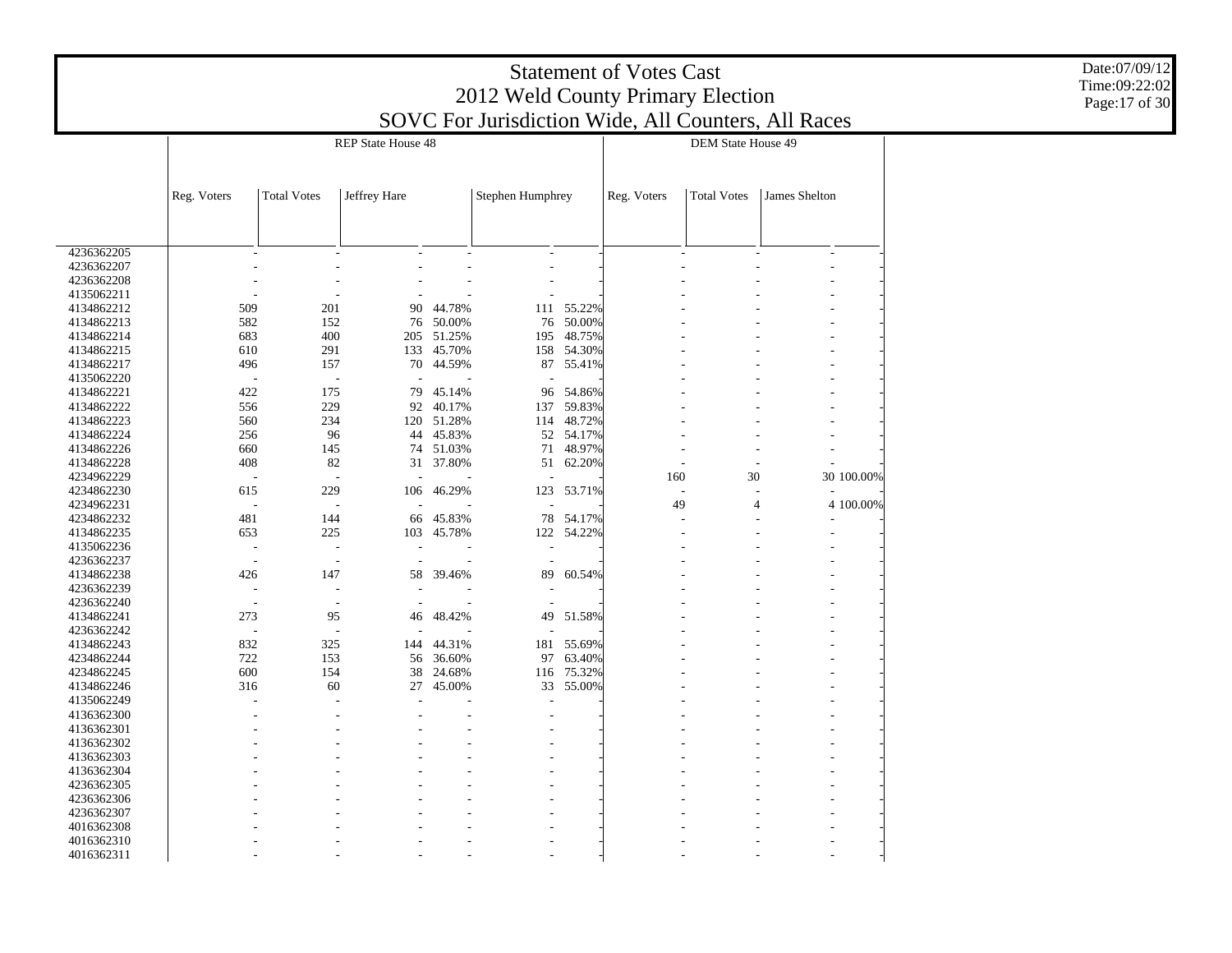|                          |             |                    |                           |        | 2012 Weld County Primary Election<br>SOVC For Jurisdiction Wide, All Counters, All Races |             | <b>Statement of Votes Cast</b> |                           |                      |             |
|--------------------------|-------------|--------------------|---------------------------|--------|------------------------------------------------------------------------------------------|-------------|--------------------------------|---------------------------|----------------------|-------------|
|                          |             |                    | <b>REP State House 48</b> |        |                                                                                          |             |                                | <b>DEM State House 49</b> |                      |             |
|                          | Reg. Voters | <b>Total Votes</b> | Jeffrey Hare              |        | Stephen Humphrey                                                                         |             | Reg. Voters                    | <b>Total Votes</b>        | James Shelton        |             |
|                          |             |                    |                           |        |                                                                                          |             |                                |                           |                      |             |
| 4016362312<br>4136362313 |             |                    |                           |        |                                                                                          |             |                                |                           |                      |             |
| 4016362314               |             |                    |                           |        |                                                                                          |             |                                |                           |                      |             |
| 2233362315               |             |                    |                           |        |                                                                                          |             |                                |                           |                      |             |
| 4014862316               | 347         | 138                | 69                        | 50.00% | 69                                                                                       | 50.00%      |                                |                           |                      |             |
| 4135062317               |             |                    |                           |        |                                                                                          |             |                                |                           |                      |             |
| 4135062318               |             |                    |                           |        |                                                                                          |             |                                |                           |                      |             |
| 4135062319               |             |                    |                           |        |                                                                                          |             |                                |                           |                      |             |
| 4135062321               |             |                    |                           |        |                                                                                          |             |                                |                           |                      |             |
| 4135062322               |             |                    |                           |        |                                                                                          |             |                                |                           |                      |             |
| 4135062323               |             |                    |                           |        |                                                                                          |             |                                |                           |                      |             |
| 4135062324               |             |                    |                           |        |                                                                                          |             |                                |                           |                      |             |
| 4135062325               |             |                    |                           |        |                                                                                          |             |                                |                           |                      |             |
| 4134862326               | 325         | 120                | 51                        | 42.50% | 69                                                                                       | 57.50%      |                                |                           |                      |             |
| 4236362328               |             |                    |                           |        |                                                                                          |             |                                |                           |                      |             |
| 4135062330               |             |                    |                           |        |                                                                                          |             |                                |                           |                      |             |
| 4134862331               | 415         | 161                | 68                        | 42.24% | 93                                                                                       | 57.76%      |                                |                           |                      |             |
| 4134862333               | 213         | 65                 | 31                        | 47.69% | 34                                                                                       | 52.31%      |                                |                           |                      |             |
| 4236362334               |             |                    |                           |        |                                                                                          |             |                                |                           |                      |             |
| 4236362335               |             |                    |                           |        |                                                                                          |             |                                |                           |                      |             |
| 4236362337               |             |                    |                           |        |                                                                                          |             |                                |                           |                      |             |
| 4134862338               | 29          | 10                 | 3                         | 30.00% | $\overline{7}$                                                                           | 70.00%      |                                |                           |                      |             |
| Provisional              | $\Omega$    | $\Omega$           | $\Omega$                  |        | $\Omega$                                                                                 |             |                                | $\Omega$                  | $\Omega$<br>$\Omega$ |             |
| Total                    | 19449       | 6893               | 2973                      | 43.13% |                                                                                          | 3920 56.87% | 1993                           | 320                       |                      | 320 100.00% |

Date:07/09/12 Time:09:22:02 Page:18 of 30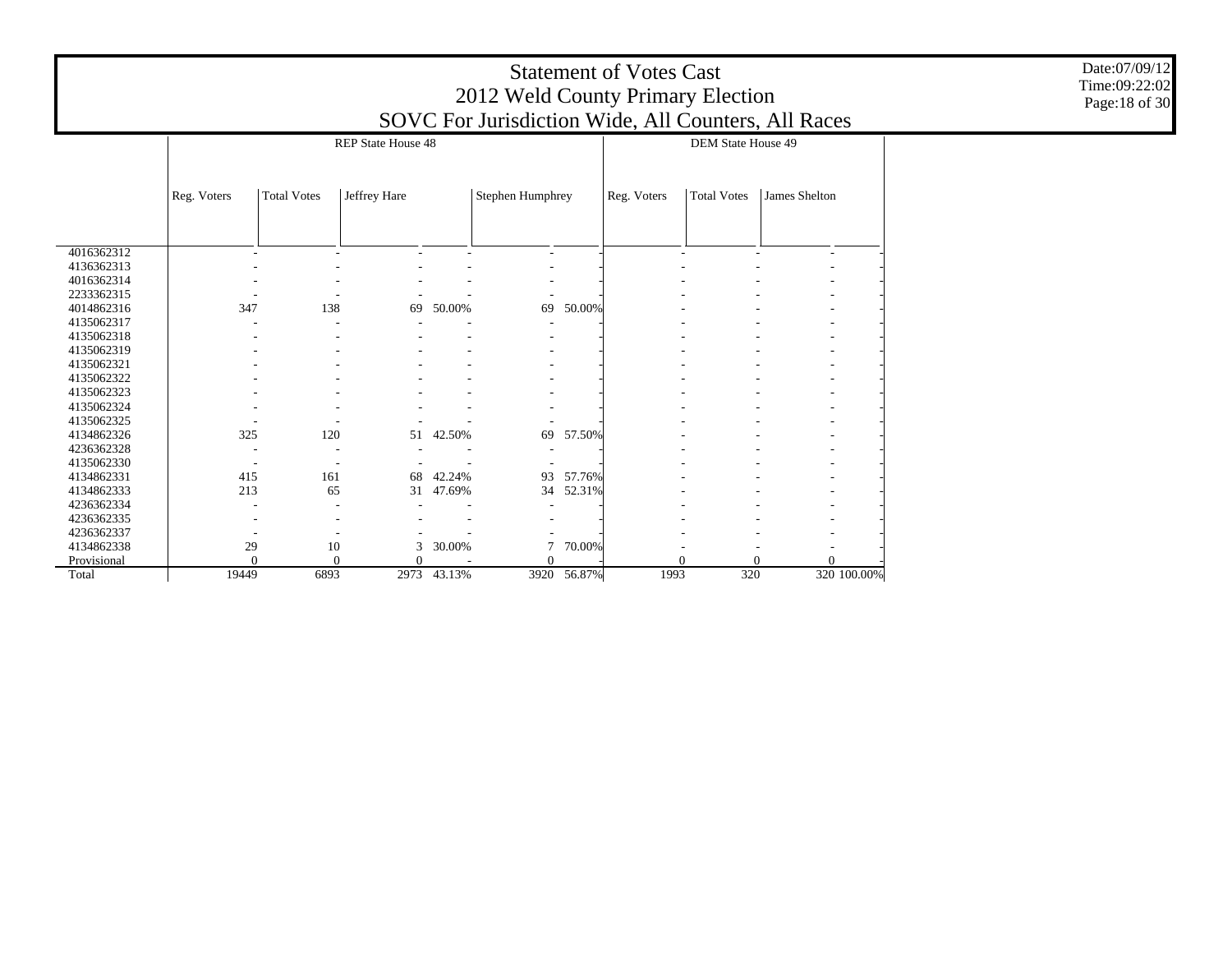|                   |             |                    |                                                     | 2012 Weld County Primary Election |                    | <b>Statement of Votes Cast</b> |             |             |                    |              | Date:07/09/12<br>Time:09:22:02<br>Page: 19 of 30 |
|-------------------|-------------|--------------------|-----------------------------------------------------|-----------------------------------|--------------------|--------------------------------|-------------|-------------|--------------------|--------------|--------------------------------------------------|
|                   |             |                    | SOVC For Jurisdiction Wide, All Counters, All Races |                                   |                    |                                |             |             |                    |              |                                                  |
|                   |             | REP State House 49 |                                                     |                                   | DEM State House 50 |                                |             |             | REP State House 50 |              |                                                  |
|                   |             |                    |                                                     |                                   |                    |                                |             |             |                    |              |                                                  |
|                   |             |                    |                                                     |                                   |                    |                                |             |             |                    |              |                                                  |
|                   | Reg. Voters | <b>Total Votes</b> | Perry L. Buck                                       | Reg. Voters                       | <b>Total Votes</b> | Dave Young                     |             | Reg. Voters | <b>Total Votes</b> | Skip Carlson |                                                  |
|                   |             |                    |                                                     |                                   |                    |                                |             |             |                    |              |                                                  |
| Jurisdiction Wide |             |                    |                                                     |                                   |                    |                                |             |             |                    |              |                                                  |
| 4016362100        |             |                    |                                                     |                                   |                    |                                |             |             |                    |              |                                                  |
| 4016362101        |             |                    |                                                     |                                   |                    |                                |             |             |                    |              |                                                  |
| 4016362102        |             |                    |                                                     |                                   |                    |                                |             |             |                    |              |                                                  |
| 4016362103        |             |                    |                                                     |                                   |                    |                                |             |             |                    |              |                                                  |
| 4016362104        |             |                    |                                                     |                                   |                    |                                |             |             |                    |              |                                                  |
| 4135062106        |             |                    |                                                     | 314                               | 49                 |                                | 49 100.00%  | 228         | 50                 | 50 100.00%   |                                                  |
| 4135062107        |             |                    |                                                     | 733                               | 118                |                                | 118 100.00% | 326         | 77                 | 77 100.00%   |                                                  |
| 4135062108        |             |                    |                                                     | 358                               | 76                 |                                | 76 100.00%  | 275         | 110                | 110 100.00%  |                                                  |
| 4135062109        |             |                    |                                                     | 386                               | 84                 |                                | 84 100.00%  | 386         | 130                | 130 100.00%  |                                                  |
| 4135062110        |             |                    |                                                     | 334                               | 45                 |                                | 45 100.00%  | 205         | 50                 | 50 100.00%   |                                                  |
| 4135062111        |             |                    |                                                     | 326                               | 85                 |                                | 85 100.00%  | 338         | 124                | 124 100.00%  |                                                  |
| 4135062112        |             |                    |                                                     | 423                               | 88                 |                                | 88 100.00%  | 323         | 80                 | 80 100.00%   |                                                  |
| 4135062114        |             |                    |                                                     | 325                               | 89                 |                                | 89 100.00%  | 317         | 95                 | 95 100.00%   |                                                  |
| 4234962115        | 745         | 134                | 134 100.00%                                         |                                   |                    |                                |             |             |                    |              |                                                  |
| 4234962116        | 330         | 105                | 105 100.00%                                         |                                   |                    |                                |             |             |                    |              |                                                  |
| 4234862117        |             |                    |                                                     |                                   |                    |                                |             |             |                    |              |                                                  |
| 4014862118        |             |                    |                                                     |                                   |                    |                                |             |             |                    |              |                                                  |
| 4014862119        |             |                    |                                                     |                                   |                    |                                |             |             |                    |              |                                                  |
| 4134862120        |             |                    |                                                     |                                   |                    |                                |             |             |                    |              |                                                  |
| 4234962121        | 800         | 180                | 180 100.00%                                         |                                   |                    |                                |             |             |                    |              |                                                  |
| 4234962122        | 504         | 128                | 128 100.00%                                         |                                   |                    |                                |             |             |                    |              |                                                  |
| 4234962123        | 485         | 121                | 121 100.00%                                         |                                   |                    |                                |             |             |                    |              |                                                  |
| 4134862124        |             |                    |                                                     |                                   |                    |                                |             |             |                    |              |                                                  |
| 4134862125        |             |                    |                                                     |                                   |                    |                                |             |             |                    |              |                                                  |
| 4014862126        |             |                    |                                                     |                                   |                    |                                |             |             |                    |              |                                                  |
| 4014862127        |             |                    |                                                     |                                   |                    |                                |             |             |                    |              |                                                  |
| 4014862128        |             |                    |                                                     |                                   |                    |                                |             |             |                    |              |                                                  |
| 4234962129        | 76          | 20                 | 20 100.00%                                          |                                   |                    |                                |             |             |                    |              |                                                  |
| 4234962130        | 878         | 207                | 207 100.00%                                         |                                   |                    |                                |             |             |                    |              |                                                  |
| 4234862131        |             |                    |                                                     |                                   |                    |                                |             |             |                    |              |                                                  |
| 4135062132        |             |                    |                                                     | 242                               | 43                 |                                | 43 100.00%  | 369         | 110                | 110 100.00%  |                                                  |
| 4134862135        |             |                    |                                                     | $\overline{a}$                    | ÷.                 | $\overline{a}$                 |             | J.          | ÷.                 |              |                                                  |
| 4134862136        |             |                    |                                                     |                                   |                    |                                |             | L,          |                    |              |                                                  |
| 4135062137        |             |                    |                                                     | 419                               | 39                 |                                | 39 100.00%  | 278         | 45                 | 45 100.00%   |                                                  |
| 4234862138        |             |                    |                                                     |                                   |                    |                                |             |             |                    |              |                                                  |
| 4234962143        | 322         | 99                 | 99 100.00%                                          |                                   |                    |                                |             |             |                    |              |                                                  |
| 4134962145        | 6           |                    | $\overline{2}$<br>2 100.00%                         |                                   |                    |                                |             |             |                    |              |                                                  |
| 4134862146        |             |                    |                                                     |                                   |                    |                                |             |             |                    |              |                                                  |
| 4236362200        |             |                    |                                                     |                                   |                    |                                |             |             |                    |              |                                                  |
| 4134862201        |             |                    |                                                     |                                   |                    |                                |             |             |                    |              |                                                  |
| 4136362202        |             |                    |                                                     |                                   |                    |                                |             |             |                    |              |                                                  |
| 4236362203        |             |                    |                                                     |                                   |                    |                                |             |             |                    |              |                                                  |
| 4236362204        |             |                    |                                                     |                                   |                    |                                |             |             |                    |              |                                                  |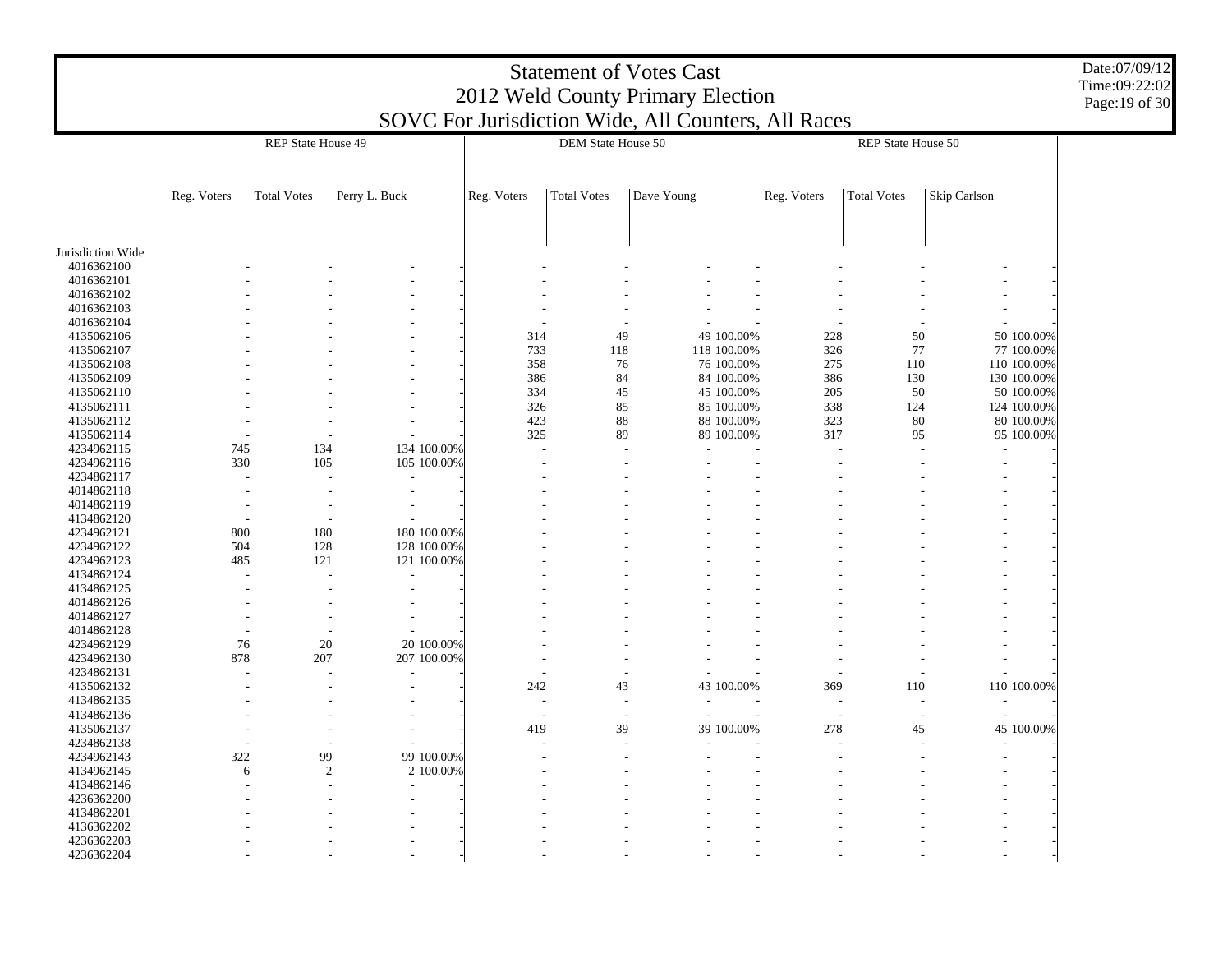|                          | <b>Statement of Votes Cast</b><br>2012 Weld County Primary Election<br>SOVC For Jurisdiction Wide, All Counters, All Races |                    |               |             |                           |            |            |             |                    |                          |                |  |  |  |
|--------------------------|----------------------------------------------------------------------------------------------------------------------------|--------------------|---------------|-------------|---------------------------|------------|------------|-------------|--------------------|--------------------------|----------------|--|--|--|
|                          |                                                                                                                            |                    |               |             |                           |            |            |             |                    |                          | Page: 20 of 30 |  |  |  |
|                          |                                                                                                                            | REP State House 49 |               |             | <b>DEM State House 50</b> |            |            |             | REP State House 50 |                          |                |  |  |  |
|                          |                                                                                                                            |                    |               |             |                           |            |            |             |                    |                          |                |  |  |  |
|                          | Reg. Voters                                                                                                                | <b>Total Votes</b> | Perry L. Buck | Reg. Voters | <b>Total Votes</b>        | Dave Young |            | Reg. Voters | <b>Total Votes</b> | Skip Carlson             |                |  |  |  |
|                          |                                                                                                                            |                    |               |             |                           |            |            |             |                    |                          |                |  |  |  |
| 4236362205               |                                                                                                                            |                    |               |             |                           |            |            |             |                    | $\overline{\phantom{a}}$ |                |  |  |  |
| 4236362207               |                                                                                                                            |                    |               |             |                           |            |            |             |                    |                          |                |  |  |  |
| 4236362208               |                                                                                                                            |                    |               |             |                           |            |            |             |                    |                          |                |  |  |  |
| 4135062211               |                                                                                                                            |                    |               | 247         | 68                        |            | 68 100.00% | 392         | 135                | 135 100.00%              |                |  |  |  |
| 4134862212               |                                                                                                                            |                    |               |             |                           |            |            |             |                    |                          |                |  |  |  |
| 4134862213               |                                                                                                                            |                    |               |             |                           |            |            |             |                    |                          |                |  |  |  |
| 4134862214<br>4134862215 |                                                                                                                            |                    |               |             |                           |            |            |             |                    |                          |                |  |  |  |
| 4134862217               |                                                                                                                            |                    |               |             |                           |            |            |             |                    |                          |                |  |  |  |
| 4135062220               |                                                                                                                            |                    |               | 403         | 98                        |            | 98 100.00% | 557         | 167                | 167 100.00%              |                |  |  |  |
| 4134862221               |                                                                                                                            |                    |               |             |                           |            |            |             |                    |                          |                |  |  |  |
| 4134862222               |                                                                                                                            |                    |               |             |                           |            |            |             |                    |                          |                |  |  |  |
| 4134862223               |                                                                                                                            |                    |               |             |                           |            |            |             |                    |                          |                |  |  |  |
| 4134862224               |                                                                                                                            |                    |               |             |                           |            |            |             |                    |                          |                |  |  |  |
| 4134862226               |                                                                                                                            |                    |               |             |                           |            |            |             |                    |                          |                |  |  |  |
| 4134862228               |                                                                                                                            |                    |               |             |                           |            |            |             |                    |                          |                |  |  |  |
| 4234962229               | 427                                                                                                                        | 110                | 110 100.00%   |             |                           |            |            |             |                    |                          |                |  |  |  |
| 4234862230<br>4234962231 | 151                                                                                                                        | 49                 | 49 100.00%    |             |                           |            |            |             |                    |                          |                |  |  |  |
| 4234862232               |                                                                                                                            |                    |               |             |                           |            |            |             |                    |                          |                |  |  |  |
| 4134862235               |                                                                                                                            |                    |               |             |                           |            |            |             |                    |                          |                |  |  |  |
| 4135062236               |                                                                                                                            |                    |               | 321         | 61                        |            | 61 100.00% | 437         | 123                | 123 100.00%              |                |  |  |  |
| 4236362237               |                                                                                                                            |                    |               |             |                           |            |            |             |                    |                          |                |  |  |  |
| 4134862238               |                                                                                                                            |                    |               |             |                           |            |            |             |                    |                          |                |  |  |  |
| 4236362239               |                                                                                                                            |                    |               |             |                           |            |            |             |                    |                          |                |  |  |  |
| 4236362240               |                                                                                                                            |                    |               |             |                           |            |            |             |                    |                          |                |  |  |  |
| 4134862241               |                                                                                                                            |                    |               |             |                           |            |            |             |                    |                          |                |  |  |  |
| 4236362242<br>4134862243 |                                                                                                                            |                    |               |             |                           |            |            |             |                    |                          |                |  |  |  |
| 4234862244               |                                                                                                                            |                    |               |             |                           |            |            |             |                    |                          |                |  |  |  |
| 4234862245               |                                                                                                                            |                    |               |             |                           |            |            |             |                    |                          |                |  |  |  |
| 4134862246               |                                                                                                                            |                    |               |             |                           |            |            |             |                    |                          |                |  |  |  |
| 4135062249               |                                                                                                                            |                    |               | 144         | 23                        |            | 23 100.00% | 288         | 46                 | 46 100.00%               |                |  |  |  |
| 4136362300               |                                                                                                                            |                    |               |             |                           |            |            |             |                    |                          |                |  |  |  |
| 4136362301               |                                                                                                                            |                    |               |             |                           |            |            |             |                    |                          |                |  |  |  |
| 4136362302               |                                                                                                                            |                    |               |             |                           |            |            |             |                    |                          |                |  |  |  |
| 4136362303               |                                                                                                                            |                    |               |             |                           |            |            |             |                    |                          |                |  |  |  |
| 4136362304               |                                                                                                                            |                    |               |             |                           |            |            |             |                    |                          |                |  |  |  |
| 4236362305<br>4236362306 |                                                                                                                            |                    |               |             |                           |            |            |             |                    |                          |                |  |  |  |
| 4236362307               |                                                                                                                            |                    |               |             |                           |            |            |             |                    |                          |                |  |  |  |
| 4016362308               |                                                                                                                            |                    |               |             |                           |            |            |             |                    |                          |                |  |  |  |
| 4016362310               |                                                                                                                            |                    |               |             |                           |            |            |             |                    |                          |                |  |  |  |
| 4016362311               |                                                                                                                            |                    |               |             |                           |            |            |             |                    |                          |                |  |  |  |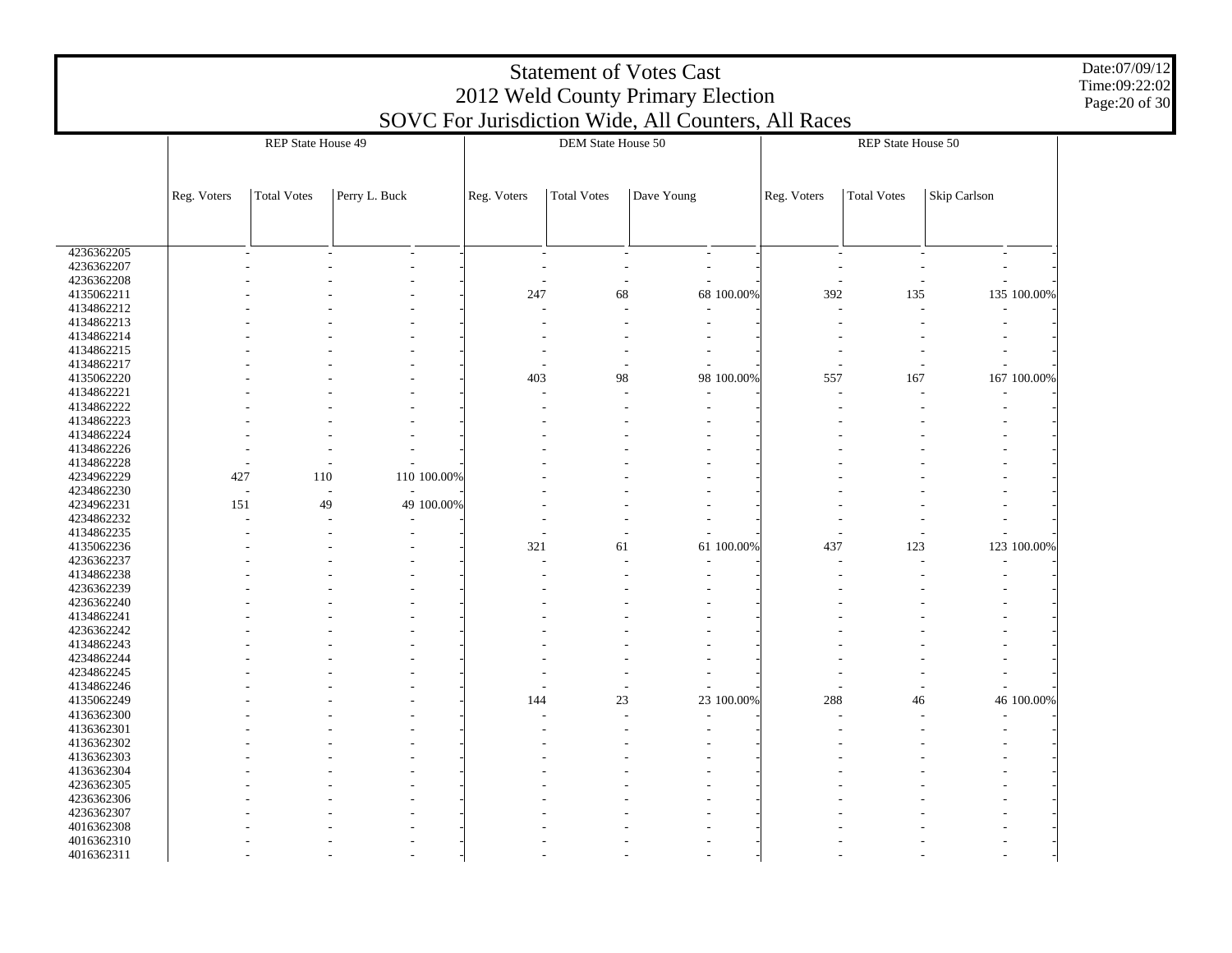|                          |                                                                                  |                    | SOVC For Jurisdiction Wide, All Counters, All Races |             | <b>Statement of Votes Cast</b><br>2012 Weld County Primary Election |            |              |             |                    |              | Date:07/09/12<br>Time:09:22:02<br>Page:21 of 30 |  |  |  |  |
|--------------------------|----------------------------------------------------------------------------------|--------------------|-----------------------------------------------------|-------------|---------------------------------------------------------------------|------------|--------------|-------------|--------------------|--------------|-------------------------------------------------|--|--|--|--|
|                          |                                                                                  | REP State House 49 |                                                     |             | DEM State House 50                                                  |            |              |             | REP State House 50 |              |                                                 |  |  |  |  |
|                          |                                                                                  |                    |                                                     |             |                                                                     |            |              |             |                    |              |                                                 |  |  |  |  |
|                          | Reg. Voters                                                                      | <b>Total Votes</b> | Perry L. Buck                                       | Reg. Voters | <b>Total Votes</b>                                                  | Dave Young |              | Reg. Voters | <b>Total Votes</b> | Skip Carlson |                                                 |  |  |  |  |
|                          |                                                                                  |                    |                                                     |             |                                                                     |            |              |             |                    |              |                                                 |  |  |  |  |
| 4016362312               | ٠<br>$\sim$<br>$\overline{a}$<br>$\overline{a}$<br>$\overline{\phantom{a}}$<br>٠ |                    |                                                     |             |                                                                     |            |              |             |                    |              |                                                 |  |  |  |  |
| 4136362313               |                                                                                  |                    |                                                     |             |                                                                     |            |              |             |                    |              |                                                 |  |  |  |  |
| 4016362314               |                                                                                  |                    |                                                     |             |                                                                     |            |              |             |                    |              |                                                 |  |  |  |  |
| 2233362315               |                                                                                  |                    |                                                     |             |                                                                     |            |              |             |                    |              |                                                 |  |  |  |  |
| 4014862316               |                                                                                  |                    |                                                     |             |                                                                     |            |              |             |                    |              |                                                 |  |  |  |  |
| 4135062317               |                                                                                  |                    |                                                     | 241         | 63                                                                  |            | 63 100,00%   | 314         | 108                | 108 100.00%  |                                                 |  |  |  |  |
| 4135062318               |                                                                                  |                    |                                                     | 205         | 60                                                                  |            | 60 100.00%   | 261         | 91                 | 91 100.00%   |                                                 |  |  |  |  |
| 4135062319               |                                                                                  |                    |                                                     | 255         | 74                                                                  |            | 74 100.00%   | 299         | 93                 | 93 100.00%   |                                                 |  |  |  |  |
| 4135062321               |                                                                                  |                    |                                                     | 267         | 48                                                                  |            | 48 100.00%   | 212         | 47                 | 47 100.00%   |                                                 |  |  |  |  |
| 4135062322               |                                                                                  |                    |                                                     | 372         | 57                                                                  |            | 57 100.00%   | 334         | 88                 | 88 100.00%   |                                                 |  |  |  |  |
| 4135062323               |                                                                                  |                    |                                                     | 360         | 69                                                                  |            | 69 100.00%   | 337         | 81                 | 81 100.00%   |                                                 |  |  |  |  |
| 4135062324               |                                                                                  |                    |                                                     | 463         | 51                                                                  |            | 51 100.00%   | 675         | 129                | 129 100.00%  |                                                 |  |  |  |  |
| 4135062325               |                                                                                  |                    |                                                     | 305         | 55                                                                  |            | 55 100.00%   | 290         | 74                 | 74 100.00%   |                                                 |  |  |  |  |
| 4134862326               |                                                                                  |                    |                                                     |             |                                                                     |            |              |             |                    |              |                                                 |  |  |  |  |
| 4236362328<br>4135062330 |                                                                                  |                    |                                                     | 332         | 51                                                                  |            | 51 100.00%   | 510         | 99                 | 99 100.00%   |                                                 |  |  |  |  |
| 4134862331               |                                                                                  |                    |                                                     |             |                                                                     |            |              |             |                    |              |                                                 |  |  |  |  |
| 4134862333               |                                                                                  |                    |                                                     |             |                                                                     |            |              |             |                    |              |                                                 |  |  |  |  |
| 4236362334               |                                                                                  |                    |                                                     |             |                                                                     |            |              |             |                    |              |                                                 |  |  |  |  |
| 4236362335               |                                                                                  |                    |                                                     |             |                                                                     |            |              |             |                    |              |                                                 |  |  |  |  |
| 4236362337               |                                                                                  |                    |                                                     |             |                                                                     |            |              |             |                    |              |                                                 |  |  |  |  |
| 4134862338               |                                                                                  |                    |                                                     |             |                                                                     |            |              |             |                    |              |                                                 |  |  |  |  |
| Provisional              |                                                                                  |                    |                                                     |             |                                                                     |            |              |             |                    | $\Omega$     |                                                 |  |  |  |  |
| Total                    | 4724                                                                             | 1155               | 1155 100.00%                                        | 7775        | 1494                                                                |            | 1494 100.00% | 7951        | 2152               | 2152 100.00% |                                                 |  |  |  |  |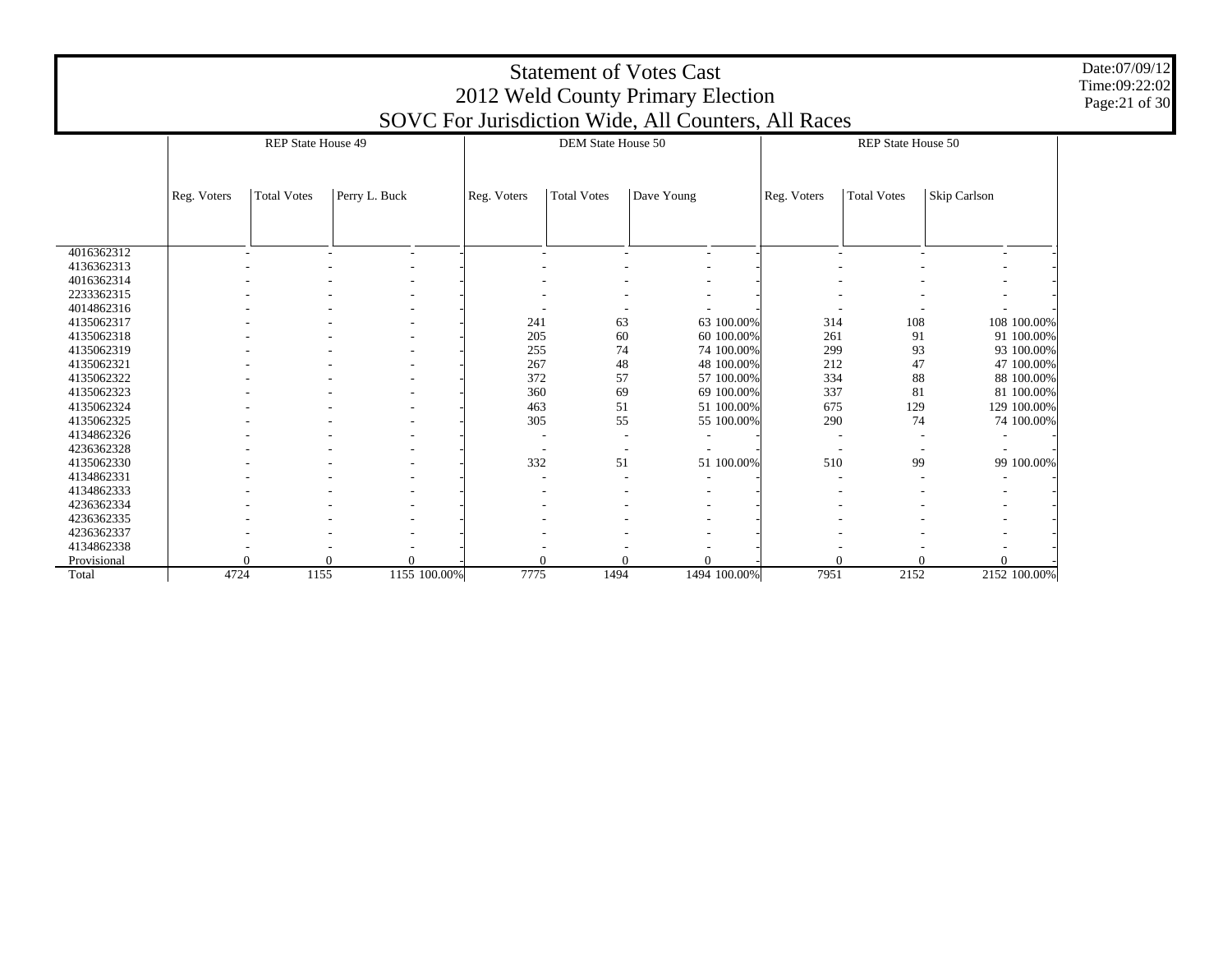|                                 | <b>Statement of Votes Cast</b><br>2012 Weld County Primary Election<br>SOVC For Jurisdiction Wide, All Counters, All Races |                    |                     |             |                    |                    |            |                |        |  |  |  |
|---------------------------------|----------------------------------------------------------------------------------------------------------------------------|--------------------|---------------------|-------------|--------------------|--------------------|------------|----------------|--------|--|--|--|
|                                 |                                                                                                                            |                    |                     |             |                    |                    |            |                |        |  |  |  |
|                                 |                                                                                                                            | DEM State House 63 |                     |             |                    | REP State House 63 |            |                |        |  |  |  |
|                                 |                                                                                                                            |                    |                     |             |                    |                    |            |                |        |  |  |  |
|                                 |                                                                                                                            |                    |                     |             |                    |                    |            |                |        |  |  |  |
|                                 | Reg. Voters                                                                                                                | <b>Total Votes</b> | <b>Tim Erickson</b> | Reg. Voters | <b>Total Votes</b> | Lori Saine         |            | Write-In Votes |        |  |  |  |
|                                 |                                                                                                                            |                    |                     |             |                    |                    |            |                |        |  |  |  |
|                                 |                                                                                                                            |                    |                     |             |                    |                    |            |                |        |  |  |  |
| Jurisdiction Wide<br>4016362100 | 161                                                                                                                        | 40                 | 40 100.00%          | 524         | 130                |                    | 120 92.31% | 10             | 7.69%  |  |  |  |
|                                 | 49                                                                                                                         | 12                 |                     | 206         | 72                 | 64                 | 88.89%     |                |        |  |  |  |
| 4016362101                      |                                                                                                                            |                    | 12 100.00%          |             |                    |                    |            | 8              | 11.11% |  |  |  |
| 4016362102                      | 35                                                                                                                         | 13                 | 13 100.00%          | 159         | 61                 | 58                 | 95.08%     | 3              | 4.92%  |  |  |  |
| 4016362103                      | 45                                                                                                                         | 6                  | 6 100.00%           | 212         | 46                 | 45                 | 97.83%     | $\mathbf{1}$   | 2.17%  |  |  |  |
| 4016362104                      | 191                                                                                                                        | 46                 | 46 100.00%          | 790         | 206                | 197                | 95.63%     | 9              | 4.37%  |  |  |  |
| 4135062106                      |                                                                                                                            |                    |                     |             |                    |                    |            |                |        |  |  |  |
| 4135062107                      |                                                                                                                            |                    |                     |             |                    |                    |            |                |        |  |  |  |
| 4135062108                      |                                                                                                                            |                    |                     |             |                    |                    |            |                |        |  |  |  |
| 4135062109                      |                                                                                                                            |                    |                     |             |                    |                    |            |                |        |  |  |  |
| 4135062110                      |                                                                                                                            |                    |                     |             |                    |                    |            |                |        |  |  |  |
| 4135062111                      |                                                                                                                            |                    |                     |             |                    |                    |            |                |        |  |  |  |
| 4135062112                      |                                                                                                                            |                    |                     |             |                    |                    |            |                |        |  |  |  |
|                                 |                                                                                                                            |                    |                     |             |                    |                    |            |                |        |  |  |  |
| 4135062114                      |                                                                                                                            |                    |                     |             |                    |                    |            |                |        |  |  |  |
| 4234962115                      |                                                                                                                            |                    |                     |             |                    |                    |            |                |        |  |  |  |
| 4234962116                      |                                                                                                                            |                    |                     |             |                    |                    |            |                |        |  |  |  |
| 4234862117                      |                                                                                                                            |                    |                     |             |                    |                    |            |                |        |  |  |  |
| 4014862118                      |                                                                                                                            |                    |                     |             |                    |                    |            |                |        |  |  |  |
| 4014862119                      |                                                                                                                            |                    |                     |             |                    |                    |            |                |        |  |  |  |
| 4134862120                      |                                                                                                                            |                    |                     |             |                    |                    |            |                |        |  |  |  |
| 4234962121                      |                                                                                                                            |                    |                     |             |                    |                    |            |                |        |  |  |  |
| 4234962122                      |                                                                                                                            |                    |                     |             |                    |                    |            |                |        |  |  |  |
| 4234962123                      |                                                                                                                            |                    |                     |             |                    |                    |            |                |        |  |  |  |
| 4134862124                      |                                                                                                                            |                    |                     |             |                    |                    |            |                |        |  |  |  |
|                                 |                                                                                                                            |                    |                     |             |                    |                    |            |                |        |  |  |  |
| 4134862125                      |                                                                                                                            |                    |                     |             |                    |                    |            |                |        |  |  |  |
| 4014862126                      |                                                                                                                            |                    |                     |             |                    |                    |            |                |        |  |  |  |
| 4014862127                      |                                                                                                                            |                    |                     |             |                    |                    |            |                |        |  |  |  |
| 4014862128                      |                                                                                                                            |                    |                     |             |                    |                    |            |                |        |  |  |  |
| 4234962129                      |                                                                                                                            |                    |                     |             |                    |                    |            |                |        |  |  |  |
| 4234962130                      |                                                                                                                            |                    |                     |             |                    |                    |            |                |        |  |  |  |
| 4234862131                      |                                                                                                                            |                    |                     |             |                    |                    |            |                |        |  |  |  |
| 4135062132                      |                                                                                                                            |                    |                     |             |                    |                    |            |                |        |  |  |  |
| 4134862135                      |                                                                                                                            |                    |                     |             |                    |                    |            |                |        |  |  |  |
| 4134862136                      |                                                                                                                            |                    |                     |             |                    |                    |            |                |        |  |  |  |
| 4135062137                      |                                                                                                                            |                    |                     |             |                    |                    |            |                |        |  |  |  |
| 4234862138                      |                                                                                                                            |                    |                     |             |                    |                    |            |                |        |  |  |  |
|                                 |                                                                                                                            |                    |                     |             |                    |                    |            |                |        |  |  |  |
| 4234962143                      |                                                                                                                            |                    |                     |             |                    |                    |            |                |        |  |  |  |
| 4134962145                      |                                                                                                                            |                    |                     |             |                    |                    |            |                |        |  |  |  |
| 4134862146                      |                                                                                                                            |                    |                     |             |                    |                    |            |                |        |  |  |  |
| 4236362200                      | 362                                                                                                                        | 52                 | 52 100.00%          | 772         | 174                | 166                | 95.40%     | 8              | 4.60%  |  |  |  |
| 4134862201                      |                                                                                                                            |                    |                     |             |                    |                    |            |                |        |  |  |  |
| 4136362202                      | 73                                                                                                                         | 11                 | 11 100.00%          | 167         | 46                 | 37                 | 80.43%     | 9              | 19.57% |  |  |  |
| 4236362203                      | 485                                                                                                                        | 75                 | 75 100.00%          | 567         | 87                 | 75                 | 86.21%     | 12             | 13.79% |  |  |  |
| 4236362204                      | 258                                                                                                                        | 25                 | 25 100.00%          | 481         | 84                 |                    | 75 89.29%  | 9              | 10.71% |  |  |  |

Date:07/09/12 Time:09:22:02 Page:22 of 30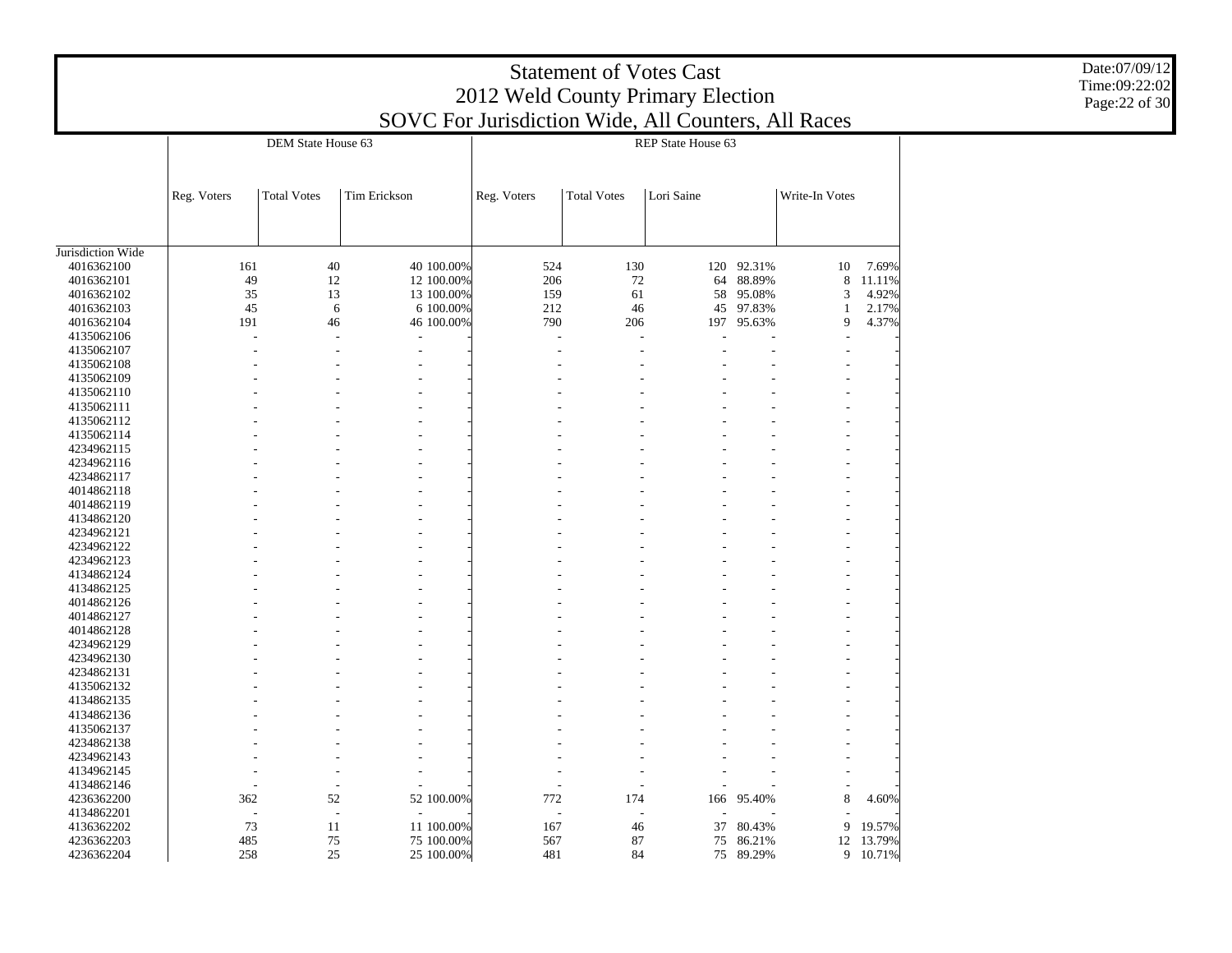|                          | <b>Statement of Votes Cast</b><br>2012 Weld County Primary Election<br>SOVC For Jurisdiction Wide, All Counters, All Races |                    |              |            |             |                          |                    |            |                |        |  |  |  |
|--------------------------|----------------------------------------------------------------------------------------------------------------------------|--------------------|--------------|------------|-------------|--------------------------|--------------------|------------|----------------|--------|--|--|--|
|                          |                                                                                                                            |                    |              |            |             |                          |                    |            |                |        |  |  |  |
|                          |                                                                                                                            | DEM State House 63 |              |            |             |                          | REP State House 63 |            |                |        |  |  |  |
|                          |                                                                                                                            |                    |              |            |             |                          |                    |            |                |        |  |  |  |
|                          |                                                                                                                            |                    |              |            |             |                          |                    |            |                |        |  |  |  |
|                          | Reg. Voters                                                                                                                | <b>Total Votes</b> | Tim Erickson |            | Reg. Voters | <b>Total Votes</b>       | Lori Saine         |            | Write-In Votes |        |  |  |  |
|                          |                                                                                                                            |                    |              |            |             |                          |                    |            |                |        |  |  |  |
|                          |                                                                                                                            |                    |              |            |             |                          |                    |            |                |        |  |  |  |
|                          |                                                                                                                            |                    |              |            |             |                          |                    |            |                |        |  |  |  |
| 4236362205               | 459                                                                                                                        | 74                 |              | 74 100.00% | 385         | 82                       |                    | 77 93.90%  | 5              | 6.10%  |  |  |  |
| 4236362207               | 411                                                                                                                        | 54                 |              | 54 100.00% | 697         | 120                      |                    | 112 93.33% | $\,$ 8 $\,$    | 6.67%  |  |  |  |
| 4236362208               | 132                                                                                                                        | 11                 |              | 11 100.00% | 410         | 109                      | 102                | 93.58%     | $\tau$         | 6.42%  |  |  |  |
| 4135062211<br>4134862212 |                                                                                                                            |                    |              |            |             |                          |                    |            |                |        |  |  |  |
| 4134862213               |                                                                                                                            |                    |              |            |             |                          |                    |            |                |        |  |  |  |
| 4134862214               |                                                                                                                            |                    |              |            |             |                          |                    |            |                |        |  |  |  |
| 4134862215               |                                                                                                                            |                    |              |            |             |                          |                    |            |                |        |  |  |  |
| 4134862217               |                                                                                                                            |                    |              |            |             |                          |                    |            |                |        |  |  |  |
| 4135062220               |                                                                                                                            |                    |              |            |             |                          |                    |            |                |        |  |  |  |
| 4134862221               |                                                                                                                            |                    |              |            |             |                          |                    |            |                |        |  |  |  |
| 4134862222               |                                                                                                                            |                    |              |            |             |                          |                    |            |                |        |  |  |  |
| 4134862223               |                                                                                                                            |                    |              |            |             |                          |                    |            |                |        |  |  |  |
| 4134862224               |                                                                                                                            |                    |              |            |             |                          |                    |            |                |        |  |  |  |
| 4134862226               |                                                                                                                            |                    |              |            |             |                          |                    |            |                |        |  |  |  |
| 4134862228               |                                                                                                                            |                    |              |            |             |                          |                    |            |                |        |  |  |  |
| 4234962229               |                                                                                                                            |                    |              |            |             |                          |                    |            |                |        |  |  |  |
| 4234862230               |                                                                                                                            |                    |              |            |             |                          |                    |            |                |        |  |  |  |
| 4234962231               |                                                                                                                            |                    |              |            |             |                          |                    |            |                |        |  |  |  |
| 4234862232               |                                                                                                                            |                    |              |            |             |                          |                    |            |                |        |  |  |  |
| 4134862235               |                                                                                                                            |                    |              |            |             |                          |                    |            |                |        |  |  |  |
| 4135062236               |                                                                                                                            |                    |              |            |             |                          |                    |            |                |        |  |  |  |
| 4236362237               | 389                                                                                                                        | 67                 |              | 67 100.00% | 770         | 187                      | 178                | 95.19%     | 9              | 4.81%  |  |  |  |
| 4134862238               |                                                                                                                            |                    |              |            |             |                          |                    |            |                |        |  |  |  |
| 4236362239               | 338                                                                                                                        | 38                 |              | 38 100.00% | 618         | 110                      | 100                | 90.91%     | 10             | 9.09%  |  |  |  |
| 4236362240               | 513                                                                                                                        | 93                 |              | 93 100.00% | 878         | 197                      | 172                | 87.31%     | 25             | 12.69% |  |  |  |
| 4134862241               |                                                                                                                            | ÷.                 |              |            | J.          | $\overline{\phantom{a}}$ |                    |            |                |        |  |  |  |
| 4236362242               | 355                                                                                                                        | 63                 |              | 63 100.00% | 403         | 78                       | 68                 | 87.18%     | 10             | 12.82% |  |  |  |
| 4134862243               |                                                                                                                            |                    |              |            |             |                          |                    |            |                |        |  |  |  |
| 4234862244               |                                                                                                                            |                    |              |            |             |                          |                    |            |                |        |  |  |  |
| 4234862245<br>4134862246 |                                                                                                                            |                    |              |            |             |                          |                    |            |                |        |  |  |  |
| 4135062249               |                                                                                                                            |                    |              |            |             |                          |                    |            |                |        |  |  |  |
| 4136362300               | 268                                                                                                                        | 56                 |              | 56 100.00% | 378         | 115                      | 103                | 89.57%     | 12             | 10.43% |  |  |  |
| 4136362301               | 406                                                                                                                        | 65                 |              | 65 100,00% | 282         | 67                       | 65                 | 97.01%     | $\mathfrak{2}$ | 2.99%  |  |  |  |
| 4136362302               | 450                                                                                                                        | 65                 |              | 65 100.00% | 282         | 61                       | 53                 | 86.89%     | $\,8\,$        | 13.11% |  |  |  |
| 4136362303               | 250                                                                                                                        | 41                 |              | 41 100.00% | 248         | 75                       | 72                 | 96.00%     | $\mathfrak{Z}$ | 4.00%  |  |  |  |
| 4136362304               | 285                                                                                                                        | 64                 |              | 64 100.00% | 432         | 113                      | 100                | 88.50%     | 13             | 11.50% |  |  |  |
| 4236362305               | 422                                                                                                                        | 67                 |              | 67 100,00% | 531         | 118                      | 104                | 88.14%     | 14             | 11.86% |  |  |  |
| 4236362306               | 313                                                                                                                        | 51                 |              | 51 100.00% | 245         | 54                       | 50                 | 92.59%     | $\overline{4}$ | 7.41%  |  |  |  |
| 4236362307               | 449                                                                                                                        | 56                 |              | 56 100.00% | 410         | 75                       | 63                 | 84.00%     | 12             | 16.00% |  |  |  |
| 4016362308               | 271                                                                                                                        | 54                 |              | 54 100.00% | 800         | 238                      | 231                | 97.06%     | $\overline{7}$ | 2.94%  |  |  |  |
| 4016362310               | 288                                                                                                                        | 39                 |              | 39 100.00% | 625         | 158                      | 140                | 88.61%     | 18             | 11.39% |  |  |  |
| 4016362311               | 277                                                                                                                        | 55                 |              | 55 100.00% | 669         | 178                      | 161                | 90.45%     | 17             | 9.55%  |  |  |  |

Date:07/09/12 Time:09:22:02 Page:23 of 30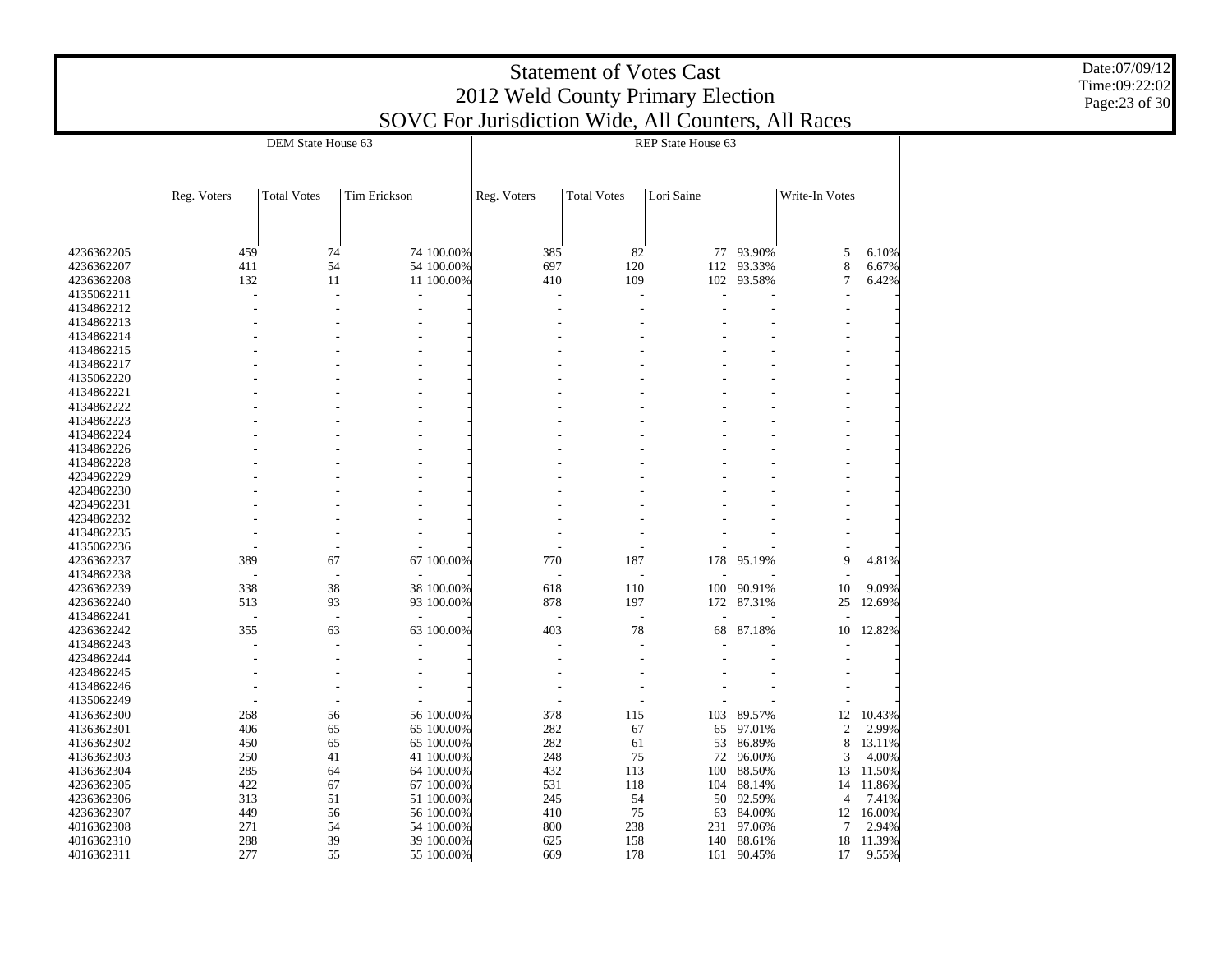|             |             |                    |                     |              |                                                     | <b>Statement of Votes Cast</b> |                    |        |                |        |
|-------------|-------------|--------------------|---------------------|--------------|-----------------------------------------------------|--------------------------------|--------------------|--------|----------------|--------|
|             |             |                    |                     |              | 2012 Weld County Primary Election                   |                                |                    |        |                |        |
|             |             |                    |                     |              | SOVC For Jurisdiction Wide, All Counters, All Races |                                |                    |        |                |        |
|             |             | DEM State House 63 |                     |              |                                                     |                                | REP State House 63 |        |                |        |
|             |             |                    |                     |              |                                                     |                                |                    |        |                |        |
|             | Reg. Voters | <b>Total Votes</b> | <b>Tim Erickson</b> |              | Reg. Voters                                         | <b>Total Votes</b>             | Lori Saine         |        | Write-In Votes |        |
|             |             |                    |                     |              |                                                     |                                |                    |        |                |        |
|             |             |                    |                     |              |                                                     |                                |                    |        |                |        |
| 4016362312  | 68          | 15                 |                     | 15 100.00%   | 189                                                 | 58                             | 47                 | 81.03% | 11             | 18.97% |
| 4136362313  | 142         | 20                 |                     | 20 100.00%   | 193                                                 | 44                             | 43                 | 97.73% | $\mathbf{1}$   | 2.27%  |
| 4016362314  | 558         | 64                 |                     | 64 100.00%   | 721                                                 | 129                            | 117                | 90.70% | 12             | 9.30%  |
| 2233362315  |             | ٠                  |                     |              | ٠                                                   | $\overline{\phantom{a}}$       |                    |        |                |        |
| 4014862316  |             |                    |                     |              |                                                     |                                |                    |        |                |        |
| 4135062317  |             |                    |                     |              |                                                     |                                |                    |        |                |        |
| 4135062318  |             |                    |                     |              |                                                     |                                |                    |        |                |        |
| 4135062319  |             |                    |                     |              |                                                     |                                |                    |        |                |        |
| 4135062321  |             |                    |                     |              |                                                     |                                |                    |        |                |        |
| 4135062322  |             |                    |                     |              |                                                     |                                |                    |        |                |        |
| 4135062323  |             |                    |                     |              |                                                     |                                |                    |        |                |        |
| 4135062324  |             |                    |                     |              |                                                     |                                |                    |        |                |        |
| 4135062325  |             |                    |                     |              |                                                     |                                |                    |        |                |        |
| 4134862326  |             |                    |                     |              |                                                     |                                |                    |        |                |        |
| 4236362328  | 461         | 60                 |                     | 60 100.00%   | 658                                                 | 108                            | 95                 | 87.96% | 13             | 12.04% |
| 4135062330  |             | ٠                  |                     |              |                                                     |                                |                    |        | ٠              |        |
| 4134862331  |             |                    |                     |              |                                                     |                                |                    |        |                |        |
| 4134862333  |             | ٠                  |                     |              |                                                     |                                |                    |        |                |        |
| 4236362334  | 433         | 72                 |                     | 72 100.00%   | 673                                                 | 146                            | 132                | 90.41% | 14             | 9.59%  |
| 4236362335  | 240         | 57                 |                     | 57 100.00%   | 453                                                 | 129                            | 117                | 90.70% | 12             | 9.30%  |
| 4236362337  | 368         | 39                 |                     | 39 100.00%   | 556                                                 | 119                            | 105                | 88.24% | 14             | 11.76% |
| 4134862338  |             |                    |                     |              |                                                     |                                |                    |        |                |        |
| Provisional | $\theta$    | $\mathbf{0}$       | $\mathbf{0}$        |              | $\theta$                                            | $\theta$                       | $\Omega$           |        | $\Omega$       |        |
| Total       | 10205       | 1620               |                     | 1620 100.00% | 16384                                               | 3774                           | 3444               | 91.26% | 330            | 8.74%  |

Date:07/09/12 Time:09:22:02 Page:24 of 30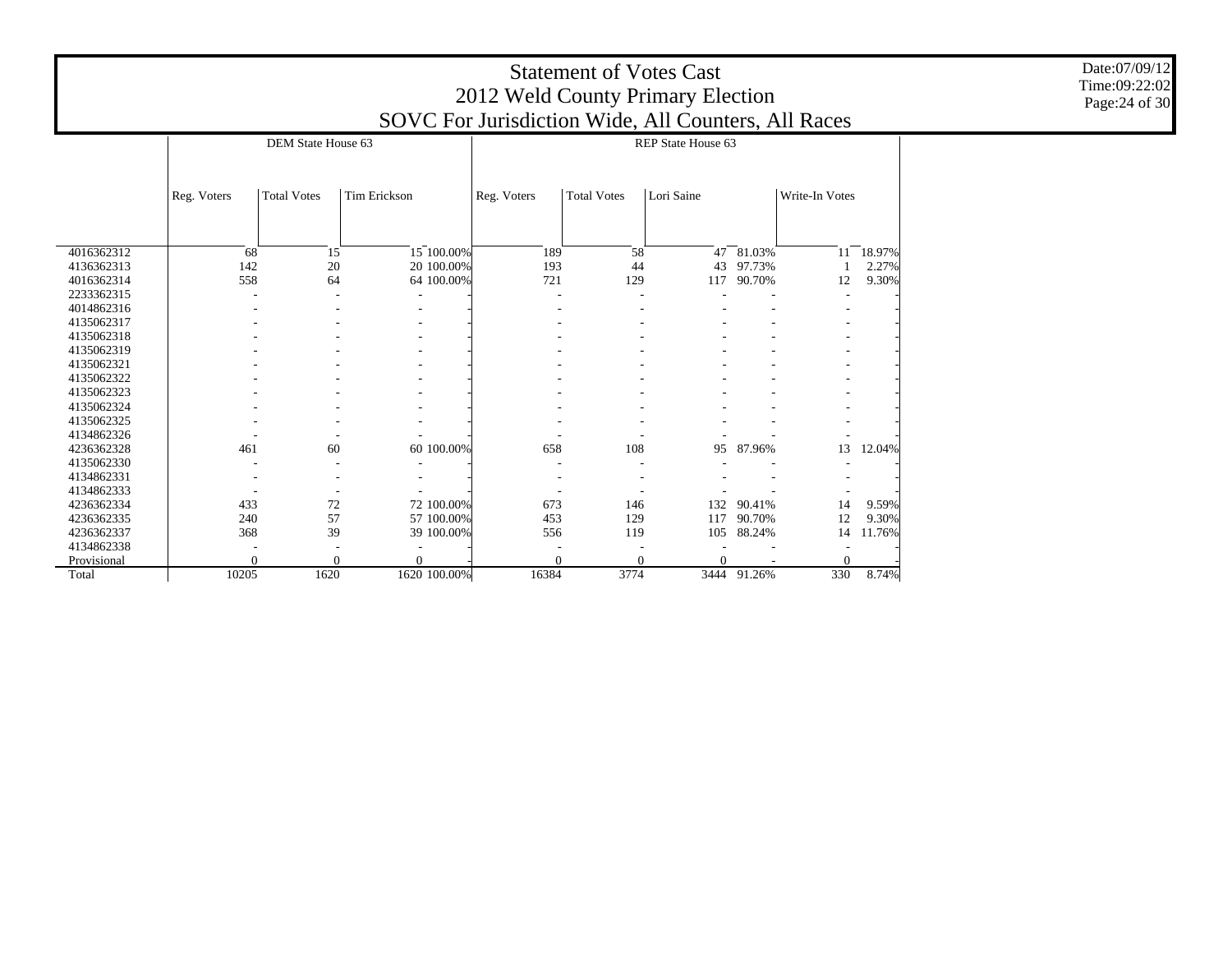|                   | <b>Statement of Votes Cast</b>    |                              |             |                           |                    |                                                     |  |  |  |  |  |  |
|-------------------|-----------------------------------|------------------------------|-------------|---------------------------|--------------------|-----------------------------------------------------|--|--|--|--|--|--|
|                   | 2012 Weld County Primary Election |                              |             |                           |                    |                                                     |  |  |  |  |  |  |
|                   |                                   |                              |             |                           |                    | SOVC For Jurisdiction Wide, All Counters, All Races |  |  |  |  |  |  |
|                   |                                   | <b>REP District Attorney</b> |             | REP Commissioner At-Large |                    |                                                     |  |  |  |  |  |  |
|                   |                                   |                              |             |                           |                    |                                                     |  |  |  |  |  |  |
|                   |                                   |                              |             |                           |                    |                                                     |  |  |  |  |  |  |
|                   | Reg. Voters                       | <b>Total Votes</b>           | Ken Buck    | Reg. Voters               | <b>Total Votes</b> | Sean Conway                                         |  |  |  |  |  |  |
|                   |                                   |                              |             |                           |                    |                                                     |  |  |  |  |  |  |
|                   |                                   |                              |             |                           |                    |                                                     |  |  |  |  |  |  |
| Jurisdiction Wide |                                   |                              |             |                           |                    |                                                     |  |  |  |  |  |  |
| 4016362100        | 524                               | 136                          | 136 100.00% | 524                       | 140                | 140 100.00%                                         |  |  |  |  |  |  |
| 4016362101        | 206                               | 81                           | 81 100.00%  | 206                       | 77                 | 77 100.00%                                          |  |  |  |  |  |  |
| 4016362102        | 159                               | 69                           | 69 100.00%  | 159                       | 68                 | 68 100.00%                                          |  |  |  |  |  |  |
| 4016362103        | 212                               | 56                           | 56 100.00%  | 212                       | 53                 | 53 100.00%                                          |  |  |  |  |  |  |
| 4016362104        | 790                               | 229                          | 229 100.00% | 790                       | 221                | 221 100.00%                                         |  |  |  |  |  |  |
| 4135062106        | 228                               | 49                           | 49 100.00%  | 228                       | 51                 | 51 100.00%                                          |  |  |  |  |  |  |
| 4135062107        | 326                               | 84                           | 84 100.00%  | 326                       | 81                 | 81 100.00%                                          |  |  |  |  |  |  |
| 4135062108        | 275                               | 112                          | 112 100.00% | 275                       | 113                | 113 100.00%                                         |  |  |  |  |  |  |
| 4135062109        | 386                               | 133                          | 133 100.00% | 386                       | 137                | 137 100.00%                                         |  |  |  |  |  |  |
| 4135062110        | 205                               | 48                           | 48 100.00%  | 205                       | 50                 | 50 100.00%                                          |  |  |  |  |  |  |
| 4135062111        | 338                               | 131                          | 131 100.00% | 338                       | 131                | 131 100.00%                                         |  |  |  |  |  |  |
| 4135062112        | 323                               | 83                           | 83 100.00%  | 323                       | 83                 | 83 100.00%                                          |  |  |  |  |  |  |
| 4135062114        | 317                               | 100                          | 100 100.00% | 317                       | 104                | 104 100.00%                                         |  |  |  |  |  |  |
| 4234962115        | 745                               | 140                          | 140 100.00% | 745                       | 134                | 134 100.00%                                         |  |  |  |  |  |  |
| 4234962116        | 330                               | 112                          | 112 100.00% | 330                       | 103                | 103 100.00%                                         |  |  |  |  |  |  |
| 4234862117        | 454                               | 134                          | 134 100.00% | 454                       | 125                | 125 100.00%                                         |  |  |  |  |  |  |
| 4014862118        | 936                               | 346                          | 346 100.00% | 936                       | 349                | 349 100.00%                                         |  |  |  |  |  |  |
| 4014862119        | 283                               | 102                          | 102 100.00% | 283                       | 102                | 102 100.00%                                         |  |  |  |  |  |  |
| 4134862120        | 297                               | 128                          | 128 100.00% | 297                       | 131                | 131 100.00%                                         |  |  |  |  |  |  |
| 4234962121        | 800                               | 186                          | 186 100.00% | 800                       | 179                | 179 100.00%                                         |  |  |  |  |  |  |
| 4234962122        | 504                               | 133                          | 133 100.00% | 504                       | 125                | 125 100.00%                                         |  |  |  |  |  |  |
| 4234962123        | 485                               | 126                          | 126 100.00% | 485                       | 118                | 118 100.00%                                         |  |  |  |  |  |  |
| 4134862124        | 596                               | 186                          | 186 100.00% | 596                       | 184                | 184 100.00%                                         |  |  |  |  |  |  |
| 4134862125        | 580                               | 233                          | 233 100.00% | 580                       | 234                | 234 100.00%                                         |  |  |  |  |  |  |
| 4014862126        | 475                               | 154                          | 154 100.00% | 475                       | 156                | 156 100.00%                                         |  |  |  |  |  |  |
| 4014862127        | 383                               | 133                          | 133 100.00% | 383                       | 133                | 133 100.00%                                         |  |  |  |  |  |  |
| 4014862128        | 793                               | 341                          | 341 100.00% | 793                       | 329                | 329 100.00%                                         |  |  |  |  |  |  |
| 4234962129        | 76                                | 22                           | 22 100.00%  | 76                        | 19                 | 19 100.00%                                          |  |  |  |  |  |  |
| 4234962130        | 878                               | 216                          | 216 100.00% | 878                       | 213                | 213 100.00%                                         |  |  |  |  |  |  |
| 4234862131        | 415                               | 169                          | 169 100.00% | 415                       | 164                | 164 100.00%                                         |  |  |  |  |  |  |
| 4135062132        | 369                               | 118                          | 118 100.00% | 369                       | 118                | 118 100.00%                                         |  |  |  |  |  |  |
| 4134862135        | 476                               | 113                          | 113 100.00% | 476                       | 114                | 114 100.00%                                         |  |  |  |  |  |  |
| 4134862136        | 458                               | 131                          | 131 100.00% | 458                       | 136                | 136 100.00%                                         |  |  |  |  |  |  |
| 4135062137        | 278                               | 48                           | 48 100.00%  | 278                       | 47                 | 47 100.00%                                          |  |  |  |  |  |  |
| 4234862138        | 621                               | 161                          | 161 100.00% | 621                       | 155                | 155 100.00%                                         |  |  |  |  |  |  |
| 4234962143        | 322                               | 102                          | 102 100.00% | 322                       | 98                 | 98 100.00%                                          |  |  |  |  |  |  |
| 4134962145        | 6                                 | $\overline{c}$               | 2 100.00%   | 6                         | 1                  | 1 100.00%                                           |  |  |  |  |  |  |
| 4134862146        | 94                                | 17                           | 17 100.00%  | 94                        | 15                 | 15 100.00%                                          |  |  |  |  |  |  |
| 4236362200        | 772                               | 176                          | 176 100.00% | 772                       | 171                | 171 100.00%                                         |  |  |  |  |  |  |
| 4134862201        | 599                               | 183                          | 183 100.00% | 599                       | 177                | 177 100.00%                                         |  |  |  |  |  |  |
| 4136362202        | 167                               | 48                           | 48 100.00%  | 167                       | 47                 | 47 100.00%                                          |  |  |  |  |  |  |
| 4236362203        | 567                               | 84                           | 84 100.00%  | 567                       | 82                 | 82 100.00%                                          |  |  |  |  |  |  |
| 4236362204        | 481                               | 84                           | 84 100.00%  | 481                       | 74                 | 74 100.00%                                          |  |  |  |  |  |  |

Date:07/09/12 Time:09:22:03 Page:25 of 30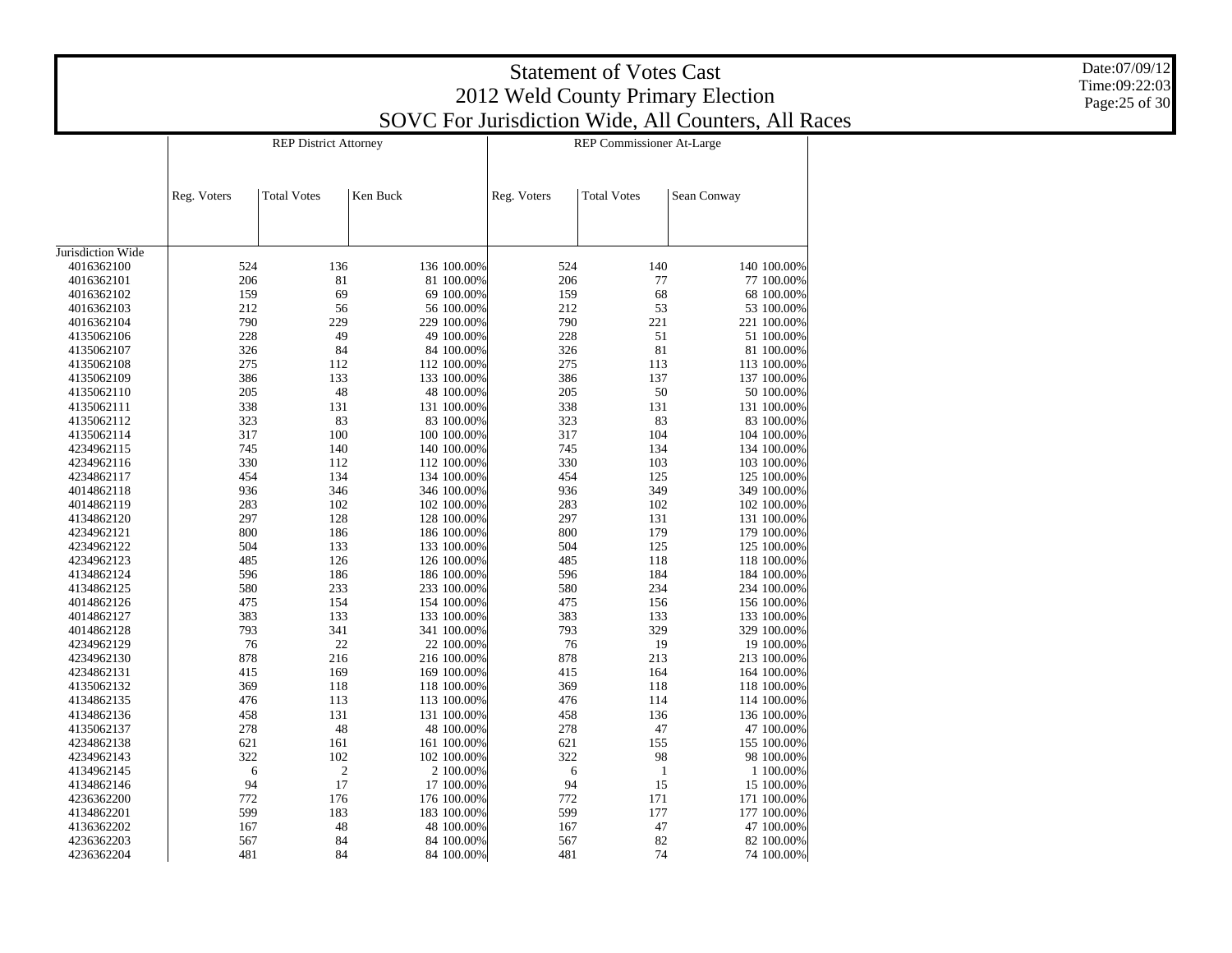|                          | <b>Statement of Votes Cast</b>                      |                              |                            |             |                           |                            |  |  |  |  |  |  |
|--------------------------|-----------------------------------------------------|------------------------------|----------------------------|-------------|---------------------------|----------------------------|--|--|--|--|--|--|
|                          | 2012 Weld County Primary Election                   |                              |                            |             |                           |                            |  |  |  |  |  |  |
|                          |                                                     |                              |                            |             |                           |                            |  |  |  |  |  |  |
|                          | SOVC For Jurisdiction Wide, All Counters, All Races |                              |                            |             |                           |                            |  |  |  |  |  |  |
|                          |                                                     | <b>REP District Attorney</b> |                            |             | REP Commissioner At-Large |                            |  |  |  |  |  |  |
|                          |                                                     |                              |                            |             |                           |                            |  |  |  |  |  |  |
|                          |                                                     |                              |                            |             |                           |                            |  |  |  |  |  |  |
|                          | Reg. Voters                                         | <b>Total Votes</b>           | Ken Buck                   | Reg. Voters | <b>Total Votes</b>        | Sean Conway                |  |  |  |  |  |  |
|                          |                                                     |                              |                            |             |                           |                            |  |  |  |  |  |  |
|                          |                                                     |                              |                            |             |                           |                            |  |  |  |  |  |  |
|                          |                                                     |                              |                            |             |                           |                            |  |  |  |  |  |  |
| 4236362205               | 385                                                 | 83                           | 83 100.00%                 | 385         | 75                        | 75 100.00%                 |  |  |  |  |  |  |
| 4236362207<br>4236362208 | 697<br>410                                          | 130<br>115                   | 130 100.00%<br>115 100.00% | 697<br>410  | 120<br>112                | 120 100.00%<br>112 100.00% |  |  |  |  |  |  |
| 4135062211               | 392                                                 | 139                          | 139 100.00%                | 392         | 140                       | 140 100.00%                |  |  |  |  |  |  |
| 4134862212               | 509                                                 | 191                          | 191 100.00%                | 509         | 193                       | 193 100.00%                |  |  |  |  |  |  |
| 4134862213               | 582                                                 | 145                          | 145 100.00%                | 582         | 145                       | 145 100.00%                |  |  |  |  |  |  |
| 4134862214               | 683                                                 | 354                          | 354 100.00%                | 683         | 371                       | 371 100.00%                |  |  |  |  |  |  |
| 4134862215               | 610                                                 | 254                          | 254 100.00%                | 610         | 273                       | 273 100.00%                |  |  |  |  |  |  |
| 4134862217               | 496                                                 | 146                          | 146 100.00%                | 496         | 144                       | 144 100.00%                |  |  |  |  |  |  |
| 4135062220               | 557                                                 | 182                          | 182 100.00%                | 557         | 179                       | 179 100.00%                |  |  |  |  |  |  |
| 4134862221               | 422                                                 | 163                          | 163 100.00%                | 422         | 164                       | 164 100.00%                |  |  |  |  |  |  |
| 4134862222               | 556                                                 | 217                          | 217 100.00%                | 556         | 212                       | 212 100.00%                |  |  |  |  |  |  |
| 4134862223               | 560                                                 | 209                          | 209 100.00%                | 560         | 213                       | 213 100.00%                |  |  |  |  |  |  |
| 4134862224<br>4134862226 | 256<br>660                                          | 89<br>137                    | 89 100.00%<br>137 100.00%  | 256<br>660  | 88<br>135                 | 88 100.00%<br>135 100.00%  |  |  |  |  |  |  |
| 4134862228               | 408                                                 | 76                           | 76 100.00%                 | 408         | 70                        | 70 100.00%                 |  |  |  |  |  |  |
| 4234962229               | 427                                                 | 116                          | 116 100.00%                | 427         | 106                       | 106 100.00%                |  |  |  |  |  |  |
| 4234862230               | 615                                                 | 217                          | 217 100.00%                | 615         | 201                       | 201 100.00%                |  |  |  |  |  |  |
| 4234962231               | 151                                                 | 49                           | 49 100.00%                 | 151         | 49                        | 49 100.00%                 |  |  |  |  |  |  |
| 4234862232               | 481                                                 | 138                          | 138 100.00%                | 481         | 125                       | 125 100.00%                |  |  |  |  |  |  |
| 4134862235               | 653                                                 | 207                          | 207 100.00%                | 653         | 201                       | 201 100.00%                |  |  |  |  |  |  |
| 4135062236               | 437                                                 | 122                          | 122 100.00%                | 437         | 125                       | 125 100.00%                |  |  |  |  |  |  |
| 4236362237               | 770                                                 | 206                          | 206 100.00%                | 770         | 188                       | 188 100.00%                |  |  |  |  |  |  |
| 4134862238               | 426                                                 | 139                          | 139 100.00%                | 426         | 144                       | 144 100.00%                |  |  |  |  |  |  |
| 4236362239<br>4236362240 | 618<br>878                                          | 112<br>209                   | 112 100.00%<br>209 100.00% | 618<br>878  | 103<br>190                | 103 100.00%<br>190 100.00% |  |  |  |  |  |  |
| 4134862241               | 273                                                 | 92                           | 92 100.00%                 | 273         | 92                        | 92 100.00%                 |  |  |  |  |  |  |
| 4236362242               | 403                                                 | 83                           | 83 100.00%                 | 403         | 78                        | 78 100.00%                 |  |  |  |  |  |  |
| 4134862243               | 832                                                 | 305                          | 305 100.00%                | 832         | 302                       | 302 100.00%                |  |  |  |  |  |  |
| 4234862244               | 722                                                 | 146                          | 146 100.00%                | 722         | 144                       | 144 100.00%                |  |  |  |  |  |  |
| 4234862245               | 600                                                 | 153                          | 153 100.00%                | 600         | 146                       | 146 100.00%                |  |  |  |  |  |  |
| 4134862246               | 316                                                 | 62                           | 62 100.00%                 | 316         | 59                        | 59 100.00%                 |  |  |  |  |  |  |
| 4135062249               | 288                                                 | 43                           | 43 100.00%                 | 288         | 45                        | 45 100.00%                 |  |  |  |  |  |  |
| 4136362300               | 378                                                 | 114                          | 114 100.00%                | 378         | 117                       | 117 100.00%                |  |  |  |  |  |  |
| 4136362301               | 282                                                 | 68                           | 68 100.00%                 | 282         | 72                        | 72 100.00%                 |  |  |  |  |  |  |
| 4136362302               | 282                                                 | 61                           | 61 100.00%                 | 282         | 60                        | 60 100.00%                 |  |  |  |  |  |  |
| 4136362303<br>4136362304 | 248<br>432                                          | 76<br>119                    | 76 100.00%<br>119 100.00%  | 248<br>432  | 79<br>120                 | 79 100.00%<br>120 100.00%  |  |  |  |  |  |  |
| 4236362305               | 531                                                 | 119                          | 119 100.00%                | 531         | 114                       | 114 100.00%                |  |  |  |  |  |  |
| 4236362306               | 245                                                 | 52                           | 52 100.00%                 | 245         | 53                        | 53 100.00%                 |  |  |  |  |  |  |
| 4236362307               | 410                                                 | 71                           | 71 100.00%                 | 410         | 70                        | 70 100.00%                 |  |  |  |  |  |  |
| 4016362308               | 800                                                 | 261                          | 261 100.00%                | 800         | 262                       | 262 100.00%                |  |  |  |  |  |  |
| 4016362310               | 625                                                 | 165                          | 165 100.00%                | 625         | 160                       | 160 100.00%                |  |  |  |  |  |  |
| 4016362311               | 669                                                 | 182                          | 182 100.00%                | 669         | 185                       | 185 100.00%                |  |  |  |  |  |  |

Date:07/09/12 Time:09:22:03 Page:26 of 30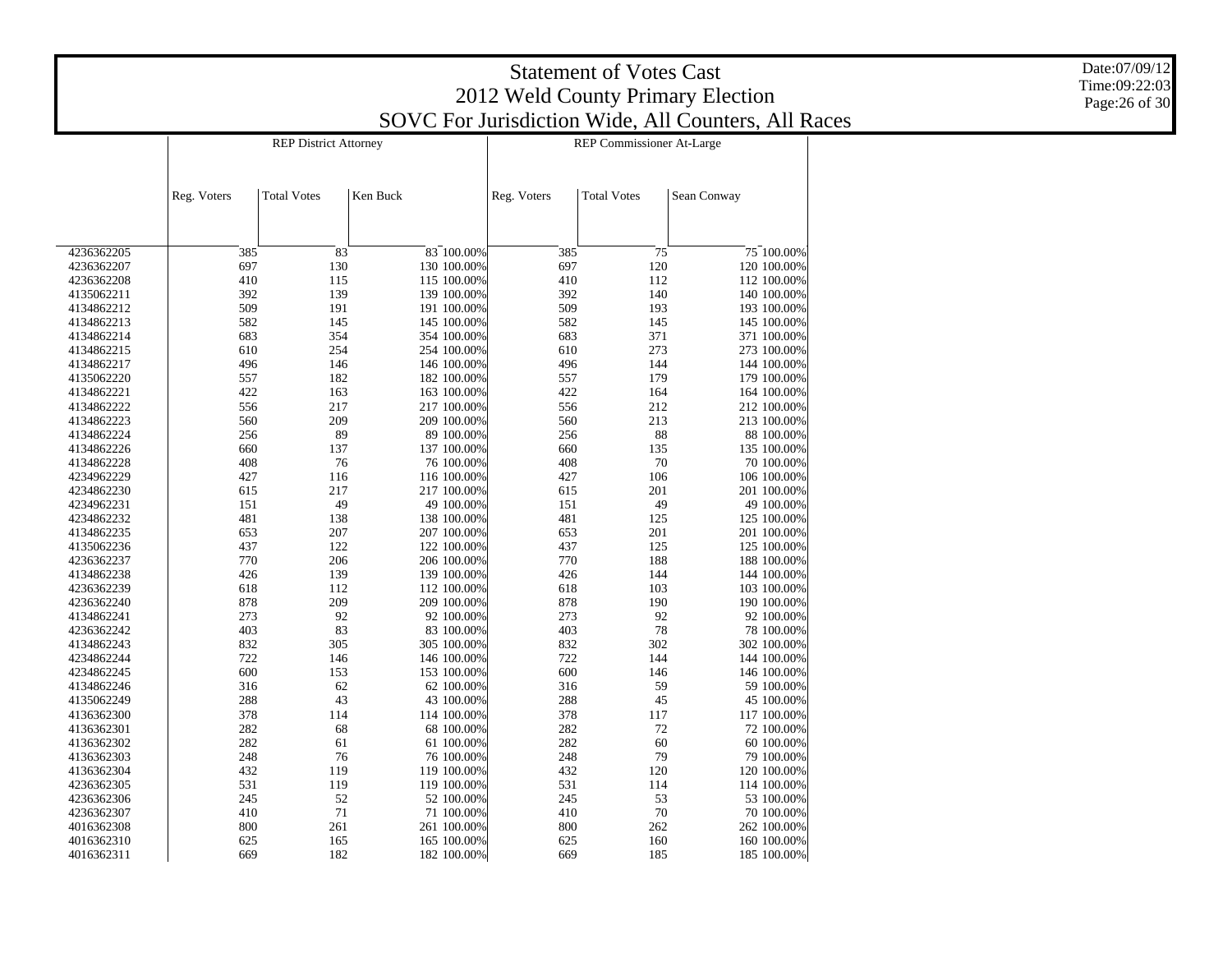## Statement of Votes Cast 2012 Weld County Primary Election SOVC For Jurisdiction Wide, All Counters, All Races

Date:07/09/12 Time:09:22:03 Page:27 of 30

|             |             | <b>REP District Attorney</b> |                  | <b>REP Commissioner At-Large</b> |                    |                  |  |  |  |
|-------------|-------------|------------------------------|------------------|----------------------------------|--------------------|------------------|--|--|--|
|             | Reg. Voters | <b>Total Votes</b>           | Ken Buck         | Reg. Voters                      | <b>Total Votes</b> | Sean Conway      |  |  |  |
|             |             |                              |                  |                                  |                    |                  |  |  |  |
| 4016362312  | 189         | 57                           | 57 100.00%       | 189                              | 55                 | 55 100.00%       |  |  |  |
| 4136362313  | 193         | 45                           | 45 100.00%       | 193                              | 46                 | 46 100.00%       |  |  |  |
| 4016362314  | 721         | 126                          | 126 100.00%      | 721                              | 124                | 124 100.00%      |  |  |  |
| 2233362315  | 1           | $\mathbf{0}$                 | $\boldsymbol{0}$ | 1                                | $\boldsymbol{0}$   | $\boldsymbol{0}$ |  |  |  |
| 4014862316  | 347         | 125                          | 125 100.00%      | 347                              | 128                | 128 100.00%      |  |  |  |
| 4135062317  | 314         | 109                          | 109 100.00%      | 314                              | 117                | 117 100.00%      |  |  |  |
| 4135062318  | 261         | 97                           | 97 100.00%       | 261                              | 94                 | 94 100.00%       |  |  |  |
| 4135062319  | 299         | 95                           | 95 100.00%       | 299                              | 99                 | 99 100.00%       |  |  |  |
| 4135062321  | 212         | 54                           | 54 100.00%       | 212                              | 51                 | 51 100.00%       |  |  |  |
| 4135062322  | 334         | 93                           | 93 100.00%       | 334                              | 91                 | 91 100.00%       |  |  |  |
| 4135062323  | 337         | 89                           | 89 100.00%       | 337                              | 91                 | 91 100.00%       |  |  |  |
| 4135062324  | 675         | 137                          | 137 100.00%      | 675                              | 135                | 135 100.00%      |  |  |  |
| 4135062325  | 290         | 73                           | 73 100.00%       | 290                              | 76                 | 76 100.00%       |  |  |  |
| 4134862326  | 325         | 111                          | 111 100.00%      | 325                              | 111                | 111 100.00%      |  |  |  |
| 4236362328  | 658         | 110                          | 110 100.00%      | 658                              | 105                | 105 100.00%      |  |  |  |
| 4135062330  | 510         | 106                          | 106 100.00%      | 510                              | 105                | 105 100.00%      |  |  |  |
| 4134862331  | 415         | 152                          | 152 100.00%      | 415                              | 147                | 147 100.00%      |  |  |  |
| 4134862333  | 213         | 61                           | 61 100.00%       | 213                              | 64                 | 64 100.00%       |  |  |  |
| 4236362334  | 673         | 146                          | 146 100.00%      | 673                              | 143                | 143 100.00%      |  |  |  |
| 4236362335  | 453         | 138                          | 138 100.00%      | 453                              | 136                | 136 100.00%      |  |  |  |
| 4236362337  | 556         | 125                          | 125 100.00%      | 556                              | 126                | 126 100.00%      |  |  |  |
| 4134862338  | 29          | 10                           | 10 100.00%       | 29                               | 10                 | 10 100.00%       |  |  |  |
| Provisional | $\Omega$    | $\theta$                     | $\theta$         | $\theta$                         | $\theta$           | $\theta$         |  |  |  |
| Total       | 48509       | 13815                        | 13815 100.00%    | 48509                            | 13620              | 13620 100.00%    |  |  |  |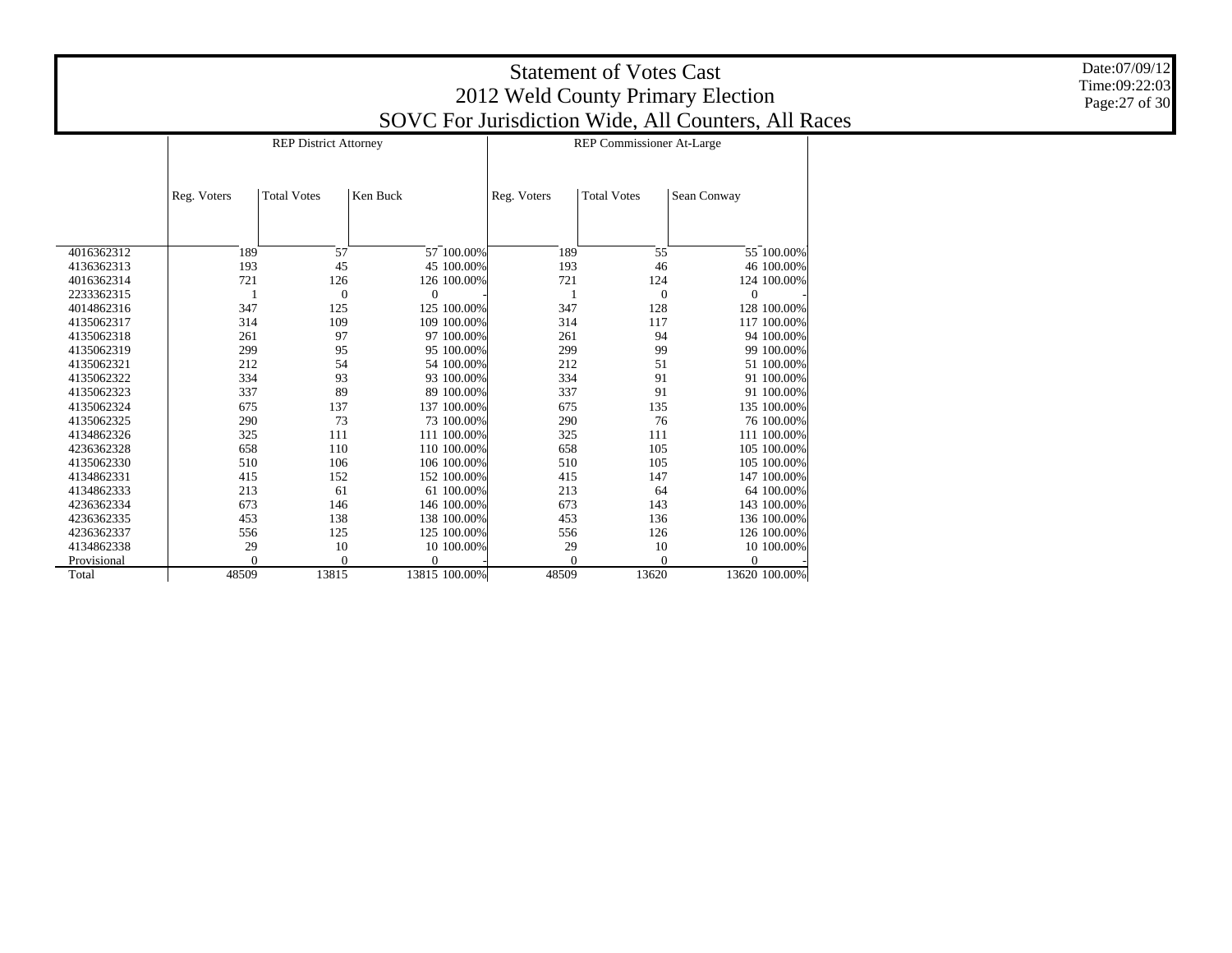| <b>Statement of Votes Cast</b><br>2012 Weld County Primary Election<br>SOVC For Jurisdiction Wide, All Counters, All Races |             |                    |                              |                |                  |                    |                         |                    |  |  |  |  |
|----------------------------------------------------------------------------------------------------------------------------|-------------|--------------------|------------------------------|----------------|------------------|--------------------|-------------------------|--------------------|--|--|--|--|
|                                                                                                                            |             |                    | <b>REP Commission Dist 1</b> |                |                  |                    | REP Commissioner Dist 3 |                    |  |  |  |  |
|                                                                                                                            |             |                    |                              |                |                  |                    |                         |                    |  |  |  |  |
|                                                                                                                            | Reg. Voters | <b>Total Votes</b> | Fred Walker                  | Mike Freeman   | Reg. Voters      | <b>Total Votes</b> | Barbara J. Kirkmeyer    | Lynette Kilpatrick |  |  |  |  |
|                                                                                                                            |             |                    |                              |                |                  |                    |                         |                    |  |  |  |  |
| Jurisdiction Wide                                                                                                          |             |                    |                              |                |                  |                    |                         |                    |  |  |  |  |
| 4016362100                                                                                                                 | 524         | 154                | 49 31.82%                    |                | 105 68.18%       |                    |                         |                    |  |  |  |  |
| 4016362101                                                                                                                 | 206         | 84                 | 35 41.67%                    | 49             | 58.33%           |                    |                         |                    |  |  |  |  |
| 4016362102                                                                                                                 | 159         | 69                 | 46.38%<br>32                 | 37             | 53.62%           |                    |                         |                    |  |  |  |  |
| 4016362103                                                                                                                 | 212         | 62                 | 17 27.42%                    |                | 45 72.58%        |                    |                         |                    |  |  |  |  |
| 4016362104                                                                                                                 | 790         | 241                | 41.91%<br>101                | 140            | 58.09%           |                    |                         |                    |  |  |  |  |
| 4135062106                                                                                                                 | 228         | 51                 | 20 39.22%                    | 31             | 60.78%           |                    |                         |                    |  |  |  |  |
| 4135062107                                                                                                                 | 326         | 85                 | 38.82%<br>33                 | 52             | 61.18%           |                    |                         |                    |  |  |  |  |
| 4135062108                                                                                                                 | 275         | 118                | 39 33.05%                    | 79             | 66.95%           |                    |                         |                    |  |  |  |  |
| 4135062109                                                                                                                 | 386         | 138                | 42.03%<br>58                 | 80             | 57.97%           |                    |                         |                    |  |  |  |  |
| 4135062110                                                                                                                 | 205         | 55                 | 21 38.18%                    | 34             | 61.82%           |                    |                         |                    |  |  |  |  |
| 4135062111                                                                                                                 | 338         | 135                | 37.04%<br>50                 | 85             | 62.96%           |                    |                         |                    |  |  |  |  |
| 4135062112                                                                                                                 | 323         | 83                 | 37 44.58%                    | 46             | 55.42%           |                    |                         |                    |  |  |  |  |
| 4135062114                                                                                                                 | 317         | 106                | 36 33.96%                    | 70             | 66.04%           |                    |                         |                    |  |  |  |  |
| 4234962115                                                                                                                 | 745         | 137                | 79 57.66%                    | 58             | 42.34%           |                    |                         |                    |  |  |  |  |
| 4234962116                                                                                                                 | 330         | 115                | 62.61%<br>72                 | 43             | 37.39%           |                    |                         |                    |  |  |  |  |
| 4234862117                                                                                                                 | 454         | 141                | 63.12%<br>89                 | 52             | 36.88%           |                    |                         |                    |  |  |  |  |
| 4014862118                                                                                                                 | 936         | 370                | 117 31.62%                   | 253            | 68.38%           |                    |                         |                    |  |  |  |  |
| 4014862119                                                                                                                 | 283         | 113                | 47 41.59%                    | 66             | 58.41%           |                    |                         |                    |  |  |  |  |
| 4134862120                                                                                                                 | 297         | 140                | 54 38.57%                    | 86             | 61.43%           |                    |                         |                    |  |  |  |  |
| 4234962121                                                                                                                 | 800         | 195                | 111 56.92%                   | 84             | 43.08%           |                    |                         |                    |  |  |  |  |
| 4234962122                                                                                                                 | 504         | 140                | 62.86%<br>88                 | 52             | 37.14%           |                    |                         |                    |  |  |  |  |
| 4234962123                                                                                                                 | 485         | 134                | 72 53.73%                    | 62             | 46.27%           |                    |                         |                    |  |  |  |  |
| 4134862124                                                                                                                 | 596         | 190                | 30.53%<br>58                 | 132            | 69.47%           |                    |                         |                    |  |  |  |  |
| 4134862125                                                                                                                 | 580         | 235                | 89 37.87%                    | 146            | 62.13%           |                    |                         |                    |  |  |  |  |
| 4014862126                                                                                                                 | 475         | 189                | 34.92%<br>66                 | 123            | 65.08%           |                    |                         |                    |  |  |  |  |
| 4014862127<br>4014862128                                                                                                   | 383<br>793  | 162<br>359         | 40 24.69%<br>30.92%          | 122            | 75.31%<br>69.08% |                    |                         |                    |  |  |  |  |
| 4234962129                                                                                                                 |             | 22                 | 111                          | 248            | 45.45%           |                    |                         |                    |  |  |  |  |
| 4234962130                                                                                                                 | 76<br>878   | 219                | 12 54.55%<br>44.29%<br>97    | 10             | 55.71%           |                    |                         |                    |  |  |  |  |
| 4234862131                                                                                                                 |             | 178                | 85 47.75%                    | 122<br>93      | 52.25%           |                    |                         |                    |  |  |  |  |
| 4135062132                                                                                                                 | 415         | 122                | 32.79%                       | 82             | 67.21%           |                    |                         |                    |  |  |  |  |
| 4134862135                                                                                                                 | 369<br>476  | 115                | 40<br>38 33.04%              | 77             | 66.96%           |                    |                         |                    |  |  |  |  |
| 4134862136                                                                                                                 | 458         | 139                | 27.34%<br>38                 | 101            | 72.66%           |                    |                         |                    |  |  |  |  |
| 4135062137                                                                                                                 | 278         | 47                 | 20 42.55%                    |                | 27 57.45%        |                    |                         |                    |  |  |  |  |
| 4234862138                                                                                                                 | 621         | 171                | 82<br>47.95%                 |                | 89 52.05%        |                    |                         |                    |  |  |  |  |
| 4234962143                                                                                                                 | 322         | 110                | 68 61.82%                    |                | 42 38.18%        |                    |                         |                    |  |  |  |  |
| 4134962145                                                                                                                 | 6           | $\overline{c}$     | 2 100.00%                    | $\overline{0}$ | 0.00%            |                    |                         |                    |  |  |  |  |
| 4134862146                                                                                                                 | 94          | 19                 | 4 21.05%                     |                | 15 78.95%        |                    |                         |                    |  |  |  |  |
| 4236362200                                                                                                                 |             |                    |                              |                |                  |                    |                         |                    |  |  |  |  |
| 4134862201                                                                                                                 |             |                    |                              |                |                  |                    |                         |                    |  |  |  |  |
| 4136362202                                                                                                                 |             |                    |                              |                |                  |                    |                         |                    |  |  |  |  |
| 4236362203                                                                                                                 |             |                    |                              |                |                  |                    |                         |                    |  |  |  |  |
| 4236362204                                                                                                                 |             |                    |                              |                |                  |                    |                         |                    |  |  |  |  |
|                                                                                                                            |             |                    |                              |                |                  |                    |                         |                    |  |  |  |  |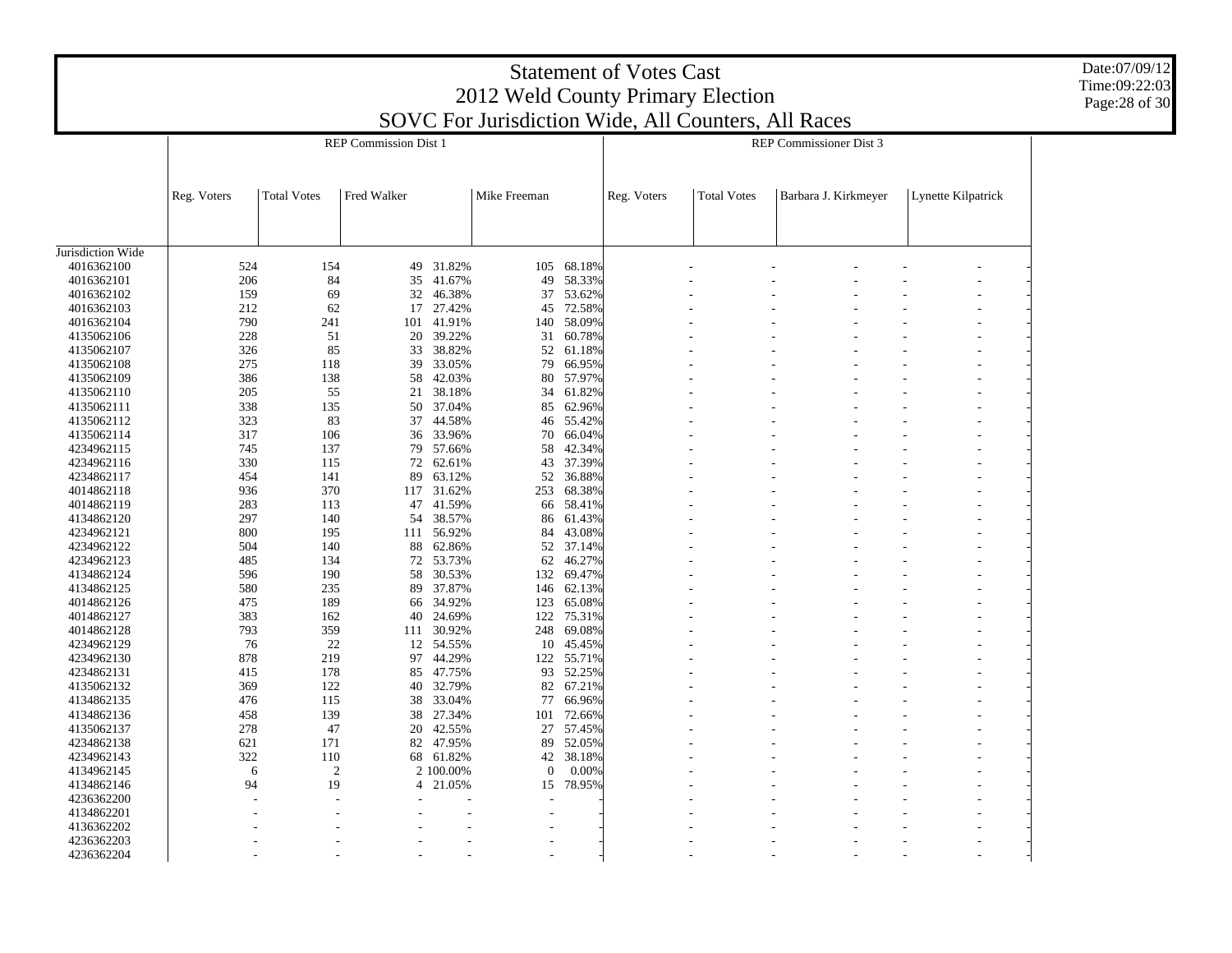|                                        | <b>Statement of Votes Cast</b><br>2012 Weld County Primary Election<br>SOVC For Jurisdiction Wide, All Counters, All Races |                    |                              |              |                   |                        |                      |                                        |                                           |  |  |  |
|----------------------------------------|----------------------------------------------------------------------------------------------------------------------------|--------------------|------------------------------|--------------|-------------------|------------------------|----------------------|----------------------------------------|-------------------------------------------|--|--|--|
|                                        |                                                                                                                            |                    | <b>REP Commission Dist 1</b> |              |                   |                        |                      |                                        |                                           |  |  |  |
|                                        |                                                                                                                            |                    |                              |              |                   |                        |                      |                                        |                                           |  |  |  |
|                                        | Reg. Voters                                                                                                                | <b>Total Votes</b> | Fred Walker                  | Mike Freeman | Reg. Voters       | <b>Total Votes</b>     | Barbara J. Kirkmeyer |                                        | Lynette Kilpatrick                        |  |  |  |
|                                        |                                                                                                                            |                    |                              |              |                   |                        |                      |                                        |                                           |  |  |  |
| 4236362205<br>4236362207<br>4236362208 |                                                                                                                            |                    |                              |              |                   |                        |                      |                                        |                                           |  |  |  |
| 4135062211<br>4134862212               |                                                                                                                            |                    |                              |              |                   |                        |                      |                                        |                                           |  |  |  |
| 4134862213<br>4134862214<br>4134862215 |                                                                                                                            |                    |                              |              |                   |                        |                      |                                        |                                           |  |  |  |
| 4134862217<br>4135062220<br>4134862221 |                                                                                                                            |                    |                              |              |                   |                        |                      |                                        |                                           |  |  |  |
| 4134862222<br>4134862223               |                                                                                                                            |                    |                              |              |                   |                        |                      |                                        |                                           |  |  |  |
| 4134862224<br>4134862226<br>4134862228 |                                                                                                                            |                    |                              |              |                   |                        |                      |                                        |                                           |  |  |  |
| 4234962229<br>4234862230<br>4234962231 |                                                                                                                            |                    |                              |              |                   |                        |                      |                                        |                                           |  |  |  |
| 4234862232<br>4134862235<br>4135062236 |                                                                                                                            |                    |                              |              |                   |                        |                      |                                        |                                           |  |  |  |
| 4236362237<br>4134862238<br>4236362239 |                                                                                                                            |                    |                              |              |                   |                        |                      |                                        |                                           |  |  |  |
| 4236362240<br>4134862241               |                                                                                                                            |                    |                              |              |                   |                        |                      |                                        |                                           |  |  |  |
| 4236362242<br>4134862243<br>4234862244 |                                                                                                                            |                    |                              |              |                   |                        |                      |                                        |                                           |  |  |  |
| 4234862245<br>4134862246<br>4135062249 |                                                                                                                            |                    |                              |              |                   |                        |                      |                                        |                                           |  |  |  |
| 4136362300<br>4136362301<br>4136362302 |                                                                                                                            |                    |                              |              | 378<br>282        | 127<br>79<br>282<br>63 | 91<br>59             | 71.65%<br>74.68%<br>50 79.37%          | 28.35%<br>36<br>20 25.32%<br>13 20.63%    |  |  |  |
| 4136362303<br>4136362304<br>4236362305 |                                                                                                                            |                    |                              |              | 248<br>432<br>531 | 84<br>133<br>137       | 105                  | 67 79.76%<br>103 77.44%<br>76.64%      | 20.24%<br>17<br>30 22.56%<br>32 23.36%    |  |  |  |
| 4236362306<br>4236362307               |                                                                                                                            |                    |                              |              | 245<br>410        | 67<br>84               |                      | 51 76.12%<br>58 69.05%                 | 16 23.88%<br>26 30.95%                    |  |  |  |
| 4016362308<br>4016362310<br>4016362311 |                                                                                                                            |                    | $\overline{\phantom{a}}$     |              | 800<br>625<br>669 | 277<br>180<br>201      |                      | 185 66.79%<br>138 76.67%<br>152 75.62% | 92<br>33.21%<br>23.33%<br>42<br>49 24.38% |  |  |  |